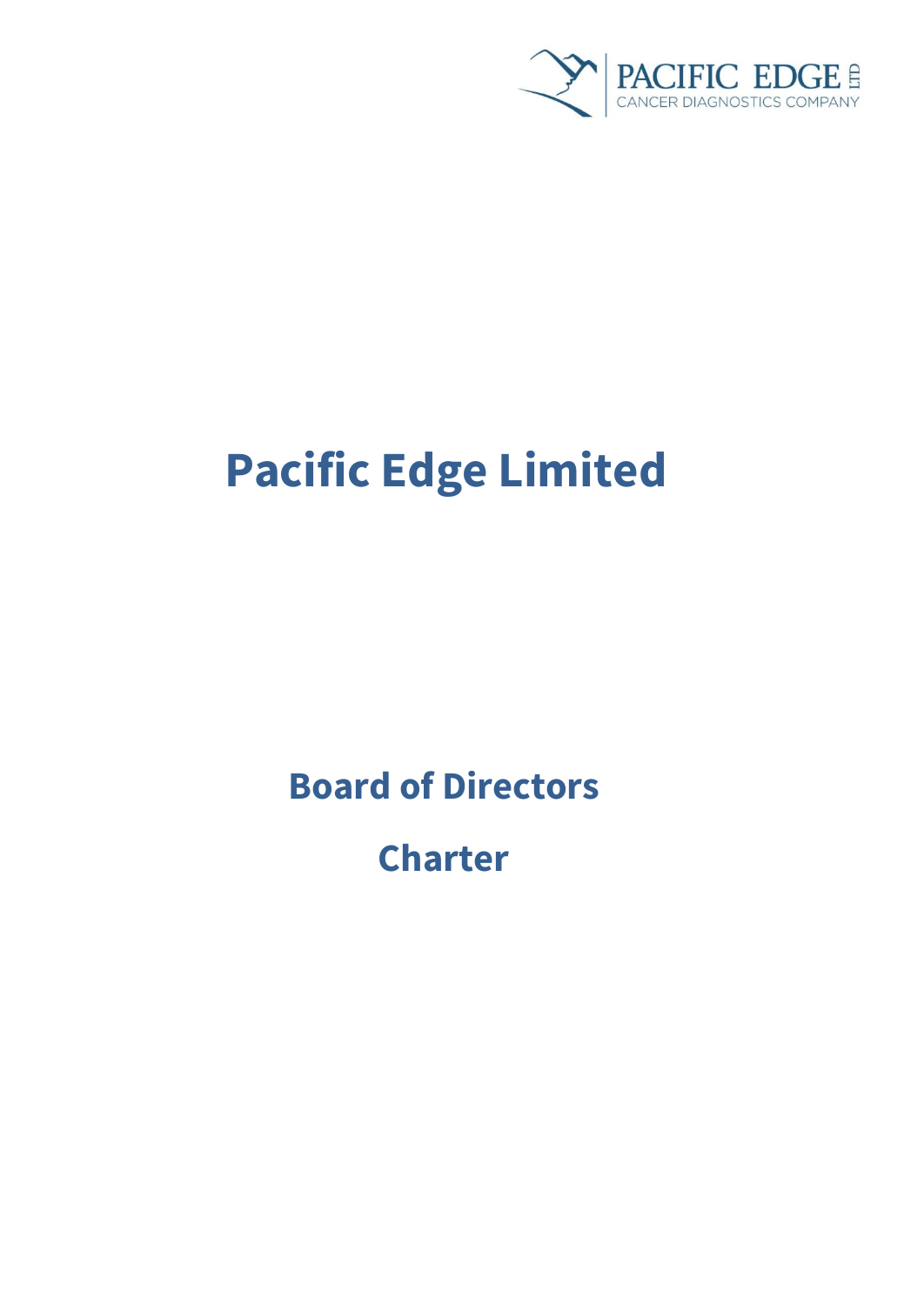

# <span id="page-1-0"></span>**Version Control**

| <b>Version</b> | <b>Date</b> | <b>Description</b> |
|----------------|-------------|--------------------|
| 1              | 24/06/2020  | Adopted by Board   |
| 2              |             |                    |
| 3              |             |                    |
| 4              |             |                    |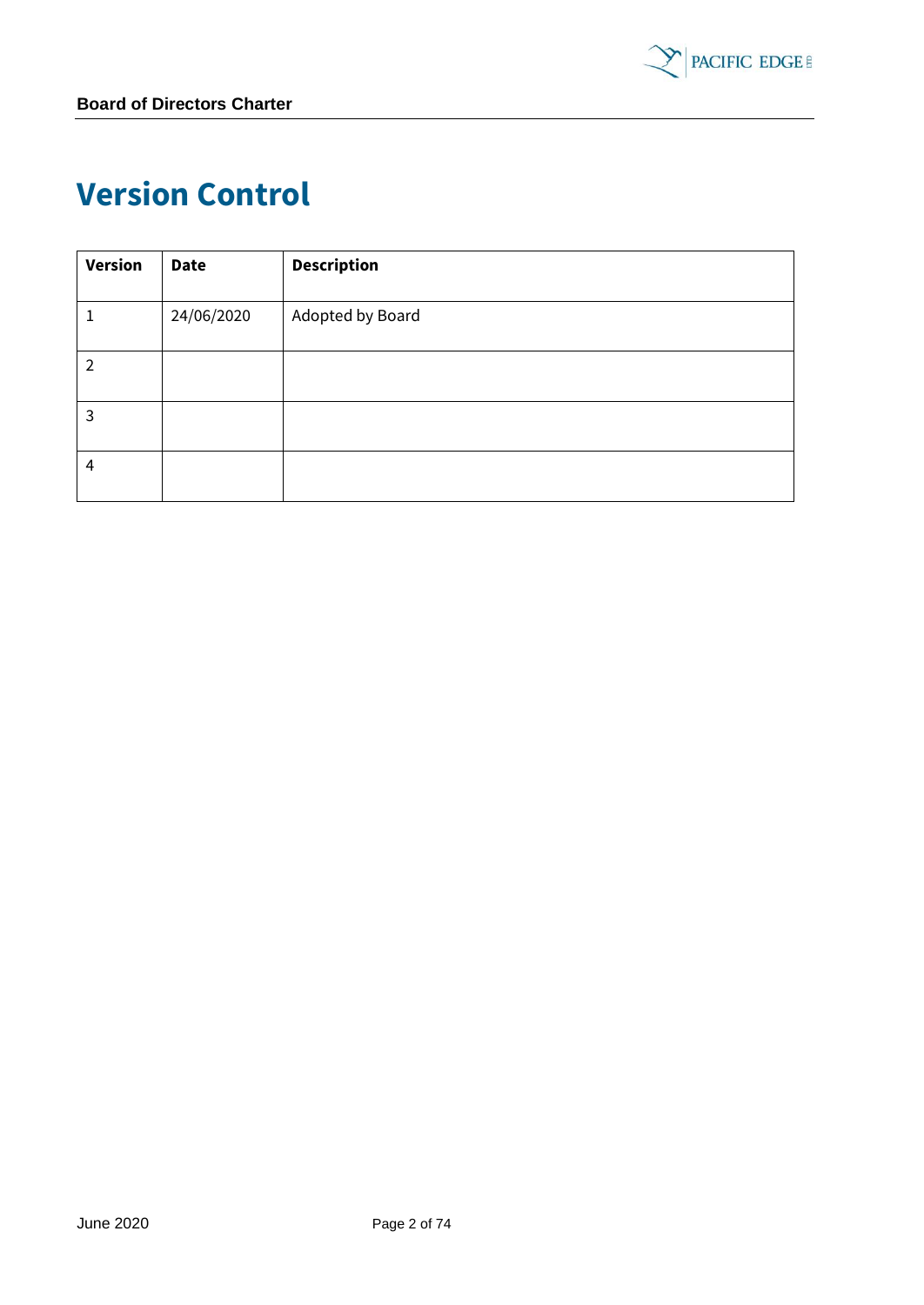

# <span id="page-2-0"></span>**Contents**

| 1. |  |  |  |
|----|--|--|--|
| 2. |  |  |  |
| 3. |  |  |  |
| 4. |  |  |  |
| 5. |  |  |  |
| 6. |  |  |  |
| 7. |  |  |  |
| 8. |  |  |  |
| 9. |  |  |  |
|    |  |  |  |
|    |  |  |  |
|    |  |  |  |
|    |  |  |  |
|    |  |  |  |
|    |  |  |  |
|    |  |  |  |
|    |  |  |  |
|    |  |  |  |
|    |  |  |  |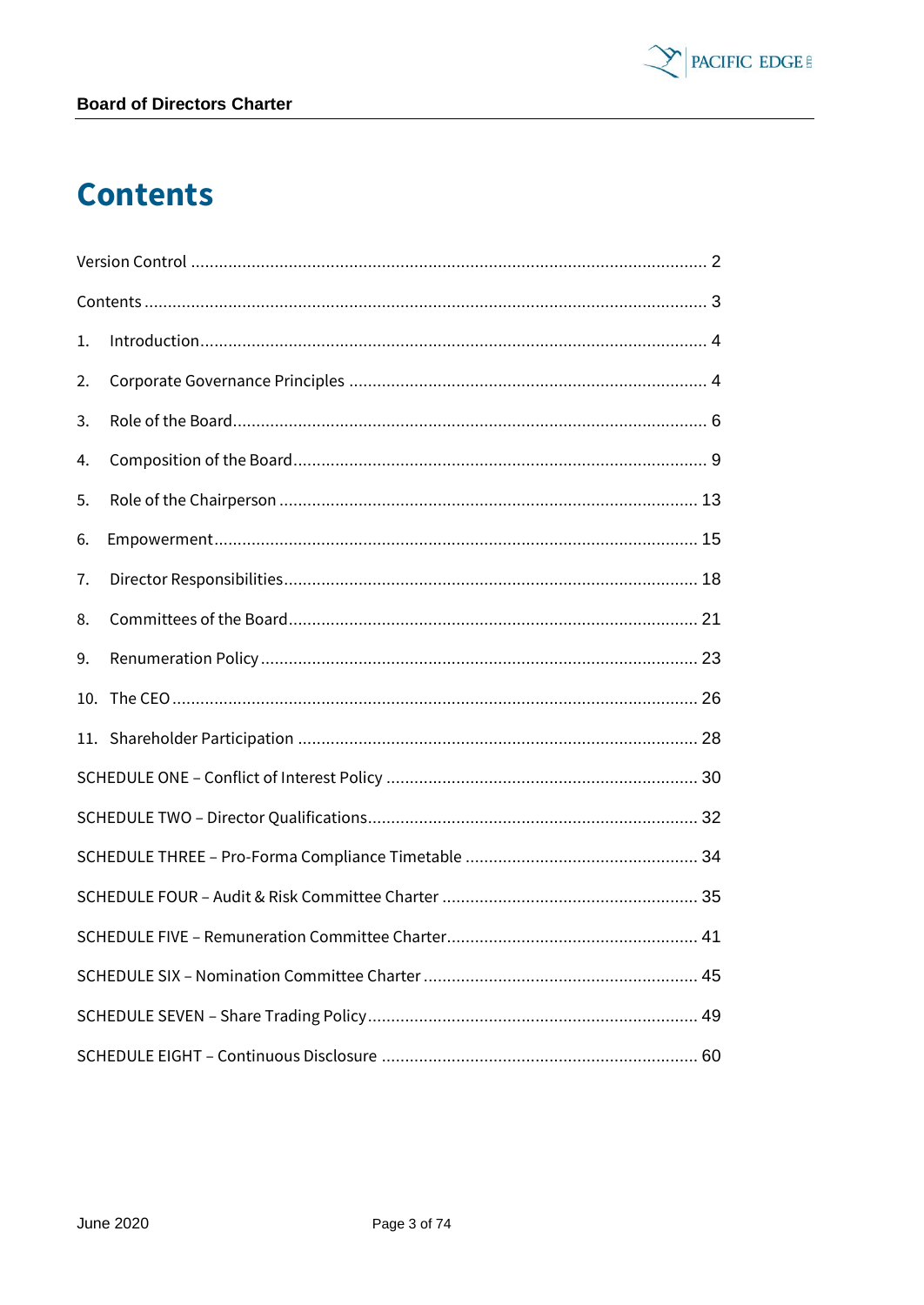

# <span id="page-3-0"></span>**1. Introduction**

- 1.1 The Board is responsible for the corporate governance of Pacific Edge Limited ("the Company"). The term "corporate governance" means the control of the business by the Directors, and the accountability of the Directors to shareholders and others, for the performance of the Company and compliance by the Company with laws and standards.
- 1.2 The Board endorses the recommendations in the NZX Corporate Governance Code dated 1 January 2020.
	- 1.3 The Board has adopted the Corporate Governance Policies set out in clause **Error! Reference source not found.** of this Charter. The Corporate Governance Policies are subject to the Company's constitution ("Constitution"), the Companies Act 1993 ("Companies Act") and the NZX Limited ("NZX") Listing Rules ("Listing Rules").

# <span id="page-3-1"></span>**2. Corporate Governance Principles**

#### **Role of the Board**

2.1 The Board is responsible for directing the Company and ensuring it is properly managed in order to protect and enhance its value for shareholders. The Directors take this responsibility seriously and, to this end, have adopted the Corporate Governance Code (detailed in Appendix 1 of the Listing Rules) and established a Directors' Code of Ethics (as set out at clause [2.7](#page-4-0) of this Charter).

#### **Chairperson**

2.2 The Board elects a Chairperson whose primary responsibility is the efficient functioning of the Board. The Chairperson should be independent.

#### **CEO**

2.3 The Board appoints a Chief Executive Officer ("CEO") who is responsible for the management of the Company in accordance with the strategies approved by the Board.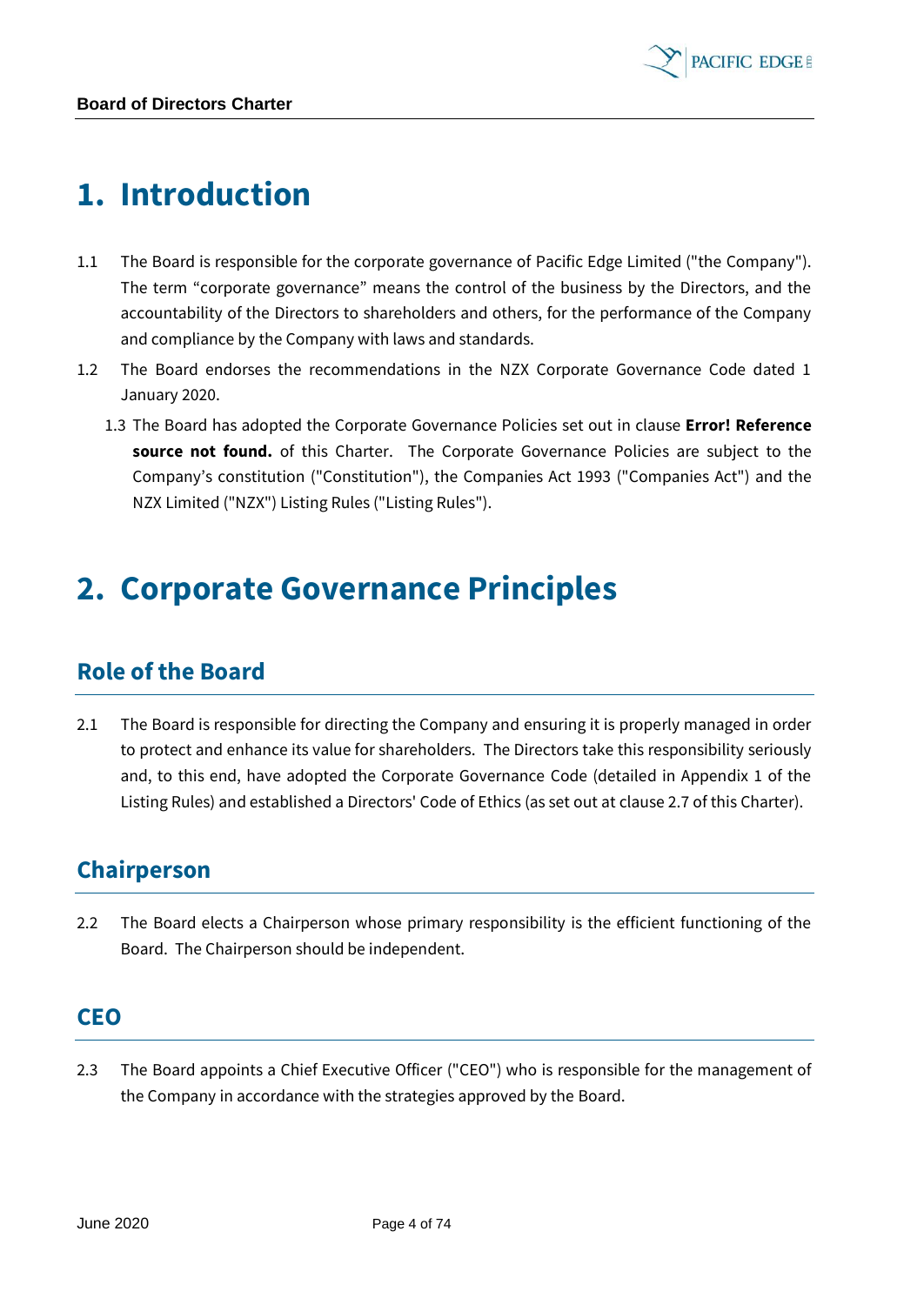# **Separation of Roles**

2.4 The Board endorses the separation of the roles of the Chairperson and the CEO.

#### **Link with Performance**

2.5 The Board recognises that the quality with which it performs its functions is an integral part of the performance of the Company and that there is a strong link between good governance and performance.

#### **Annual Review**

2.6 The board will annually review the Charter to ensure that the Company's responsibilities and obligations are met.

#### <span id="page-4-0"></span>**Directors' Code of Ethics**

- <span id="page-4-1"></span>2.7 This clause [0](#page-4-1) is the Directors' code of ethics ("Code") for the Company. The Code sets out the standards that each Director will adhere to whilst conducting their duties. It applies to all Directors of the Company, except to the extent that the law provides otherwise. Each Director will in the performance of their duties:
	- a. act honestly, in good faith and in the best interests of the Company as a whole.
	- b. acts with personal integrity in all actions.
	- c. exercise their powers with a due degree of care, diligence and independence and for a proper purpose.
	- d. consider matters before the Board having regard to:
		- i. any possible material personal interest he or she may have in the subject matter; and
		- ii. the amount of information appropriate to properly consider the subject matter; and
		- iii. what is in the best interests of the Company.
	- e. serve the interests of the Company as a whole, not the interests of any particular group of Directors or stakeholders or the Director's personal or commercial interests.
	- f. not make improper use of information acquired as a Director or property, assets and resources of the Company to gain a personal advantage or to cause detriment to the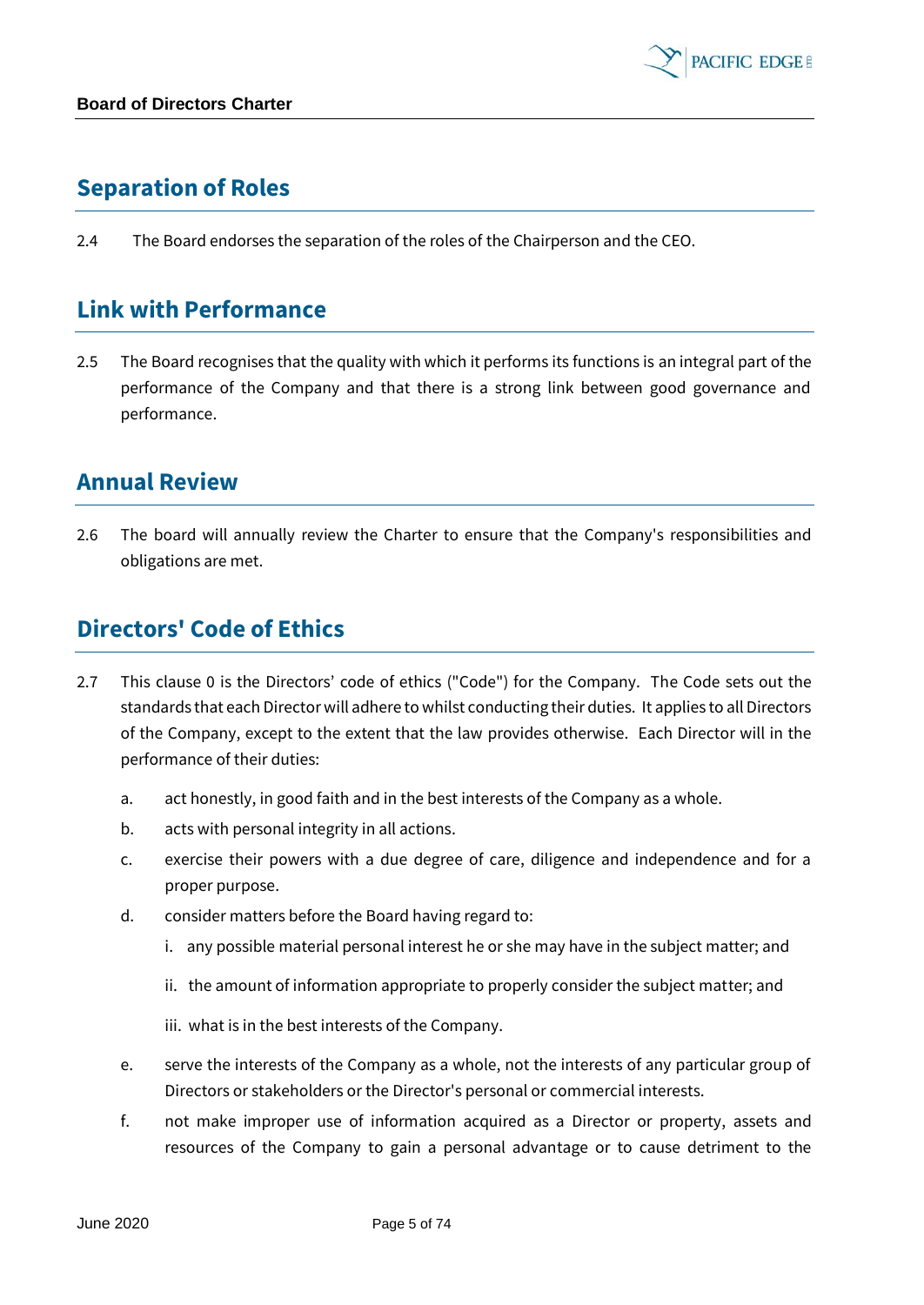

Company, and undertakes proper receipt and use of corporate information, assets and property.

- g. comply with the Company's conflict of interest policy as set out in Schedule One.
- h. if a Director believes that he or she may have a conflict of interest or duty in relation to a particular matter, the Director should consult with the Chairperson in the first instance.
- i. give proper attention to matters and bring an enquiring, open and independent mind to Board meetings, listen to the debate on each issue raised, consider the arguments for and against each motion and reach a decision that he or she believes to be in the best long term interests of the Company as a whole.
- j. keep all confidential information (including Board or Committee papers) received by a Director in the course of the exercise of Directorial duties, unless disclosure has been duly authorised by the Company, or is required by law or the Listing Rules.
- k. not disclose the existence or content of Board discussions or Committee meeting discussions outside appropriate and responsible circles within the Company, including only to those people with a legitimate interest in the subject of the disclosure, unless that disclosure has been authorised by the Company, or is required by law or the Listing Rules.
- l. a Non-Executive Director must devote such time as is necessary to carry out the duties of the Non-Executive Director as determined by the Board from time to time.
- m. a Director must, at all times, comply with the spirit, as well as the letter, of the law and of the principles of this Code and other Company policies in force from time to time.
- n. adhere to any procedures around giving and receiving gifts.
- o. adhere to any procedures about whistle blowing.
- 2.8 A Director will report any breach of the Code to either the Chairperson or the CEO. If a Director is proven to have breached the Code he or she may face disciplinary action, as determined by the Board, to the extent permitted by law and as appropriate under the circumstances.
- 2.9 This Code should be reviewed at least every two years.

# <span id="page-5-0"></span>**3. Role of the Board**

# **Company's Objective**

- 3.1 The objectives of the Company are to:
	- a. enhance long term and sustained corporate profit and shareholder gain; and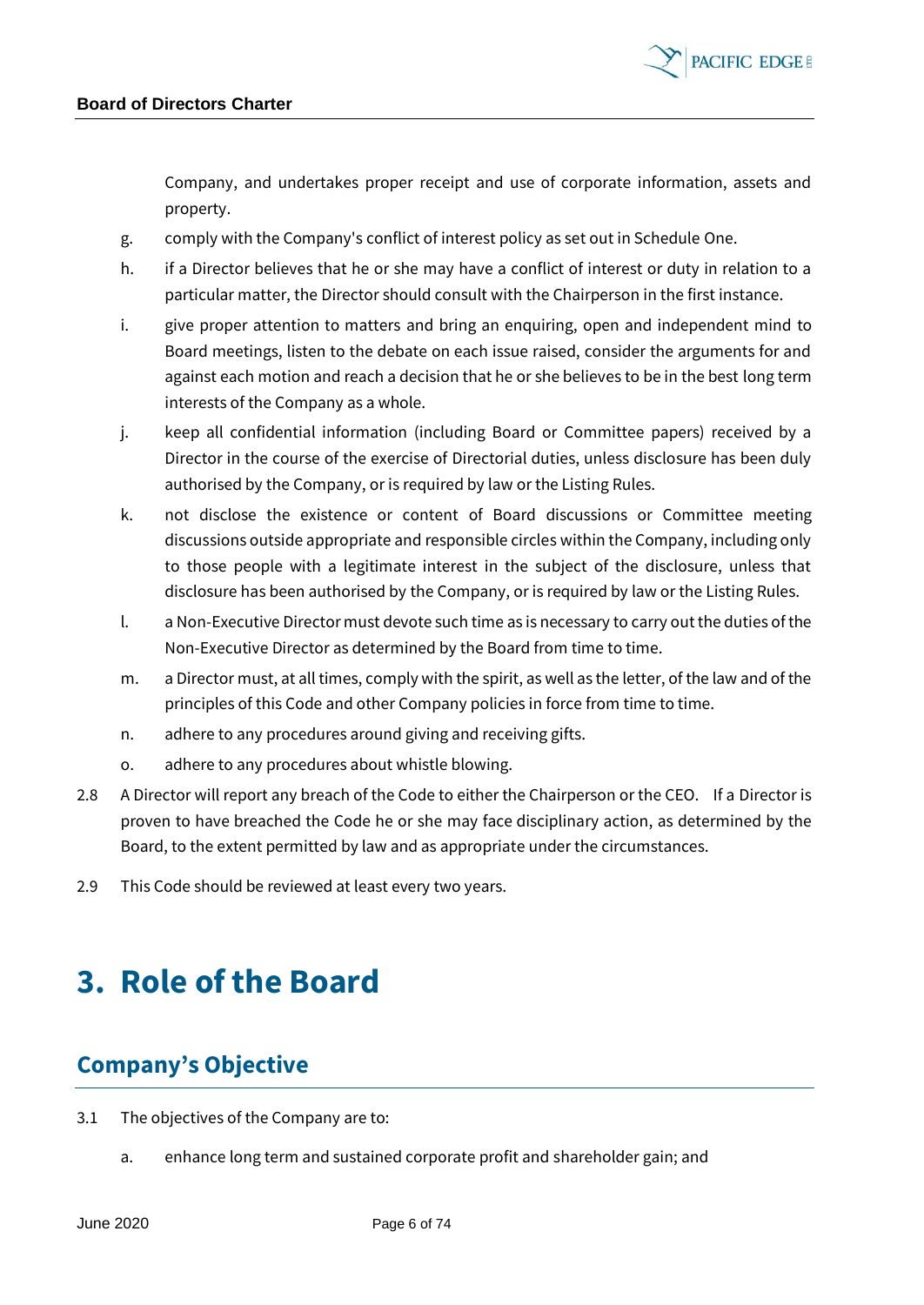b. provide employees with employment in a positive environment where excellence is encouraged, and outstanding performance is recognised and rewarded.

### **Direction of Company**

3.2 In pursuing these objectives the role of the Board is to assume accountability for the success of the Company by taking responsibility for the direction and management of the Company.

#### **Main Functions of the Board**

- 3.3 The main functions of the Board are to:
	- a. Select and (if necessary) replace the CEO;
	- b. Ensure that the Company has adequate management to achieve its objective, to support the CEO, and have a satisfactory plan for management succession in place;
	- c. Review and approve the strategic, business and financial plans prepared by management and to develop a depth of knowledge of the Company's business so as to understand and question the assumptions upon which such plans are based and to reach an independent judgement on the probability that such plans can be achieved;
	- d. Review and approve material transactions not in the ordinary course of Company's business;
	- e. Review operating information to understand at all times the state of health of the Company;
	- f. Consider management recommendations on key issues, including acquisitions and divestments, restructuring, funding and significant capital expenditure;
	- g. Approve policies on and oversee the management of business risks, safety and occupational health, and environmental issues with the following aims:
		- i. To manage risk throughout its operation in order to protect its shareholders, employees, assets, earnings and reputation,
		- ii. To comply with all relevant legislation,
		- iii. To encourage employees to actively participate in the management of environmental and occupational, health and safety issues,
		- iv. To employ consultants where required to raise standards or improve existing conditions,
		- v. To use energy and other resources efficiently, and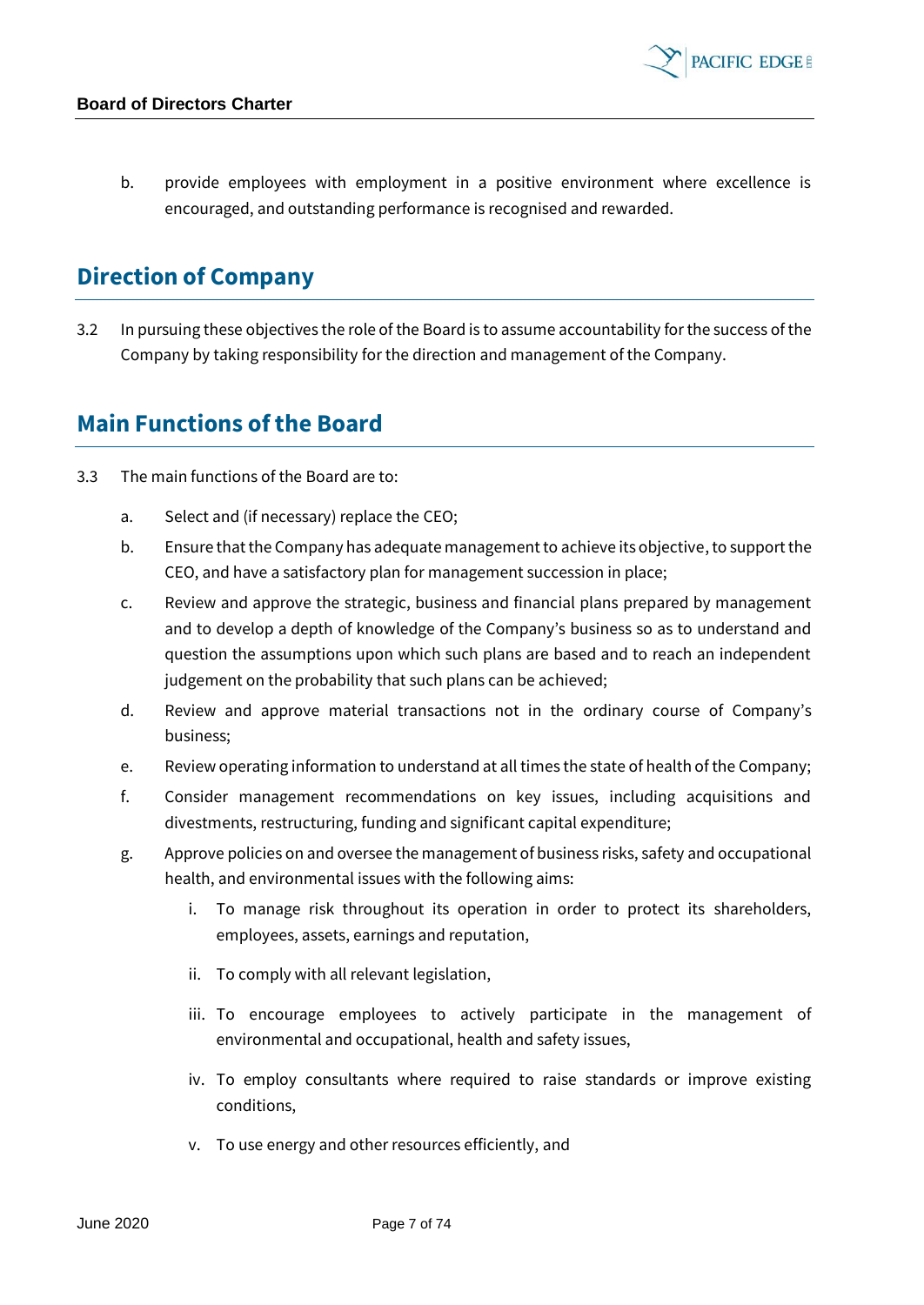

- vi. To encourage the adoption of similar standards by the Company's principal suppliers, contractors and distributors;
- h. Ensure that the Company acts legally and responsibly on all matters and that the highest ethical standards are maintained;
- i. Approve and foster a corporate culture which requires management and every employee to operate to the highest level of ethical and professional behaviour;
- j. Set and monitor adherence to major policies, including capital investment, treasury, accounting and financial, executive remuneration and delegated authority limits;
- k. Approve the appointments by, or at the request of, the Company (including its affiliates) to the Boards of subsidiary and associate companies;
- l. Monitor the Company's performance against its approved strategic, business and financial plans and to oversee the Company's operating results on a regular basis so as to evaluate whether the business is being properly managed;
- m. Ensure ethical behaviour by the Company, the Board and management, including compliance with the Constitution, the relevant laws, Listing Rules and the relevant auditing and accounting principles;
- n. Report to shareholders on its stewardship. Information is to be communicated to shareholders through:
	- i. The Annual Report, which is distributed to all shareholders. The Board is to ensure that the Annual Report includes relevant information about the operations of the consolidated entity during the year, changes in the state of affairs of the consolidated entity and details of future developments, in addition to other disclosures required by the Companies Act, Listing Rules and financial reporting requirements;
	- ii. Results announcements regarding the annual and half yearly results;
	- iii. Media releases, including announcements to NZX via MAP;
	- iv. The annual meeting, and other shareholders meetings called to obtain approval for Board actions as appropriate. The Company will upload notices of shareholder meetings onto the Company's website at least 20 working days prior to the meeting; and
	- v. The Company's website, which is to contain a copy of all of the above reports as well as all announcements made to NZX via MAP, this Board of Directors Charter (including the schedules to this Charter), the Ethical Behaviour Policy and the Diversity Policy; and
- o. Ensure that shareholders are able to easily communicate with the Company, including providing shareholders with the option to receive communications electronically.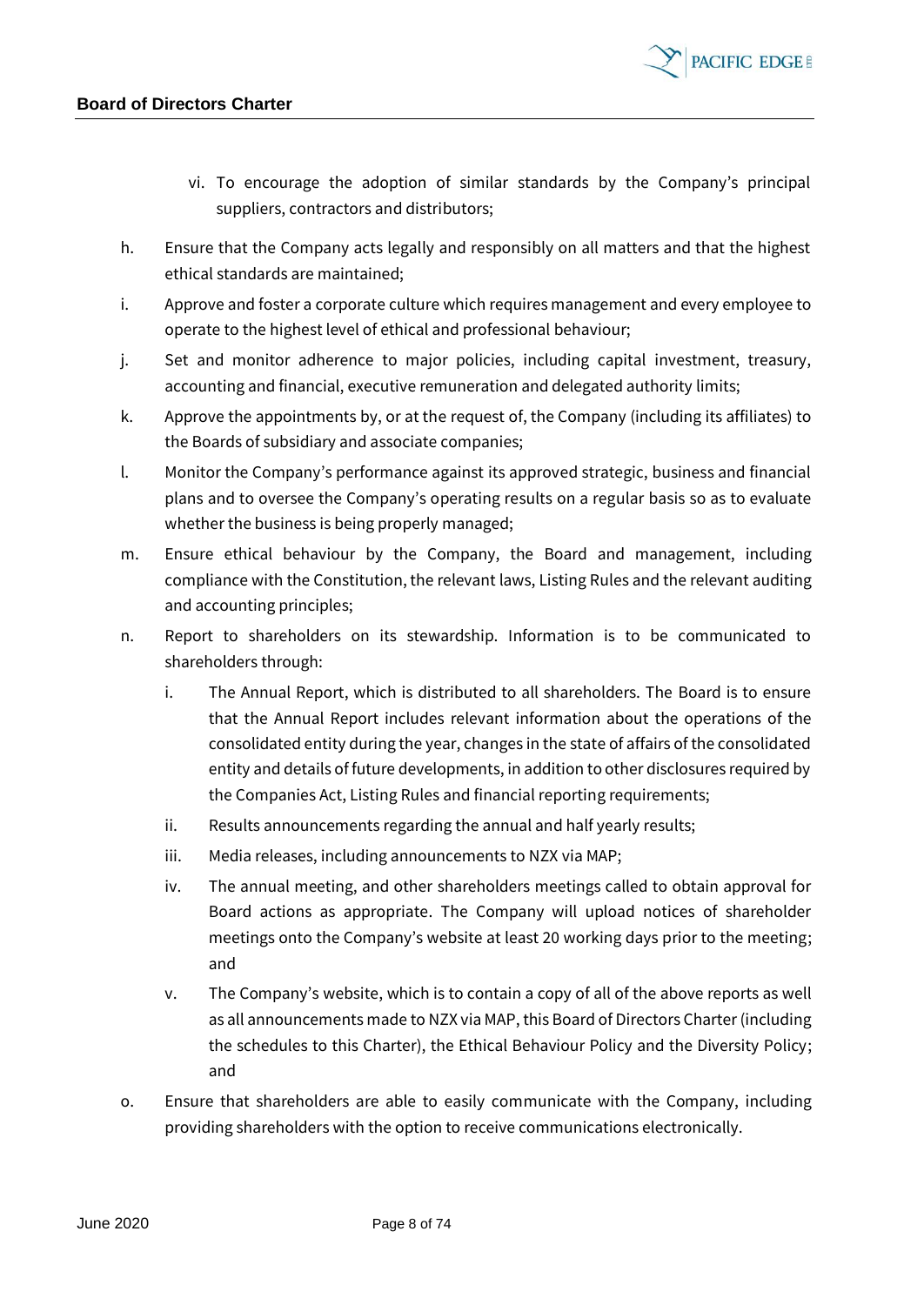

**PACIFIC EDGE** 

- p. Ensure that the Company's shareholder reporting meets the requirements of the NZX Corporate Governance Code, including:
	- i. Ensure that financial reporting is balanced, clear and objective, and the Board should explain to shareholders how operational and financial targets are measured.
	- ii. Ensure that the Company provides non-financial disclosure to shareholders at least annually, which should consider environmental, economic and social sustainability factors and practices.
	- iii. Ensure that the Company reports to shareholders on material risks facing the business and how these are being managed. Reporting should disclose how the Company manages its health and safety risks and the performance and management of those risks.
	- iv. Ensure that the Company discloses any internal audit functions.
- q. Assess from time to time its own effectiveness in carrying out these functions and the other responsibilities of the Board.

### **Board Relationship with CEO**

3.4 The Board acknowledges that its most important role is to provide high level counsel to the CEO, constantly monitor the performance of the CEO against the Board's requirements and expectations and take timely action if the objectives of the Company are not being achieved or a correction to management is required.

# <span id="page-8-0"></span>**4. Composition of the Board**

# **Board Skills**

- 4.1 The Board should at all times comprise members whose skills, experience and attributes together reflect diversity, balance, cohesion and match the demands facing the Company. The Companies Act and the Constitution set out a number of qualification requirements for Directors. These are set out in Schedule Two.
- 4.2 The Board will ensure that information about each Director is disclosed in the Company's Annual Report or on the Company's website, including a profile of experience, length of service, independence and ownership interests.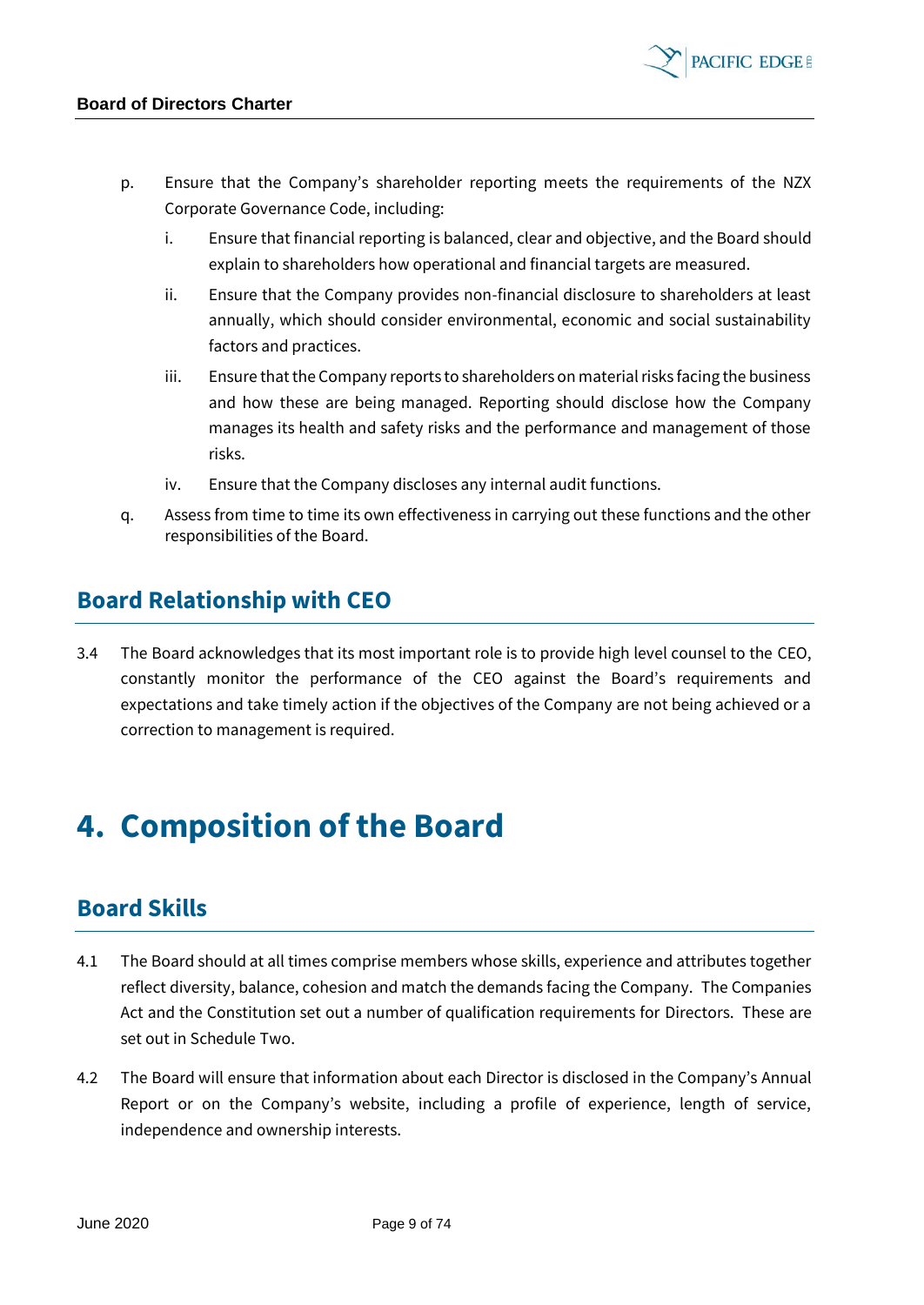

#### **Appointments to the Board**

- 4.3 Nominations for appointment to the Board are subject to clause 20 of the Constitution and Listing Rule 2.3.1.
- 4.4 Where an appointment is to be made by the Board (rather than the shareholders) then that appointment is considered and decided by the Board as a whole. A Director appointed by the Board must submit himself or herself for reappointment by shareholders at the next annual meeting following his or her appointment.
- 4.5 Directors may be nominated by shareholders. The Company is required to seek nominations from shareholders with the closing date for Director nominations to be no more than 2 months prior to the Company's annual meeting. The Board must determine whether, if elected, they consider that the nominee would constitute an Independent Director (as defined in the Listing Rules and set out in clause [0](#page-10-0) of this Charter).
- 4.6 The terms and conditions of the appointment and retirement of Directors are to be set out in a letter of appointment. The appointment letter is to cover the following matters:
	- a. The manner in which remuneration is determined;
	- b. The term of the appointment, subject to shareholder approval;
	- c. The expectation of the Board in relation to attendance and preparation for all Board meetings;
	- d. The procedures for dealing with conflicts of interest as set out in Schedule One;
	- e. The share trading policy set out in Schedule Seven;
	- f. The right to seek independent legal and professional advice (subject to the prior approval of the Chairperson); and
	- g. The Charter.

#### **Board Membership**

- 4.7 The Constitution and NZX Listing Rules provides that:
	- a. The number of Directors on the Board shall be not less than 3 and not more than 8;
	- b. At least two Directors shall be ordinarily resident in New Zealand; and
	- c. At least two Directors must be Independent Directors and a majority of the Board should be Independent Directors.
	- d. A Director must not hold office without being re-elected beyond the third annual meeting after his or her appointment, or for three years, whichever is the longer;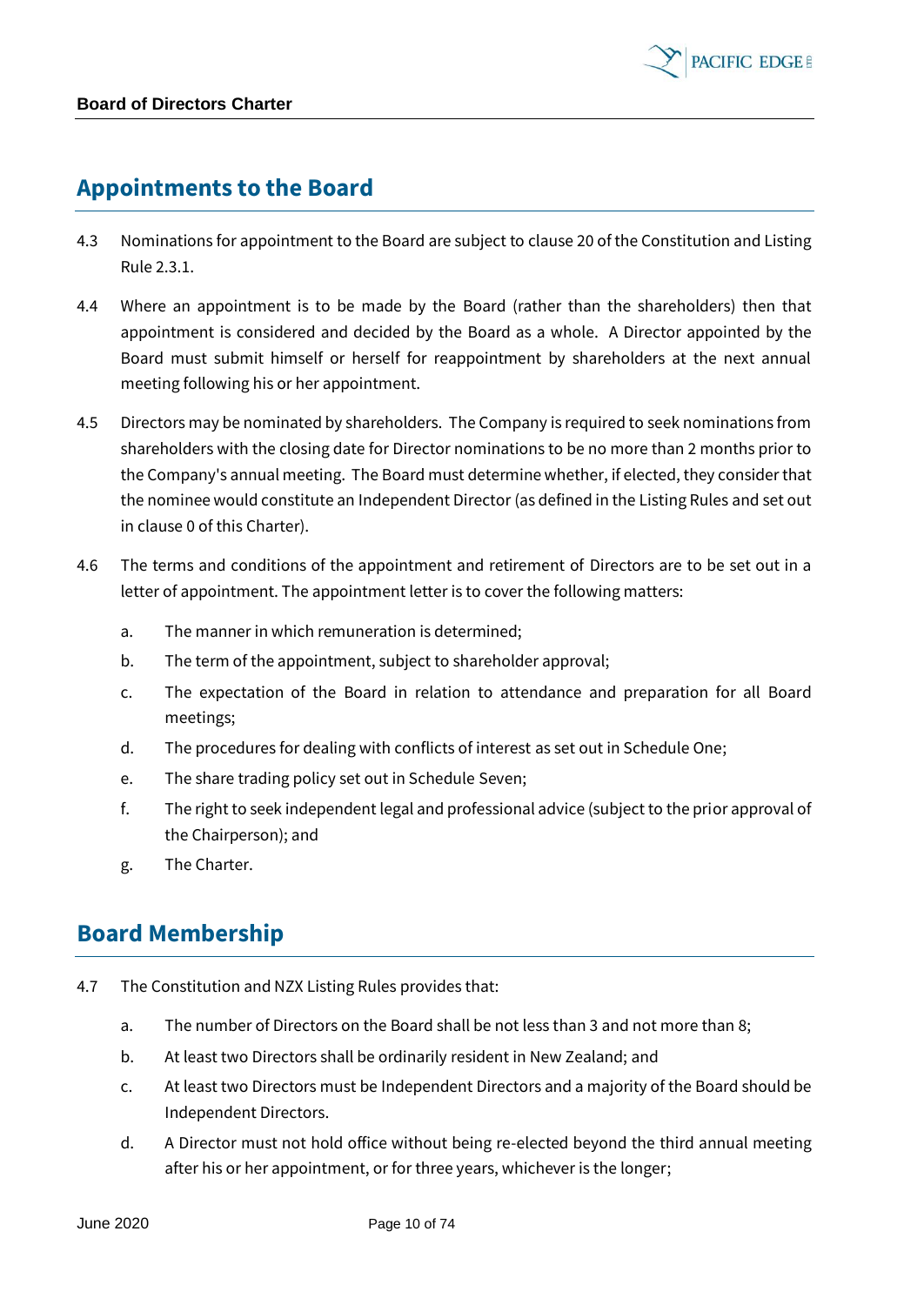- e. A Director appointed since the previous annual meeting holds office only until the next annual meeting but is eligible for re-election at that meeting;
- f. A Director may appoint any person who is not already a Director and who is approved by a majority of the other Directors, to be his or her alternate; and
- g. The Board elects a Chairperson who can be replaced by it at any time.
- 4.8 Board independence from management is vital to ensure that the Board fairly holds management accountable to shareholders. Applying this principle:
	- a. The CEO is the only executive who may be a member of the Board; and
	- b. A Board member should not have any relationship with management that compromises his or her ability to act independently from management.
- 4.9 The Board seeks diversity in the skills, attributes and experience of its members across a broad range of criteria so as to represent the diversity of shareholders, business types and regions in which the Company operates.
- 4.10 Membership may be increased where it is felt that additional expertise is required in specific areas, or where an outstanding candidate is identified.
- 4.11 The composition of the Board is to be reviewed on an annual basis by the Chairperson and the Nominations Committee in accordance with Schedule Six to ensure that the Board has an appropriate mix of expertise and experience.

#### **Independence Definition**

- <span id="page-10-0"></span>4.12 A Director is regarded as being an Independent Director if he or she does not have a disqualifying relationship. A disqualifying relationship is where a Director has a direct or indirect interest, position, association or relationship that could reasonably influence, or could reasonably be perceived to influence, in a material way, the Directors' capacity to:
	- a. bring an independent view to decisions in relation to the Company;
	- b. act in the best interest of the Company; and
	- c. represent the interests of the Company's financial product holders generally,

having regard to the factors described in the NZX Corporate Governance Code that may impact Director independence, if applicable.

4.13 If a Director is determined to be independent, such determination must be made and released through the NZX Market Announcement Platform ("MAP") no later than 10 business days after any Director's initial appointment.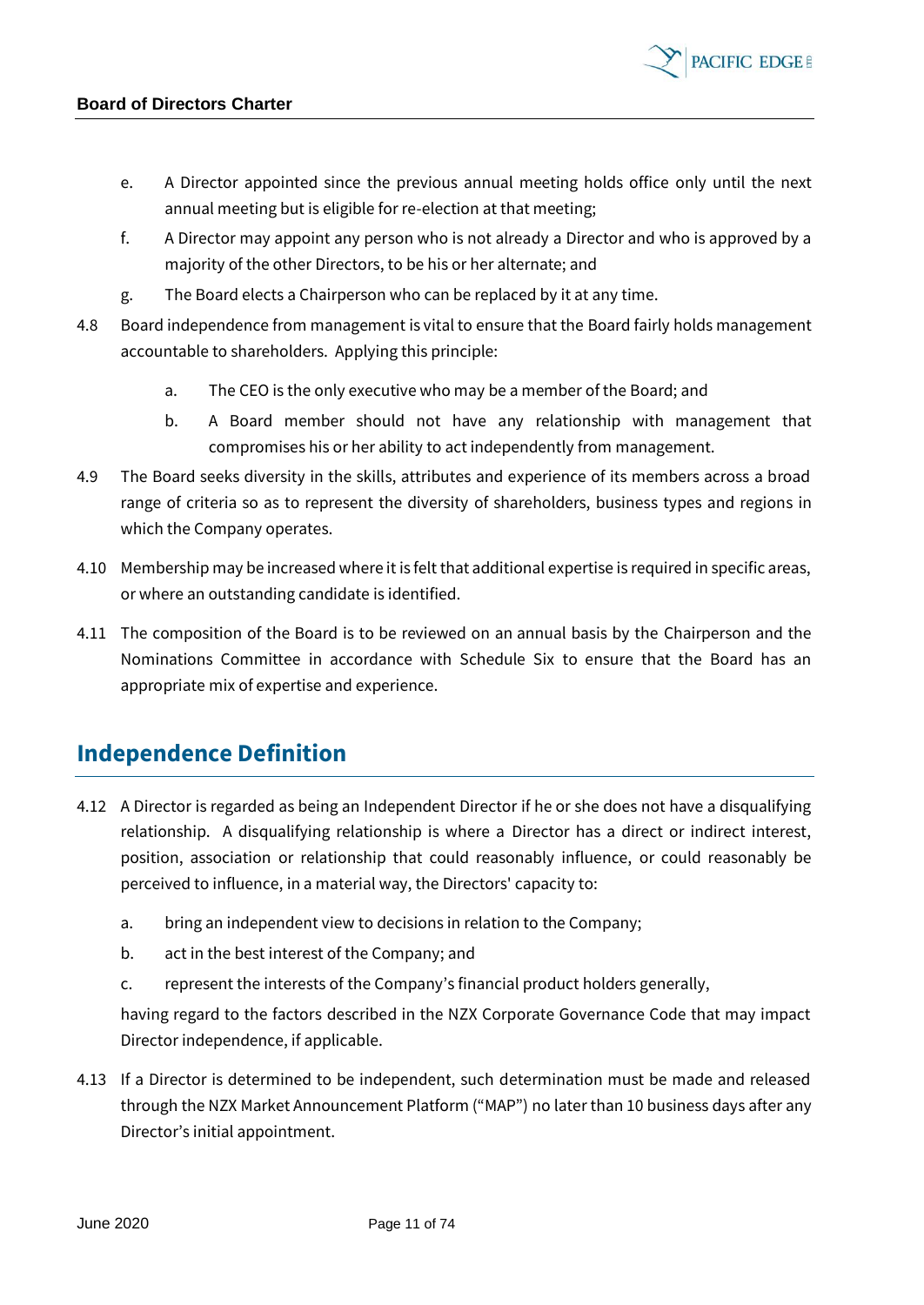4.14 If, at any time, the Board makes a determination regarding a Director's independence that differs from the position most recently released through MAP, such determination must be promptly and without delay released through MAP.

**PACIFIC EDGE** 

#### **Alternate Directors**

- 4.15 Alternate Directors may be appointed in accordance with clause 21 of the Constitution which allows a Director, by written notice to the Company, to appoint a person (who is not already a Director of the Company) with the consent of a majority of the other Directors.
- 4.16 The resolution or notice making the appointment will set out the terms on which the alternate is to act. He or she will sign the usual Director consent to act and the Company must notify the Registrar of Companies within the required 20 working day period. No mention is to be made of the alternate nature of the appointment in that notification. The NZX should also be notified of the appointment (by way of an announcement through MAP) and as to the independence of the Alternate Director.
- 4.17 An Alternate Director may sign contracts to bind the Company (in accordance with section 180 of the Act) and exercise all other powers of Director of the Company.

# **Shareholding Qualifications**

4.18 A person shall not be required to hold shares in the Company in order to make him or her eligible for appointment as a Director or as an Alternate Director.

#### **Rotation, Removal and Vacation of Office**

- 4.19 Rotation, removal and vacation of office of Directors is to be conducted in accordance with clause 20.6 of the Constitution.
- 4.20 Any decision to a change in the Board of Directors (regardless of effective date) must be released promptly and without delay through MAP.

#### **Procedures**

4.21 A Director must declare to the Board any relationship that might compromise his or her ability to act independently from management or any conflicts of interest that are potentially detrimental to the Company. As soon as practicable thereafter, the Board, or a Committee of the Board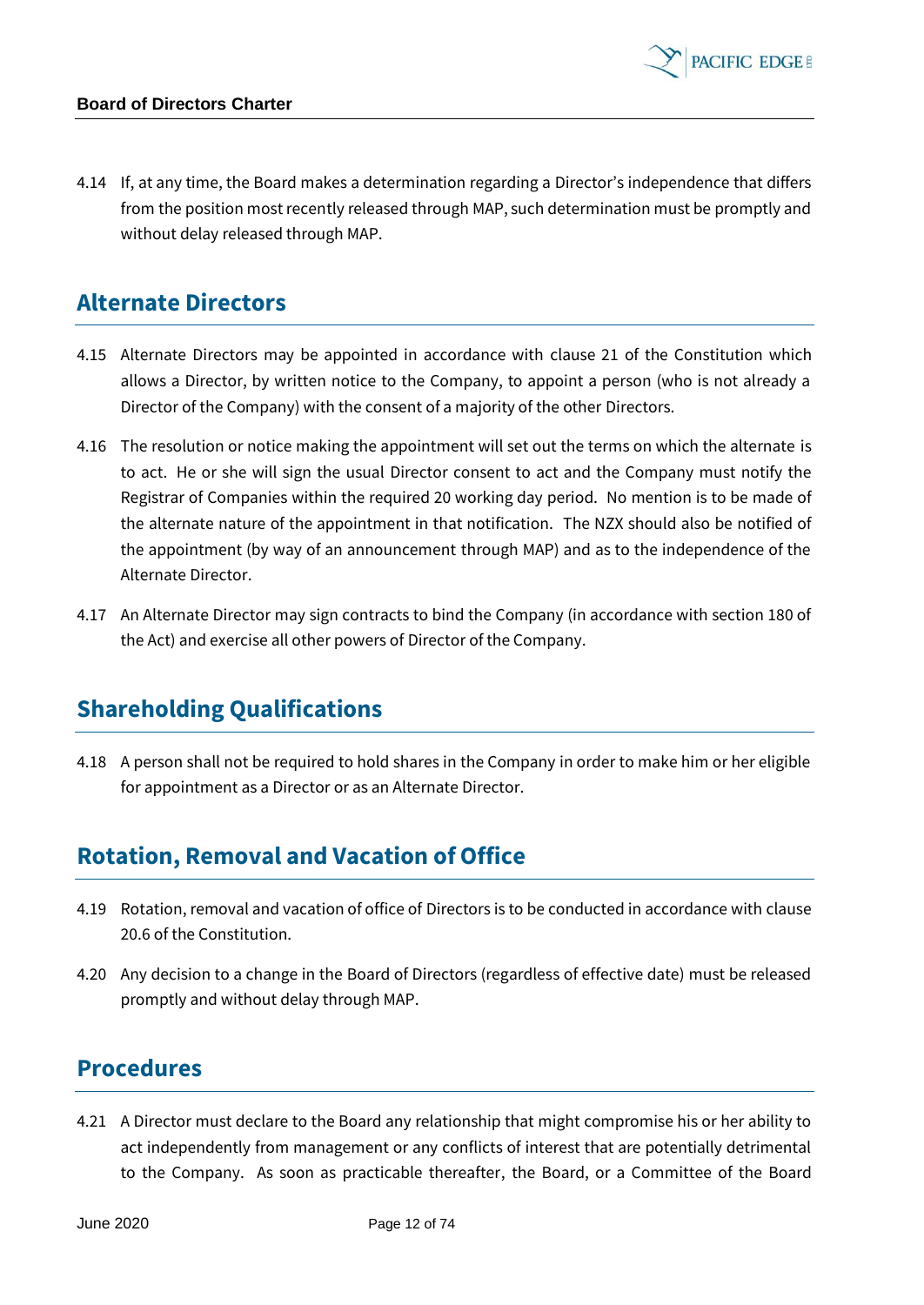

established for the purpose, will meet to review the relationship or conflict and determine a process to deal with the issue.

#### **Business Relationships to be Disclosed**

4.22 Before accepting appointment to the Board, and thereafter as they occur, a Director is required to disclose to the Board all of his or her business relationships.

#### **Openness to Review**

4.23 In considering new appointments to the Board the Board shall take such steps as may be appropriate to ensure that the Board maintains an openness to new ideas and a willingness to critically examine its performance.

### **External Appointments**

4.24 Directors are required to seek Board approval before accepting an appointment to external Boards or charitable Committees.

# <span id="page-12-0"></span>**5. Role of the Chairperson**

#### **Chairperson's Responsibilities**

- 5.1 The Chairperson is responsible for co-ordinating the activities of the Board and has the following specific responsibilities:
	- a. To provide overall leadership to the Board, without limiting the principle of collective responsibility for Board decisions;
	- b. To actively participate in the selection of Board members and to ensure, subject to Board and shareholder approval, that the membership is properly balanced;
	- c. To conduct meetings of the Board and of shareholders;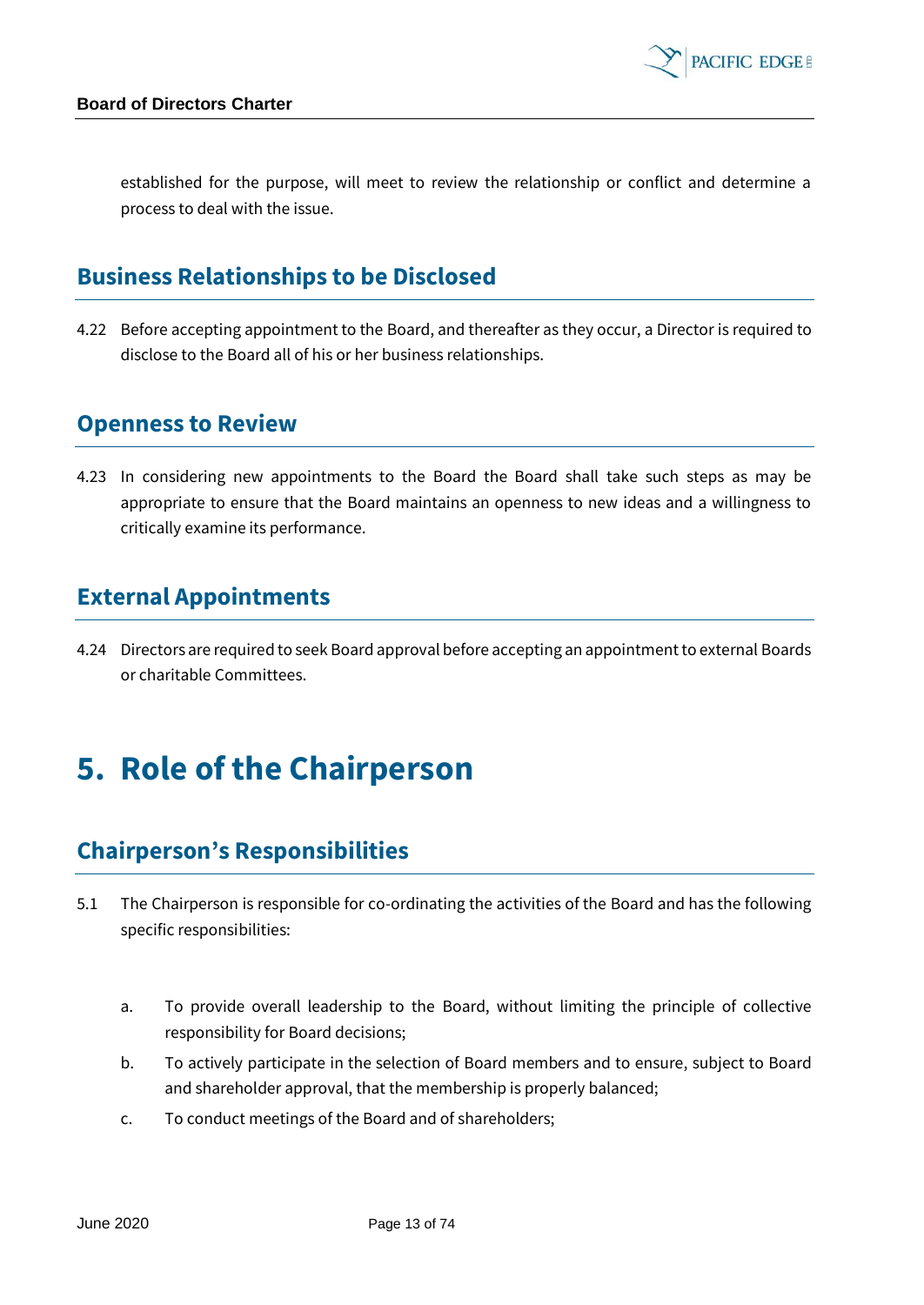d. To schedule Board meetings in a manner that enables the Board and its Committees to perform their duties responsibly while not interfering with the flow of the Company's business;

**PACIFIC EDGE** 

- e. To prepare, in consultation with the CEO, other Directors and Committee Chairpersons the agendas for the Board and Committee meetings;
- f. To define the quality, quantity and timeliness of the flow of information between management and the Board;
- g. To ensure that issues raised, or information requested, by any Director are responded to promptly and as fully as possible;
- h. To approve, in consultation with the Board, the retention of consultants who report directly to the Board;
- i. To assist the Board and management in assuring compliance with and implementation of this Charter and to be principally responsible for recommending revisions thereto;
- j. To promote and maintain the independence of the Board from management;
- k. To initiate the establishment of Board Committees and to ensure that they achieve their objectives;
- l. To arrange for new Directors to be properly inducted;
- m. To monitor and evaluate the individual performance of Directors and the Board as a whole; and
- n. To be principally responsible for evaluating the CEO's performance and to meet with the CEO to discuss the Board's requirements and expectations and the evaluation of the CEO's performance by the Board.

#### **Meetings of the Board**

5.2 The Chairperson is responsible for ensuring that Board meetings are sufficiently well-planned and conducted in a manner that ensures the most effective and efficient use of the Board's time and energy. The Chairperson takes particular responsibility for leading the Board and setting the tone for the conduct of its meetings and the way in which issues are debated. The Chairperson is responsible for ensuring that adequate minutes of the proceedings of meetings of the Board are taken.

#### **Relationship with CEO**

5.3 The Chairperson is responsible for establishing a close working relationship with the CEO and acting as his or her mentor6. DIRECTOR EMPOWERMENT ASSURANCE.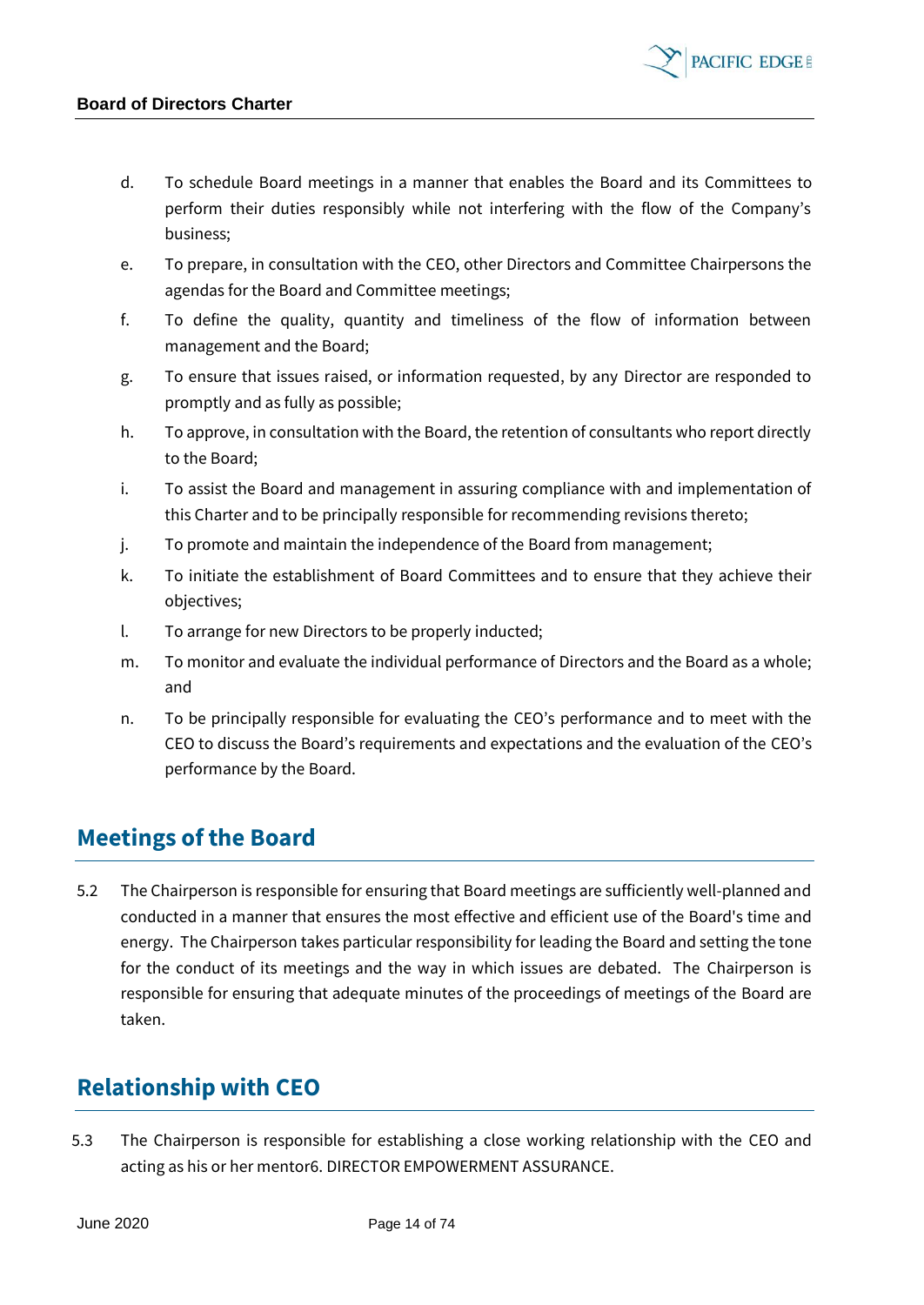

# <span id="page-14-0"></span>**6. Empowerment**

6.1 The Board recognises that the way in which it functions impacts on how well the Board performs its role as steward of the Company. Accordingly, the Board has in place procedures to ensure that the Board meets regularly, conducts its meetings in an efficient and effective manner and that each Director is fully empowered to perform his or her duties as a Director of the Company and to fully participate in meetings of the Board.

#### **Meetings Without CEO**

6.2 The Board meets without the CEO at least once a year when the performance, evaluation and remuneration of the CEO and management are reviewed. The Board regularly has non-executive only items on the agenda at Board meetings.

#### **Attendance at Meetings**

6.3 Directors are expected to attend all Board meetings and when this is not possible Directors can join the meeting by means of audio or video communication. In circumstances where a Board member is unable to attend, apologies must be given to the Chairperson.

#### **Convening of Meetings**

- 6.4 Board meetings are normally convened by the Chairperson. Any Director may request the Chairperson to convene a meeting. Notice of a meeting must be given to all Directors.
- 6.5 Board meetings should normally be convened on a bi-monthly basis.

#### **Agenda for Meetings**

6.6 The agenda for normal Board meetings is determined by the Chairperson, in conjunction with the CEO. Where a Director has requested a meeting the agenda will be as specified by that Director. Board members are encouraged to submit items for inclusion in the agenda. In addition each Board meeting has a general business item under which Directors may raise issues.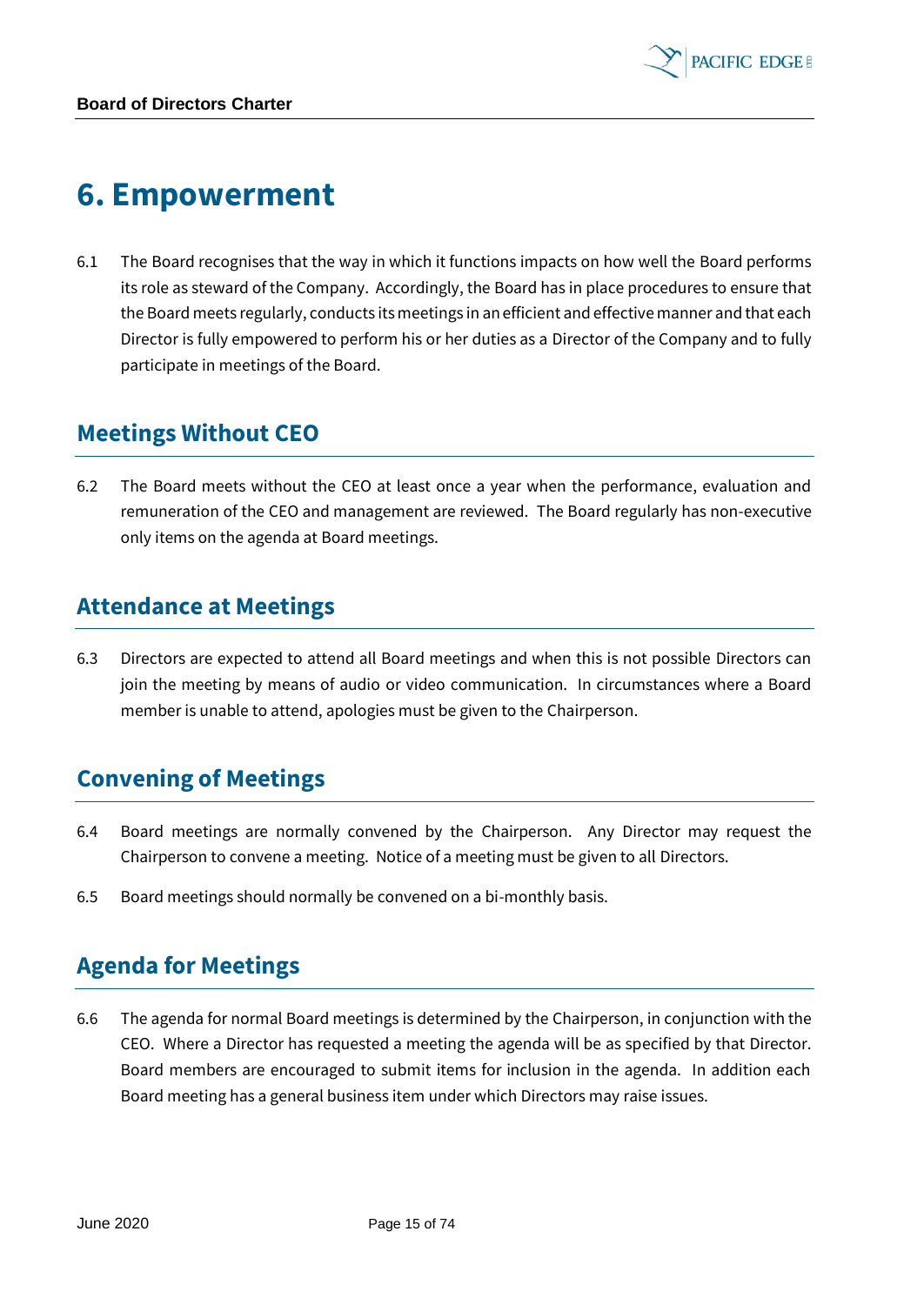

### **Conducting of Meetings**

6.7 Board meetings shall be conducted in accordance with the Second Schedule of the Constitution.

#### **Information to Directors**

- 6.8 The Board recognises that appropriate information, provided on a timely basis, is essential to the effective discharge of its duties. The Chairperson and the CEO are responsible for ensuring appropriate Board papers, that identify and fairly address the key issues concerning the Company, are prepared and distributed to Board members in a format and at a time that allows Directors to be fully informed on the affairs of the Company and to properly prepare for discussion at Board meetings.
- 6.9 Presentations on specific subjects at Board meetings should seek to summarise the material sent to Directors so that discussion is focused on the issues requiring Board determination.

#### **Management at Board Meetings**

6.10 The Board encourages the CEO to bring management to Board meetings who can provide additional insight into the items being discussed because of personal involvement in these matters.

#### **Access to Company Information**

6.11 Each Director has the right of access to all relevant Company information and to the Company's executives. A Director also has the right to have access to all documents which have been presented to meetings or made available whilst in office, or made available in relation to their position as Director for a term of seven years after ceasing to be a Director or such longer period as is necessary to determine relevant legal proceedings that commenced during this term.

#### **Availability of Management**

6.12 The Chairperson, in consultation with the CEO, is responsible to ensure the availability of the CEO and management when required by the Board.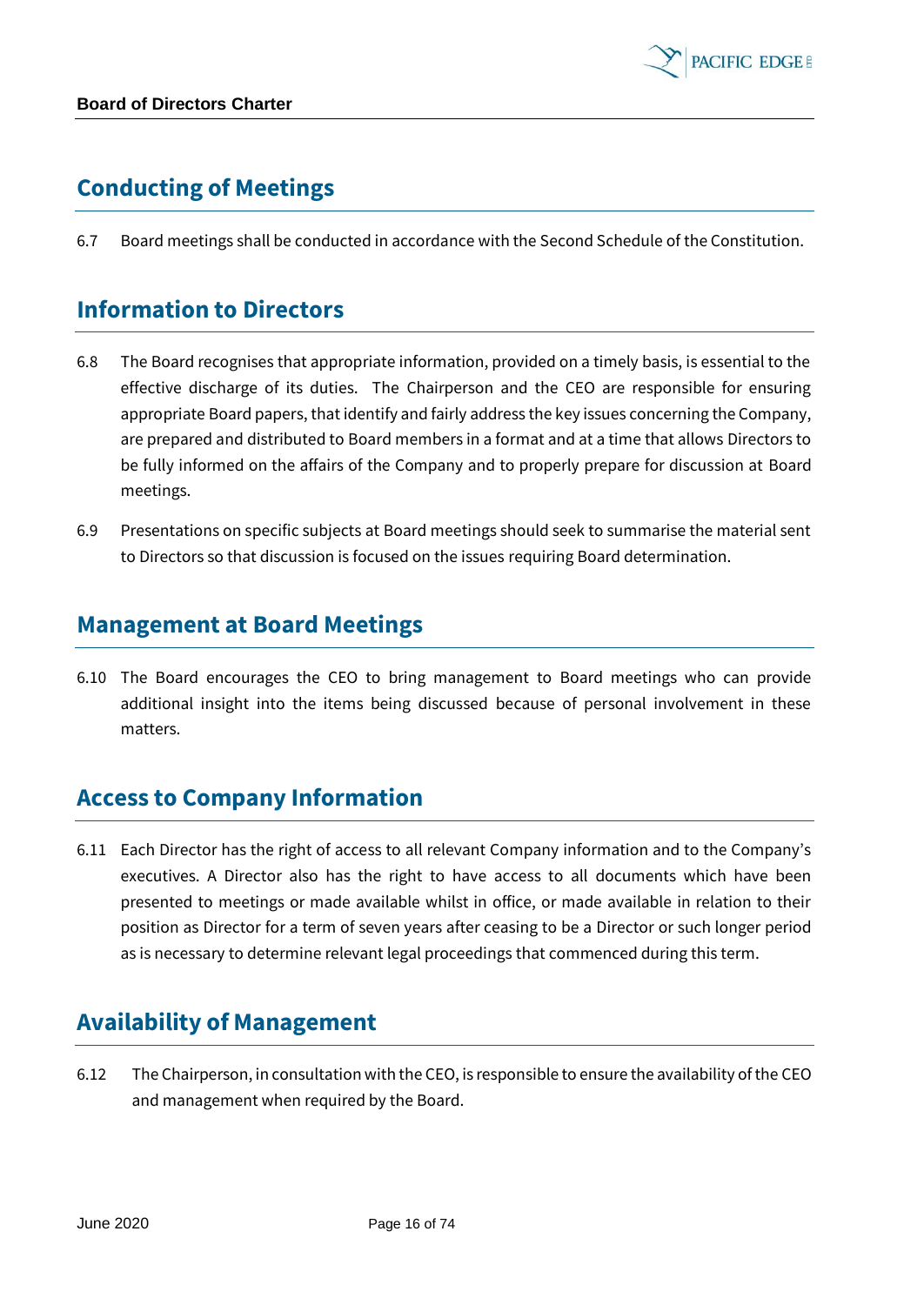# **Passing of Resolutions**

6.13 A resolution of the Board is passed by the agreement of a majority of the votes cast on it. In the case of an equality of votes the Chairperson has a casting vote.

### **Evaluation of Information**

6.14 The Board evaluates the format of the information it receives at least annually.

#### **Performance Criteria and Training**

6.15 The Board establishes and reviews from time to time performance criteria for itself and reviews its performance against those criteria at least annually. This will include ensuring Directors undertake appropriate training to remain current on how to best perform their Director duties.

#### **Relationship with Management**

6.16 The Board recognises that all Directors should have access to the CEO and senior management. Each Director acknowledges that the division of responsibility between Board and management must be respected. The Board reviews its relationship with management annually.

#### **Independent Advice**

6.17 A Director individually, or the Board collectively, may obtain independent advice at the expense of the Company on issues related to the fulfilment of his or her duties and responsibilities as a Director, subject to obtaining the approval of the Chairperson prior to the incurrence of any advisory fees. Approval of the Chairperson may not be unreasonably withheld and the advice is to be made available to the whole Board. The Board is to be notified if the Chairperson's approval is withheld.

# **Indemnities by Company**

6.18 The Company indemnifies a Director upon joining the Board to the extent provided in section 162 of the Companies Act and in Section 23 of the Constitution. The Company also indemnifies persons who undertake Directorships of other companies at the request of the Company.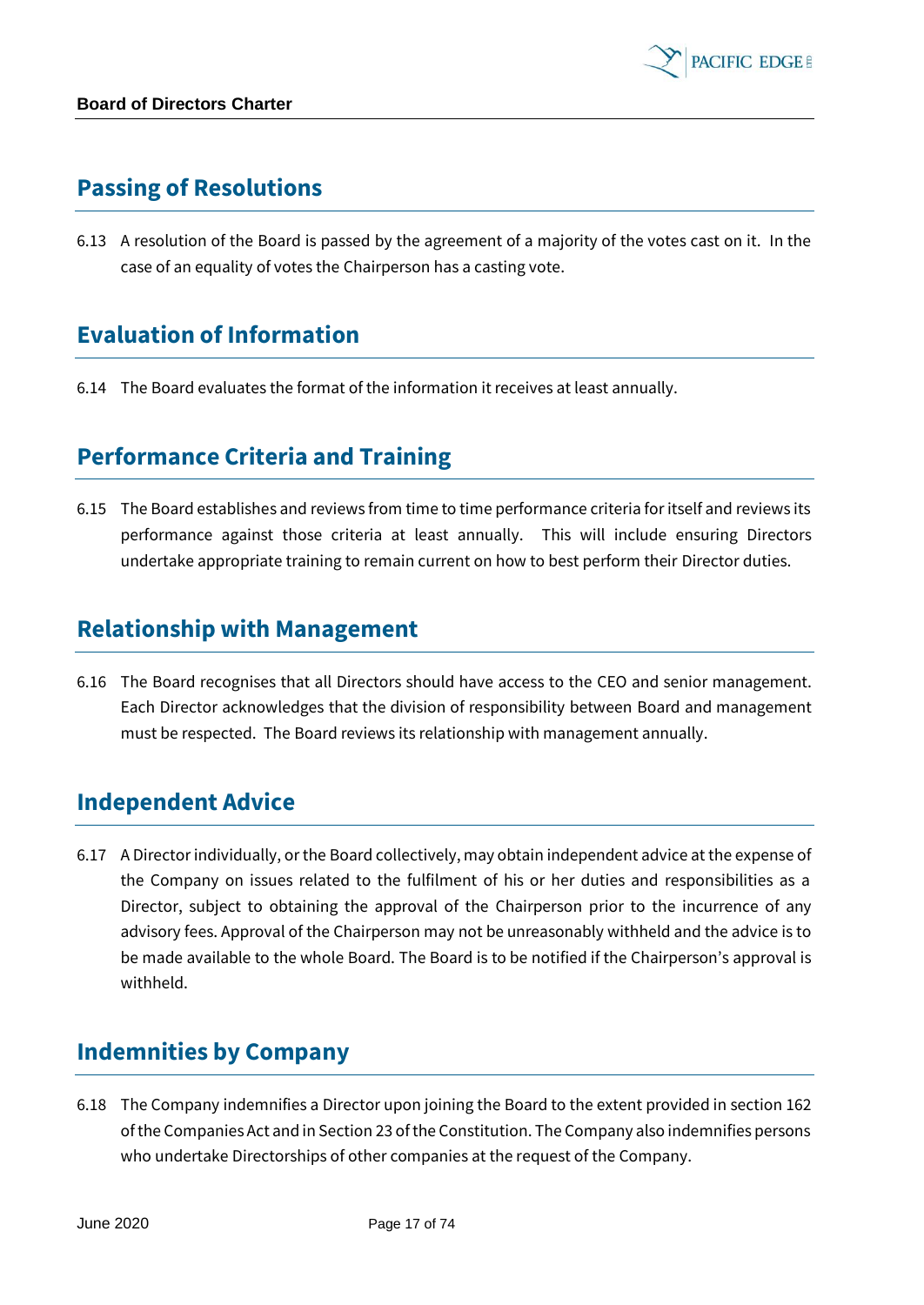#### **Insurance by Company**

6.19 The Company effects Director and officers liability insurance cover for the benefit of Directors and management to the extent provided in Section 23.4 of the Constitution.

# <span id="page-17-0"></span>**7. Director Responsibilities**

# **Directors Principal Duties**

- 7.1 The Directors are committed to the proper and responsible fulfilment of their duties to the Company and to the shareholders. In particular, the Directors are mindful of their duties contained in the Companies Act, the Constitution and the Listing Rules, which include the following:
	- a. A Director, when exercising powers or performing duties, must act in good faith and in what the Director believes to be the best interests of the Company;
	- b. A Director must exercise a power for a proper purpose;
	- c. A Director must not act, or agree to the Company acting in a manner that contravenes the law or the Constitution;
	- d. A Director must not:
		- i. Agree to the business of the Company being carried on in a manner likely to create a substantial risk of serious loss to the Company's creditors; or
		- ii. Cause or allow the business of the Company to be carried on in a manner likely to create a substantial risk of serious loss to the Company's creditors;
	- e. A Director must not agree to the Company incurring an obligation unless the Director believes at that time, on reasonable grounds, that the Company will be able to perform the obligation when it is required to do so;
	- f. A Director, when exercising powers or performing duties as a Director, must exercise the care, diligence and skill that a reasonable Director would exercise in the same circumstances taking into account, but without limitation:
		- i. The nature of the Company;
		- ii. The nature of the decision; and
		- iii. The position of the Director and the nature of the responsibilities undertaken by him or her; and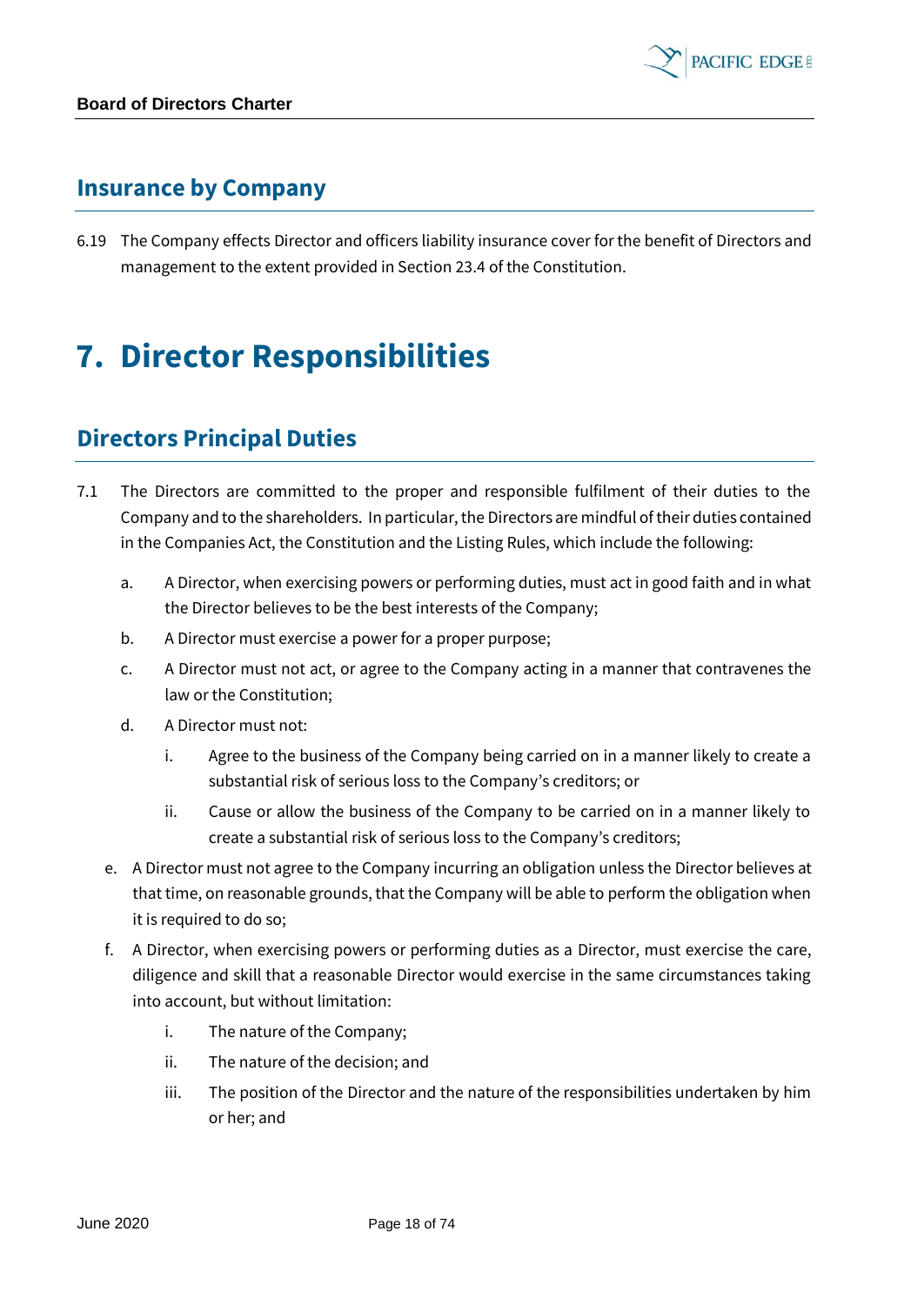

g. All Directors are expected to act with the utmost integrity and objectivity, striving at all times to enhance the reputation and performance of the Company.

### **Delegation by the Board**

- 7.2 The Board may delegate any of its powers (other than certain powers specified in the Companies Act). However, whenever the Board delegates a power the Board remains responsible for the exercise of the power by the delegate, unless the Board:
	- a. Believed on reasonable grounds that the delegate would exercise the power in conformity with the duties imposed on Directors by the Companies Act and the Constitution; and
	- b. Has monitored, by means of reasonable methods properly used, the exercise of the power by the delegate.

#### **Reliance on Information and Advice**

- 7.3 A Director, when exercising powers or performing duties as a Director, may rely on reports, statements and financial data and other information prepared or supplied, and on professional or expert advice given, by any of the following persons:
	- a. An employee of the Company whom the Director believes on reasonable grounds to be reliable and competent in relation to the matters concerned;
	- b. A professional advisor or expert in relation to matters which the Director believes on reasonable grounds to be within the person's competence; or
	- c. Any other Director or Committee of Directors upon which the Director did not serve in relation to matters within the Director's or Committee's delegated authority.
	- d. A Director may only rely on others, as described above, if the Director:
		- i. Acts in good faith;
		- ii. Makes proper enquiry where the need for enquiry is indicated by the circumstances; and
		- iii. Has no knowledge that such reliance is unwarranted.

# **Confidentiality of Company Information**

7.4 A Director who has confidential information in his or her capacity as a Director must not disclose that information to any person, make use of or act on that information, except: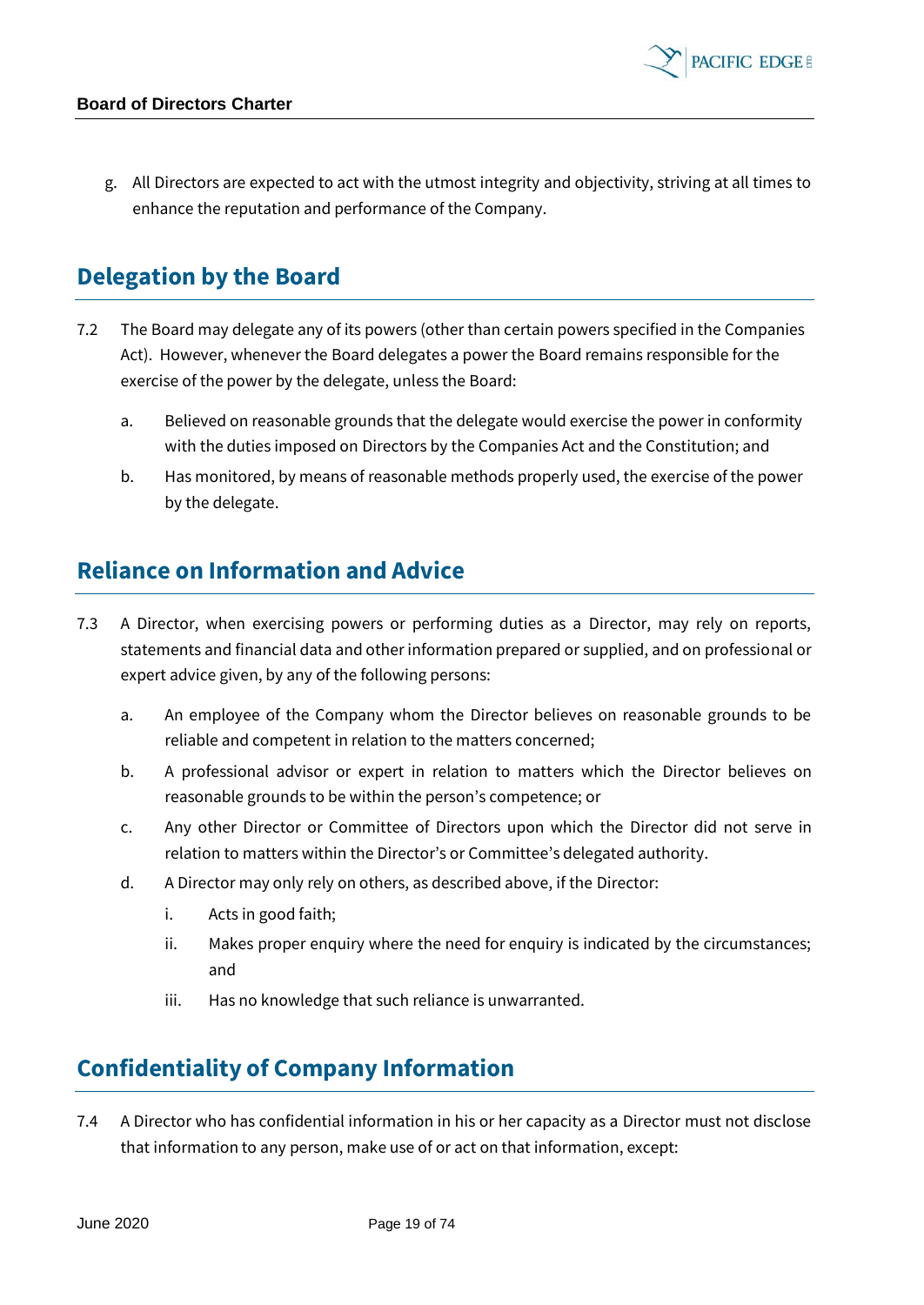

- a. For the purposes of the Company;
- b. As required or permitted by law; and
- c. In complying with the Director's obligation to disclose his or her interest in a transaction with the Company.

### **Authorised Disclosure of Information**

- 7.5 A Director may (unless prohibited by the Board) disclose information to a person whose interests the Director represents, and may disclose, make use of, or act on information if:
	- a. Particulars of the disclosure, use, or act are entered in the Interests Register and;
	- b. The disclosure, use, or act will not be likely to prejudice the Company.

#### **Disclosure of Interest**

7.6 A Director who is interested in a transaction with the Company must immediately disclose to the Board the nature, monetary value and extent of the interest. The Company's policy on dealing with conflicts of interest is set out in Schedule One.

#### **Interests Register**

7.7 The Board maintains an Interests Register in which are entered the required disclosures made by Directors in respect of matters relating to the Company. Entities in the Interests Register are disclosed in the next Annual Report.

#### **Share Trading**

- 7.8 The Directors have adopted a policy on share trading for employees, Directors and officers of the Company as set out in Schedule Seven.
- 7.9 Directors and executive staff and their related parties are not permitted to engage in short term trading of Company shares at any time.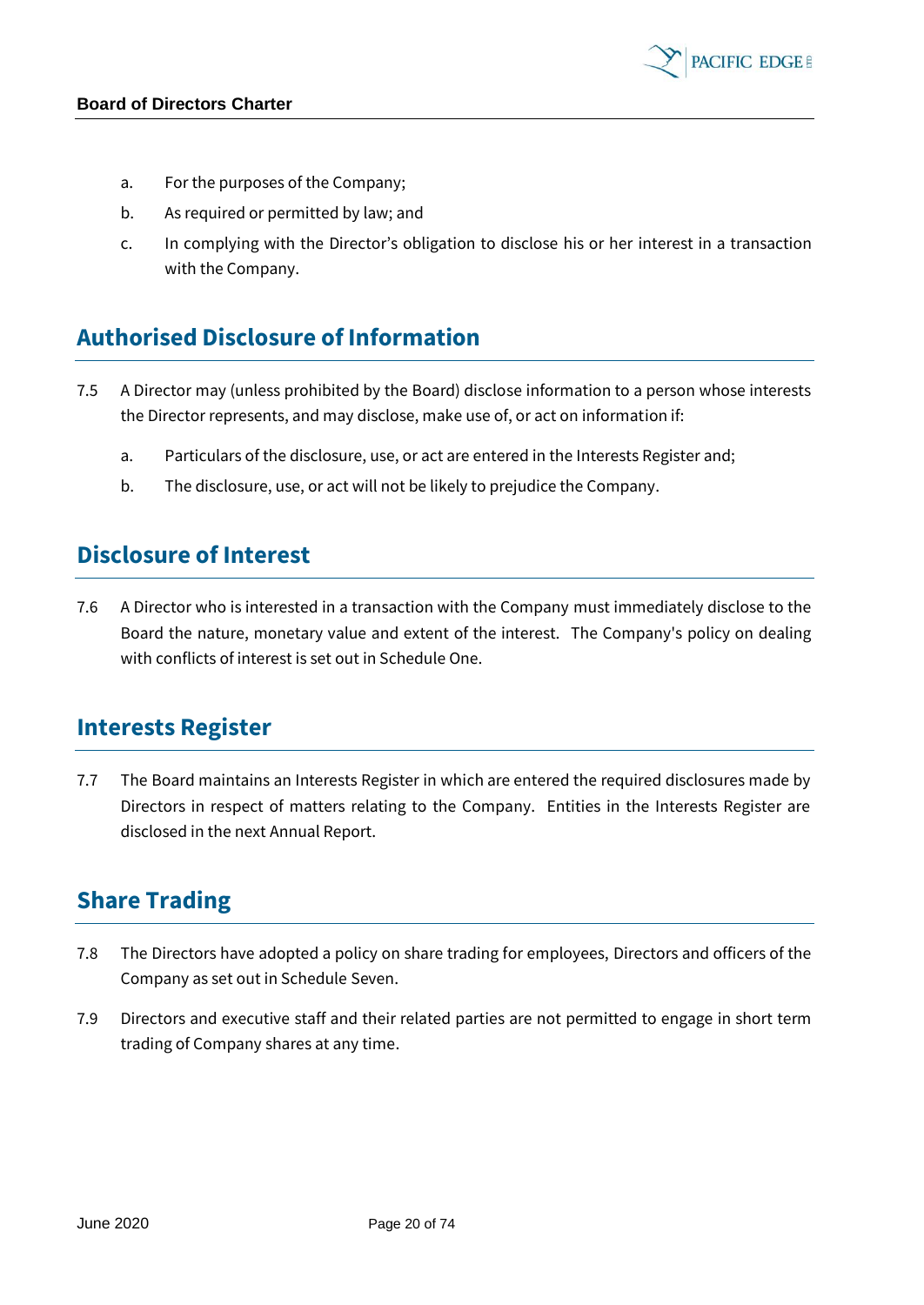

### **Trading in Securities of Direct Competitors**

7.10 All Directors and senior executives and their related parties are not permitted to trade in securities of companies that are direct competitors of the Company.

# **Resigning Director**

7.11 A Director who resigns before the expiry of his or her term will identify to the Board his or her reasons for early retirement.

### **Ongoing Director disclosure requirements**

- 7.12 In addition to the disclosure obligations set out above, all Directors are required on an ongoing basis to disclose:
	- a. all relevant interests in the shares of the Company (including those held by trusts or companies controlled by or in which the relevant Director is beneficially interested) to both the Company and NZX in accordance with the Share Trading Policy set out at Schedule Seven; and
	- b. all conflicts of interest (or potential conflicts of interest) to the Company in accordance with the Conflict of Interest Policy set out at Schedule One.

# <span id="page-20-0"></span>**8. Committees of the Board**

#### **Purpose of Committees**

8.1 The use of Committees allows issues requiring detailed consideration to be dealt with separately by members of the Board with specialist knowledge and experience, thereby enhancing the efficiency and effectiveness of the Board. However the Board retains ultimate responsibility for the functions of its Committees and determines their responsibilities.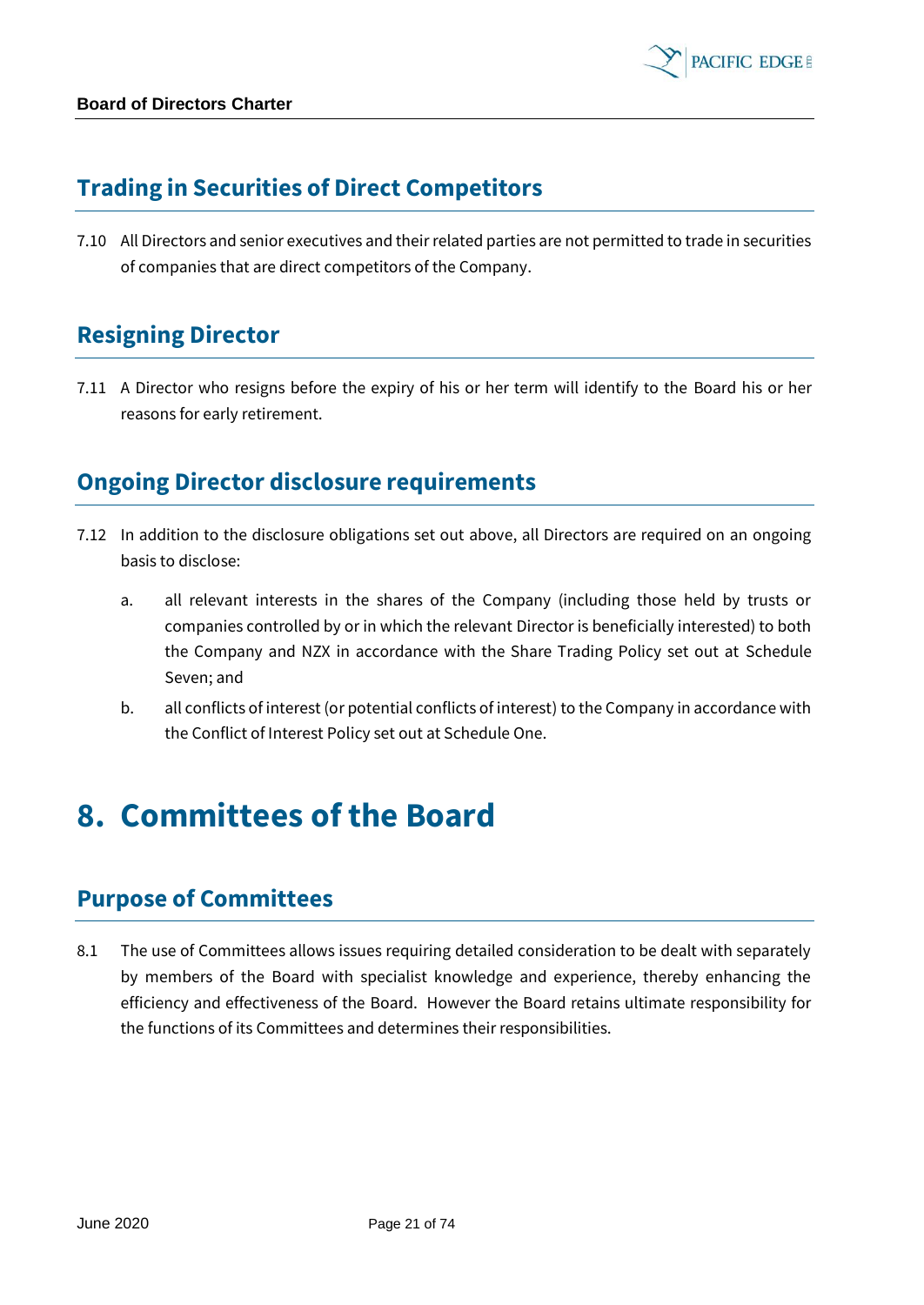#### **Exclusive Board Matters**

8.2 Issues relating to appointments to the Board, strategy, business and financial plans are dealt with directly by the Board.

### **Committees of the Board**

- 8.3 The Board must constitute an Audit & Risk Committee, a Remuneration Committee and a Nomination Committee. The composition of the Remuneration Committee may be the same as the Nomination Committee. The composition of these Committees is to be disclosed in the Annual Report of the Company.
- 8.4 From time to time the Board constitutes an ad hoc Committee to deal with a particular issue facing it which requires specialist knowledge and experience.

#### **Attendance at Meetings**

8.5 All Directors have the right to attend any meeting of a Committee. In order to be fully informed on the matters for consideration a Committee member may require the attendance of any of the CEO, management, the Company's auditors and advisers.

#### **Audit & Risk Committee**

- 8.6 The Audit & Risk Committee's principal function is to assist the Board in producing accurate financial statements in compliance with all applicable legal requirements and accounting standards. The Charter for the Audit & Risk Committee is set out in Schedule Four.
- 8.7 The Audit & Risk Committee will also review its own performance and compliance with the matters outlined above on an annual basis.

#### **Remuneration Committee**

8.8 The Remuneration Committee is responsible for ensuring that the Company has appropriate employment practices and appropriately remunerates its employees and Directors. The Remuneration Committee is also responsible for recommending to the Board for its approval and regularly reviewing, a process by which the remuneration of the Chairperson, the Directors, the CEO and management is determined in a transparent, deliberate and objective manner.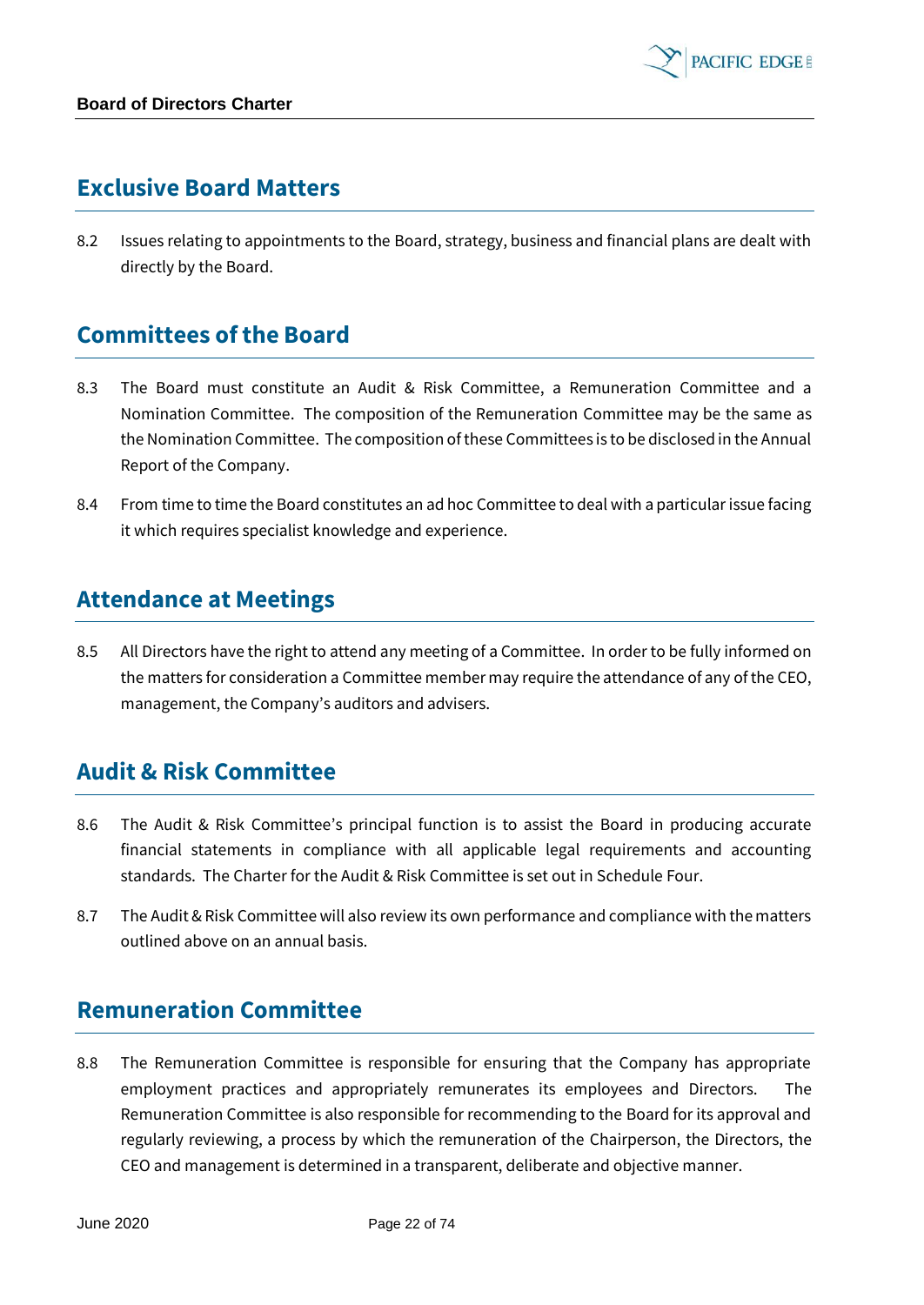8.9 The Remuneration Committee Charter is set out in Schedule Five.

#### **Nomination Committee**

- 8.10 The Nomination Committee is responsible for such things as:
	- a. Reviewing and making recommendations to the Board on the appropriateness of the size and composition of the Board and the criteria for Board membership;
	- b. Identify potential candidates for Board appointment and arrange for the effective induction of new Directors into the affairs of the Company;
	- c. Ensuring that a proper succession plan is in place and to consider and nominate a panel of candidates with appropriate expertise and experience for consideration by the Board;
	- d. Where considered necessary, recommend to the Board the terms of appointment of the proposed new Non-Executive Director;
	- e. Review the membership of other Board Committees and make recommendations to the full Board; and
	- f. Perform other related tasks as directed by the Board.
- 8.11 The Nomination Committee Charter is set out in Schedule Six.

#### **Minutes**

8.12 Minutes of the proceedings of every Committee meeting shall be taken and circulated to each member of the Board.

# <span id="page-22-0"></span>**9. Renumeration Policy**

#### **Alignment of Interests with Shareholders**

9.1 The Board promotes the alignment of the interests of the Directors, the CEO and management with the long term interests of shareholders. If the Board proposes to recommend to shareholders an increase in Director remuneration, then it must do so in a transparent manner consistent with the NZX Corporate Governance Code.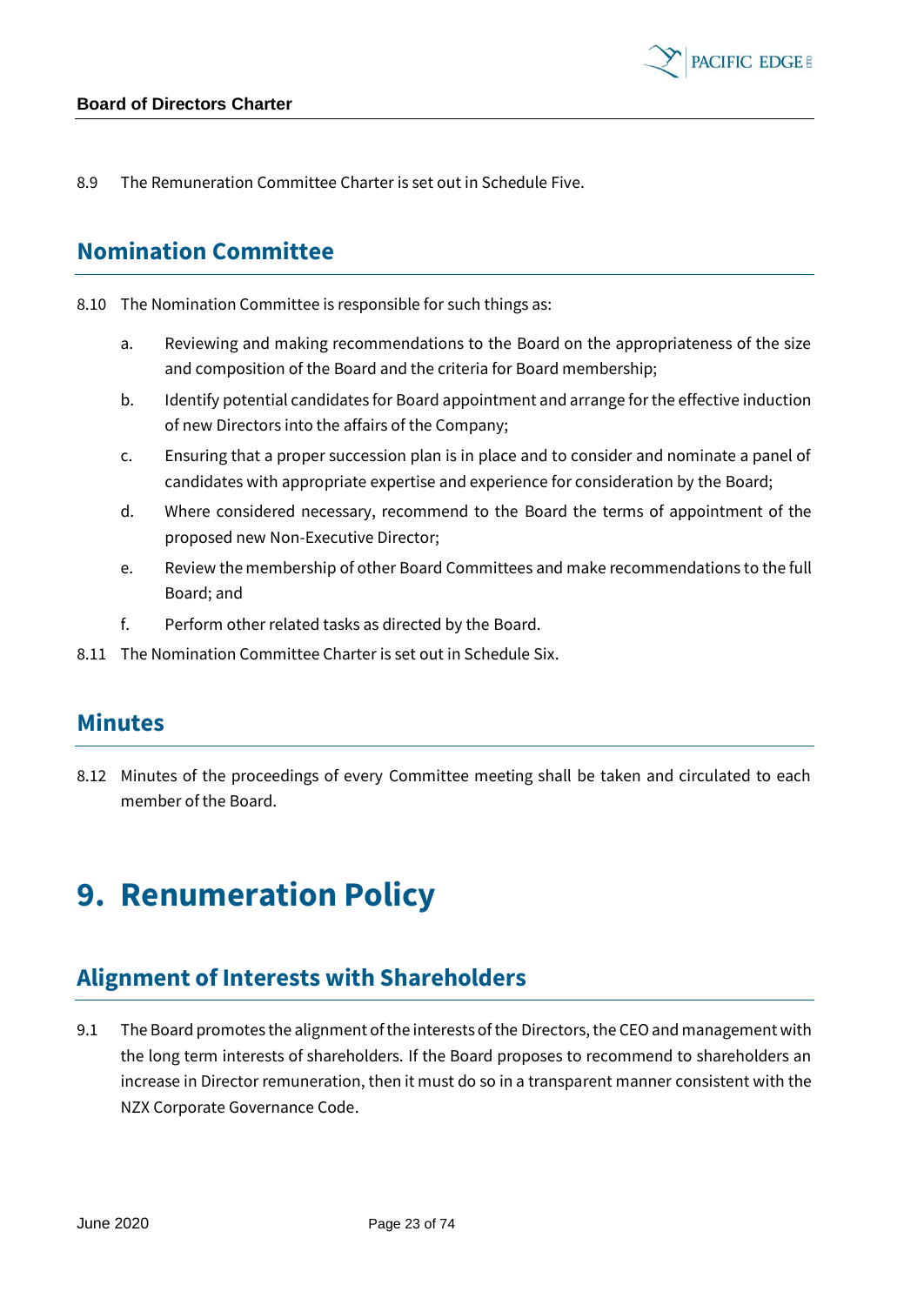

#### **Review Process**

9.2 The Remuneration Committee is responsible for recommending to the Board for its approval and regularly reviewing, a process by which the remuneration of the Chairperson, the Directors, the CEO and management is determined in a transparent, deliberate and objective manner.

### **External Advisors**

9.3 In forming a recommendation to the Board on the remuneration proposed for Directors, the CEO and management, the Remuneration Committee may seek external advice from a recognised and competent source, including an evaluation against comparable peer groups.

#### **Annual Report**

9.4 The remuneration policies of the Company and the remuneration received by Directors will be disclosed in each Annual Report in accordance with the Companies Act and the Listing Rules. The Annual Report should also disclose the CEO's remuneration arrangements in the annual reporting, including disclosure of base salary, short term incentives and long term incentives as well as the performance criteria used to determine performance based payments.

#### **Board Authorisation**

- <span id="page-23-1"></span><span id="page-23-0"></span>9.5 The Board may authorise the:
	- a. Payment of remuneration or the provision of other benefits by the Company to a Director for services in any capacity other than as a Director;
	- b. Payment by the Company to a Director or former Director of compensation for loss of office other than as a Director;
	- c. Entering into of a contract to do any of the things set out in clauses [a](#page-23-0) and [b,](#page-23-1) if the Board is satisfied that to do so is fair to the Company.
- 9.6 If a payment, benefit, loan, guarantee or contract is authorised:
	- a. The Board must ensure that particulars thereof are forthwith entered in the interests register;
	- b. Directors who vote in favour thereof must sign a certificate stating that, in their opinion, it is fair to the Company, and the grounds for that opinion.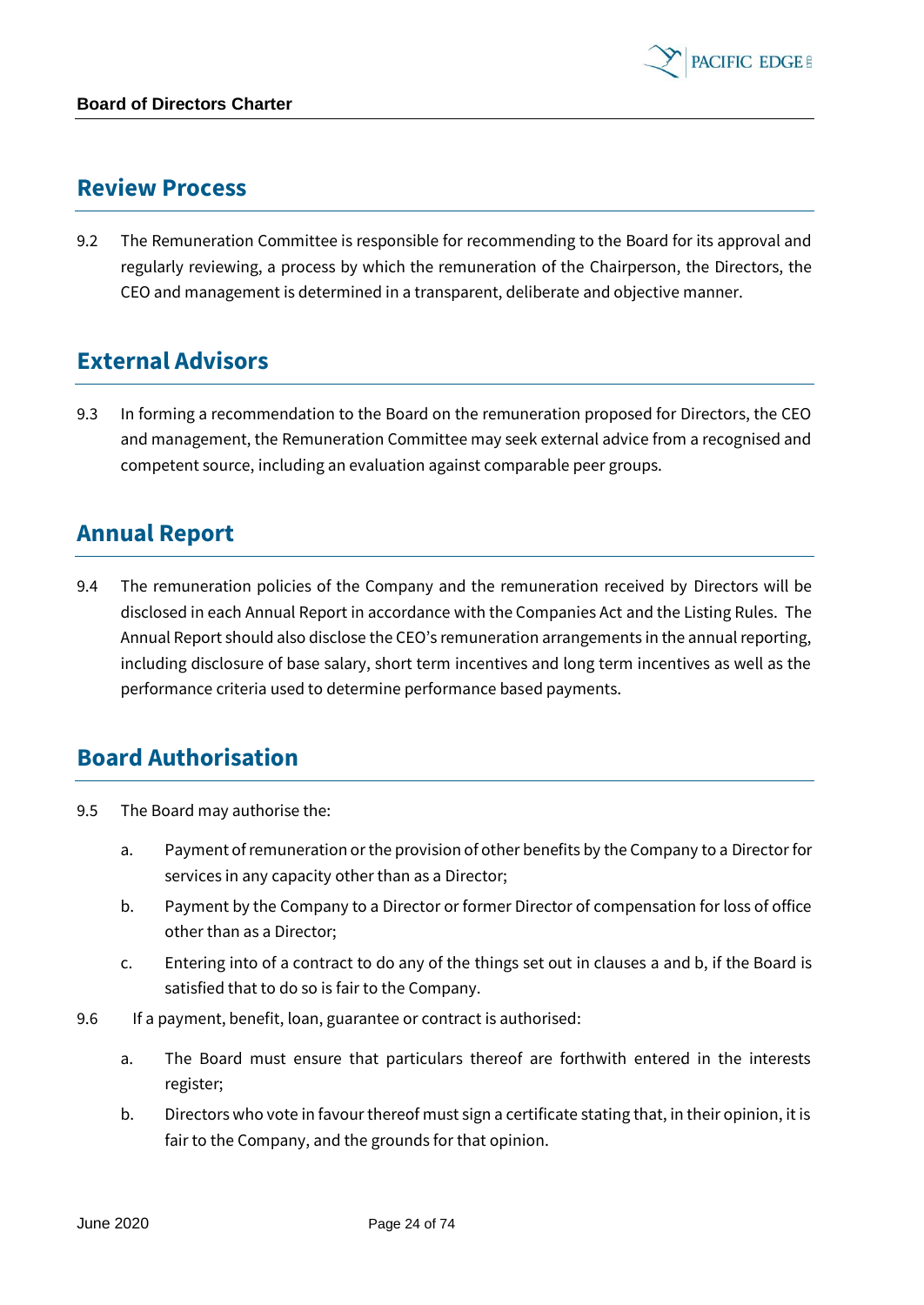

### **Fixing Remuneration**

9.7

- a. No remuneration shall be paid to a Director in his or her capacity as a Director of the Company or any of its subsidiaries unless that remuneration has been authorised by an ordinary resolution of the Company. Each such resolution shall express Directors' remuneration as either:
	- i. a monetary sum per annum payable to all Directors taken together; or
	- ii. a monetary sum per annum payable to any person who from time to time holds office as a Director.
- b. If remuneration is expressed in accordance with clause 9.7, (a) (i), then in the event of an increase in the total number of Directors holding office, the Directors may, without the authorisation of an ordinary resolution of the Company, increase the total remuneration by such amount as is necessary to enable the Company to pay to the additional Director or Directors remuneration not exceeding the average amount then being paid to each of the other Non-Executive Directors (other than the Chairperson) of the Company.
- c. No resolution which increases the amount fixed pursuant to a previous resolution shall be passed at a meeting of shareholders of the Company unless notice of the amount of increase has been given in the notice of meeting. Nothing in clause 9.7 shall affect the remuneration of executive Directors in their capacity as executives.

# **Payments Upon Cessation of Office**

9.8

- a. The Company may make a payment to a Director or former Director, or his or her dependants, by way of a lump sum or pension, upon or in connection with the retirement or cessation of office of that Director, only if the total amount of the payment or the method of calculation of that payment is authorised by an ordinary resolution of the Company.
- b. Nothing in clause 9.8 (a) shall affect any amount paid to an executive Director upon or in connection with the termination of his or her employment with the Company, or the payment of any amount attributable to the contribution (or any normal subsidy related thereto) made by a Director to a superannuation scheme.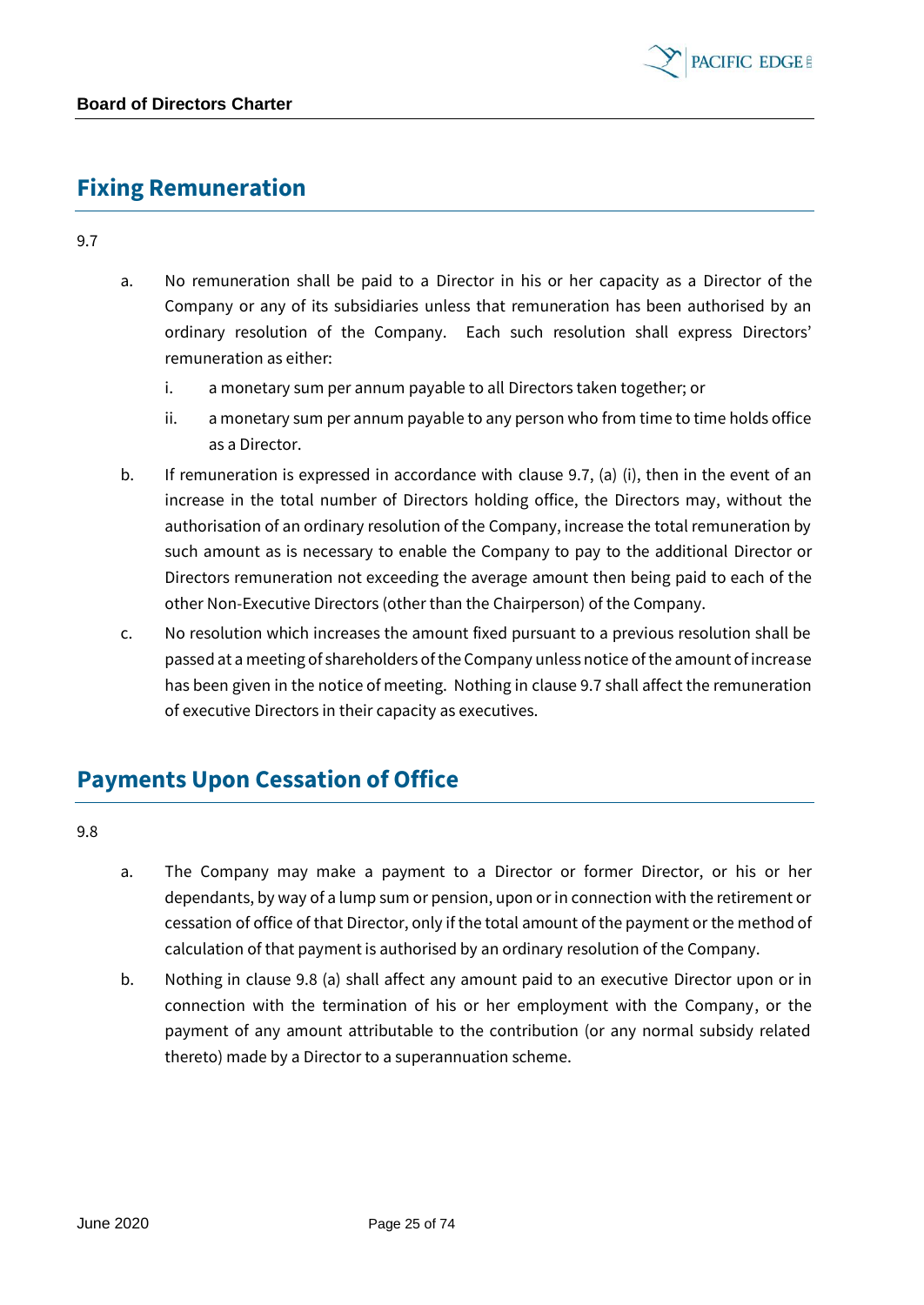

# <span id="page-25-0"></span>**10. The CEO**

### **Responsibilities of CEO**

- 10.1 The CEO is the senior executive of the Company and is responsible for:
	- a. Formulating the vision for the Company;
	- b. Implementing all approved plans, policies and programmes of the Board;
	- c. Recommending policy and the strategic direction of the Company for approval by the Board;
	- d. Submitting reports, financial statements and consolidated budgets for consideration by the Board;
	- e. Overseeing the financial management of the Company, including financial planning, cash flow and management reporting;
	- f. Ensuring appropriate human resource strategies are in place to meet the Company's objectives and legal compliance obligations;
	- g. Maintaining personal awareness of business, economic and political trends that may affect the operations of the Company;
	- h. Ensuring compliance by the Company with statutory and regulatory requirements;
	- i. Attending Board meetings as CEO;
	- j. Providing effective management of the day to day operations of the Company; and
	- k. Managing and overseeing the interfaces between the Company and the public and acting as the principal representative of the Company.

#### **No Appointment as Chairperson**

10.2 The CEO is not eligible to be appointed as the Chairperson.

#### **Independence of the Board**

10.3 The CEO undertakes to respect the independence of Directors so as to permit the Board to challenge management decisions objectively and evaluate corporate performance.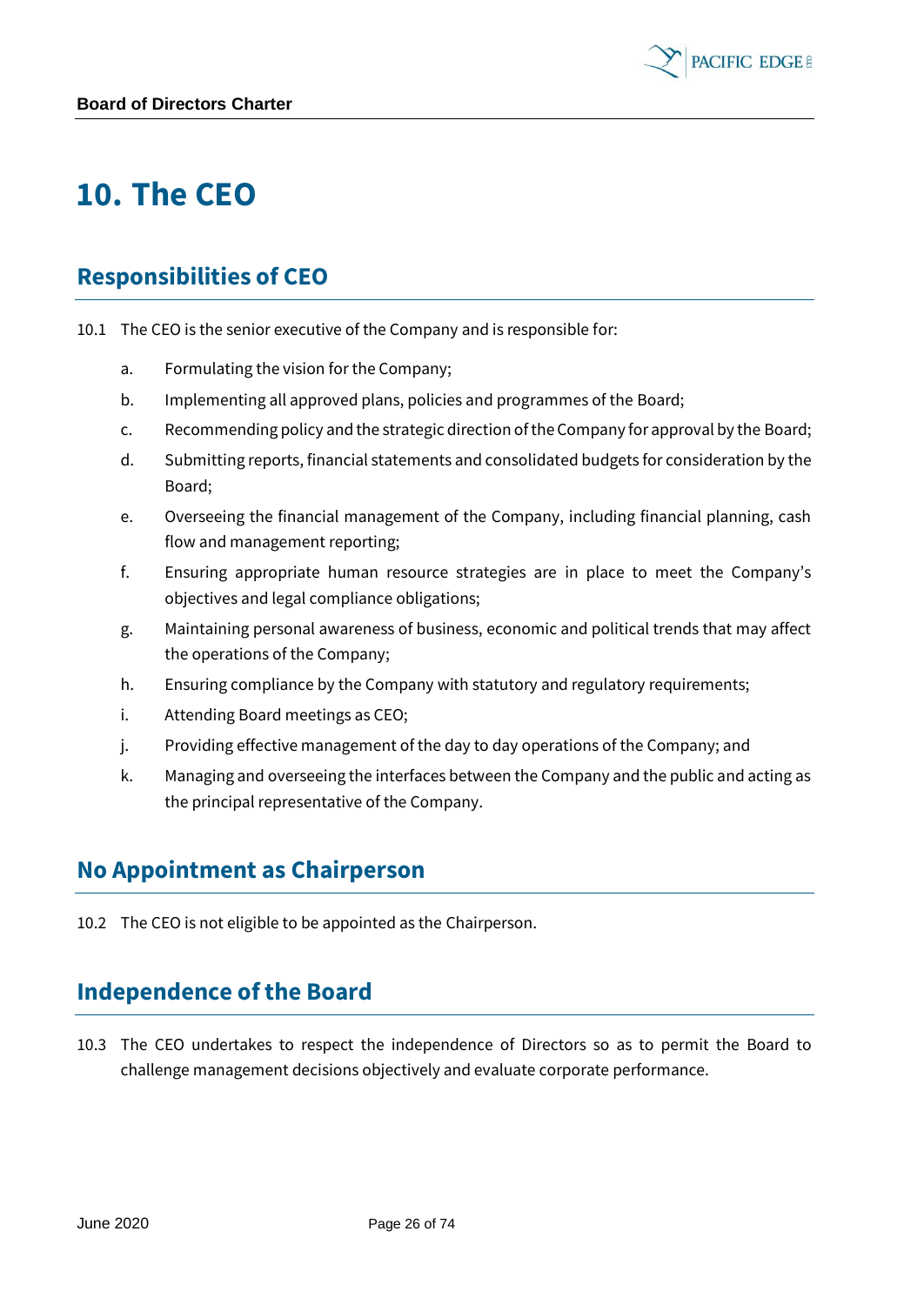#### **Other Boards**

10.4 The CEO will not accept appointment to the Board of other companies except where prior Board approval has been granted.

#### **Disclosure**

10.5 If there is an employment period in the CEO's employment contract then it will be disclosed in each Annual Report.

# **Appointment**

10.6 The Board shall appoint the CEO on such conditions as it thinks fit. The CEO may be reappointed upon expiry of any term of appointment.

#### **Removal from Office**

10.7 Every CEO shall be liable to be dismissed or removed by the Board (with or without cause), but the Board may enter into any agreement on behalf of the Company with any person who is, or is about to become, the CEO, with regard to the length and terms of his or her employment.

#### **Remuneration**

10.8 The remuneration of the CEO shall be fixed by the Board.

#### **Delegation of Board Powers**

10.9 The Board may from time to time entrust to and confer upon the CEO any of the powers exercisable by the Board upon such terms and conditions, and with such restrictions, as it may think fit and either collaterally with or to the exclusion of its own powers and may from time to time revoke, withdraw, alter or vary all or any of those powers.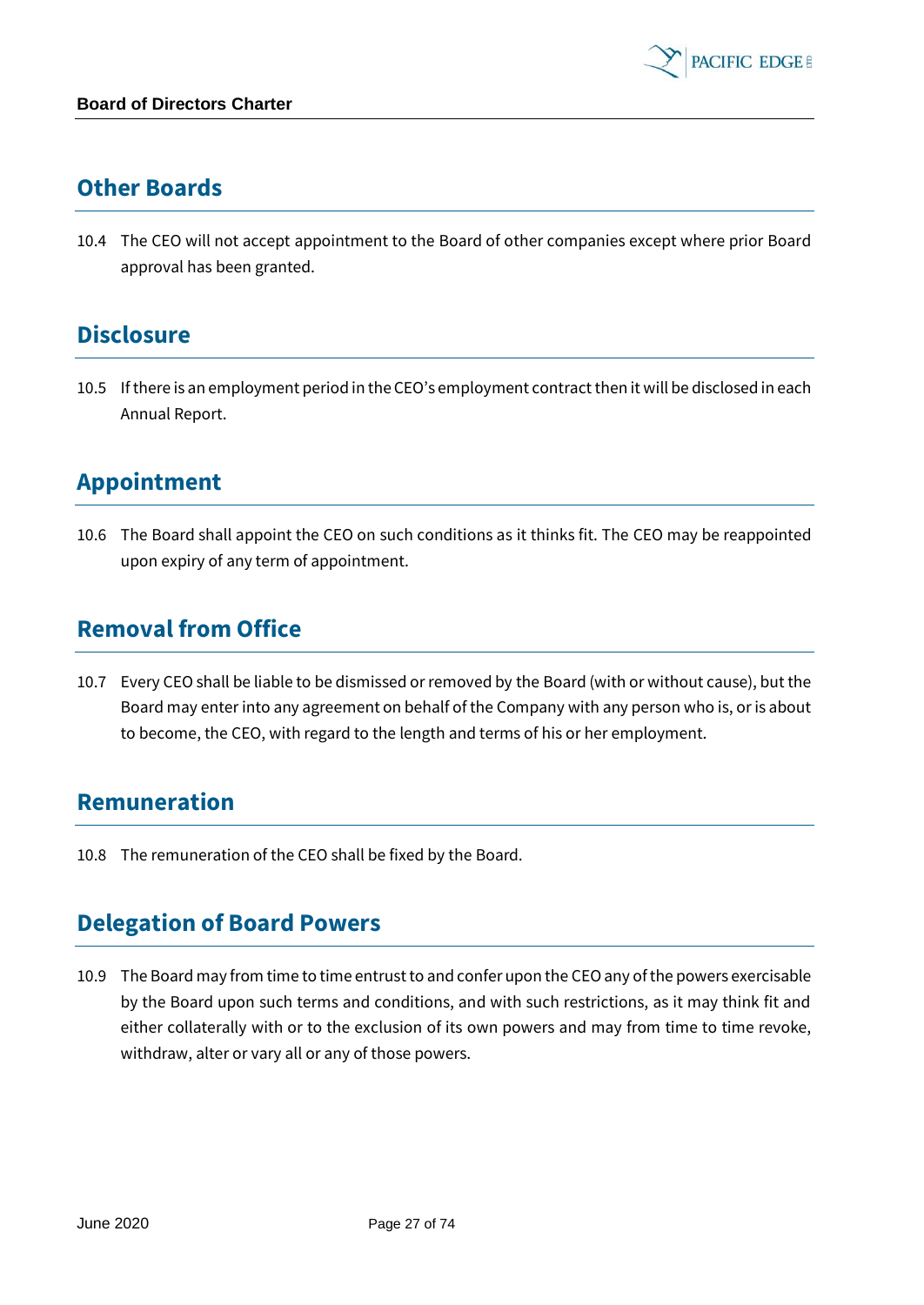# <span id="page-27-0"></span>**11. Shareholder Participation**

### **Constitution**

11.1 The rights of shareholders are contained, or referred to, in the Constitution which is available to all shareholders. Shareholders may have additional rights under the Companies Act and the Listing Rules.

#### **Board Accountable to Shareholders**

11.2 The Board is appointed by, and accountable to, shareholders.

### **Reports to Shareholders**

- 11.3 The Board values the opportunity to give comprehensive yet accessible full year reports to shareholders and to meet with them annually.
- 11.4 The Company is required to prepare and provide to shareholders the following information:
	- a. Results Announcement for the financial half-year;
	- b. Results Announcement for the full financial year; and
	- c. Annual Report.
- 11.5 The Board will ensure that the Company meets its compliance obligations, including under the Companies Act and Listing Rules. The general timetable for compliance is set out in Schedule Three.

#### **Annual Meeting**

11.6 The Board recognises that the annual meeting is an important forum at which shareholders can meet with the Board and it encourages shareholders to use the forum to ask questions and make comments on the performance of the Company. The Board will invite the external auditors to attend each annual meeting.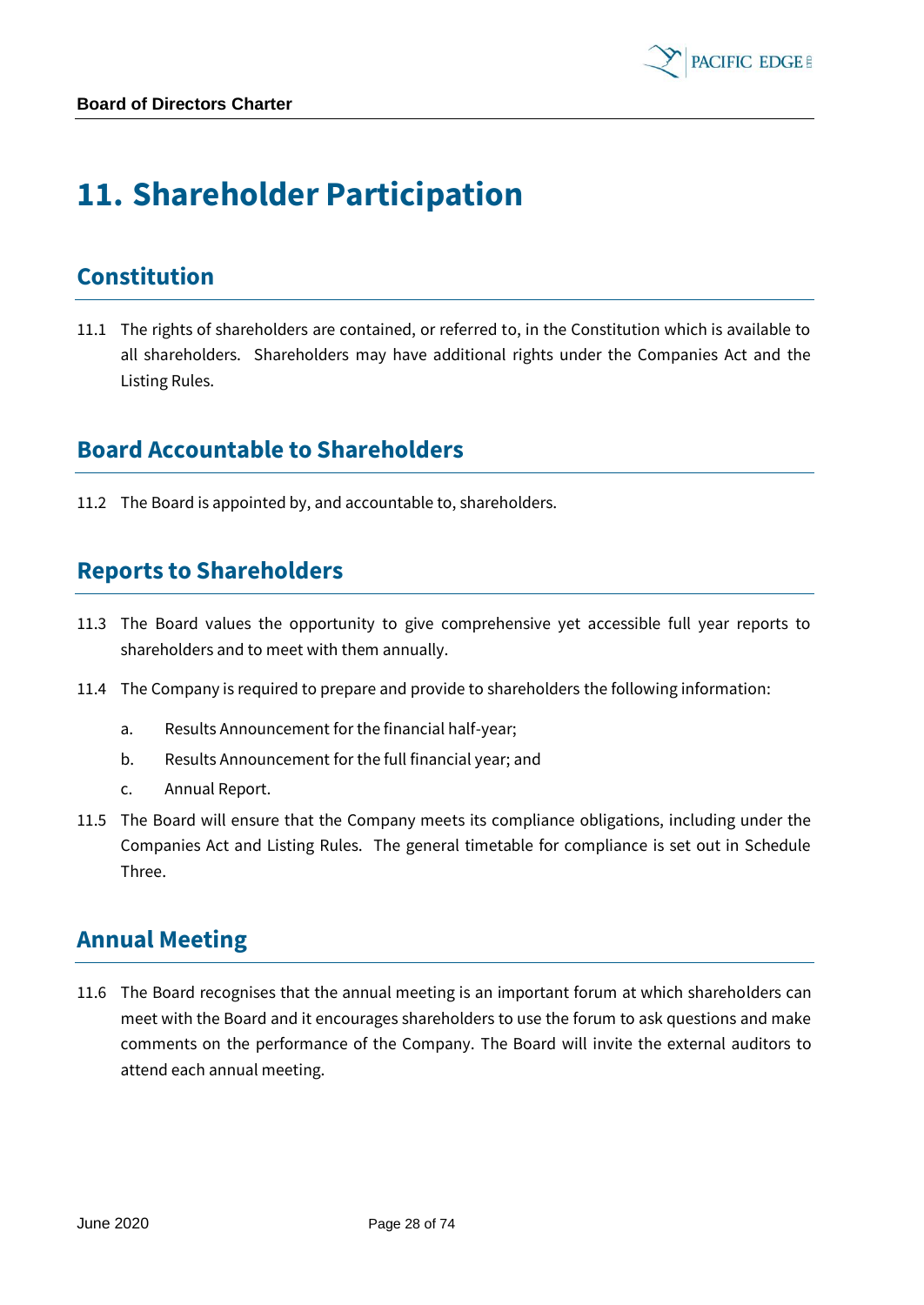

### **Directors Attendance**

11.7 In usual circumstances all Directors will attend the annual meeting.

# **Questions from Shareholders**

11.8 The Board welcomes input from shareholders and encourages shareholders to submit questions in writing prior to the annual meeting so that an informed answer can be given at the meeting.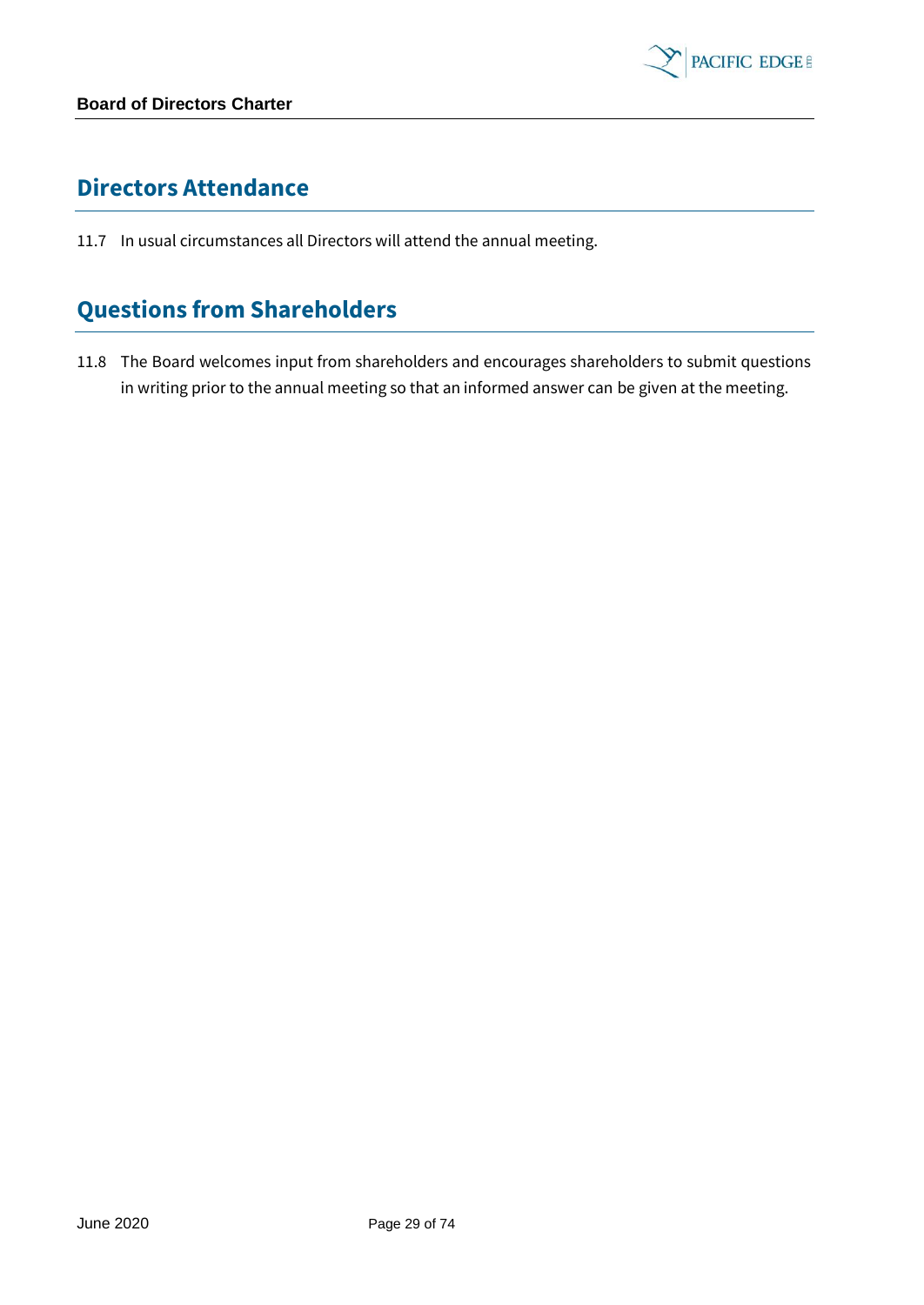

# <span id="page-29-0"></span>**SCHEDULE ONE – Conflict of Interest Policy**

#### **1. Conflicts of Interest**

- 1.1 A Director'interested' in a transaction (see claus[e 0](#page-29-1) below) must notify the Board of the Company and ensure that his or her interest is recorded in the interests register which the Company is obliged to maintain. The disclosure should include the monetary value of the Director's interest (if it can be quantified) and the nature of that interest together with information on the extent of the interest.
- 1.2 A Director may make a general disclosure of interest where he or she is a shareholder, Director, officer or a trustee of another named company or other person, so that the Director should be treated as being interested in any transaction which follows with that company or person.

#### **2. Voting and Quorum**

- 2.1 A Director who is 'interested' in a Company matter (as defined in section 139 of the Companies Act and set out in clause [0](#page-29-1) below) can attend a meeting of the Board at which the matter arises but:
	- a. shall not be included among the Directors present at the meeting for the purposes of a quorum; and
	- b. may not vote on a Board resolution in respect of any matter,

unless the matter is one in respect of which Directors are expressly required by the Companies Act to sign a certificate. Where Directors are required to sign a certificate or which relates to the grant of an indemnity under section 162 of the Companies Act then a Director can be counted in the quorum and vote in respect of a matter in which they are interested (see Listing Rule 2.10.2 and Schedule 2 of the Constitution).

2.2 The same Director may also sign a document relating to the transaction on behalf of the Company, and may do any other thing in their capacity as a Director in relation to the transaction, as if the Director were not interested in the transaction.

#### **3. Definition of "Interested"**

<span id="page-29-1"></span>3.1 Section 139 of the Companies Act defines a Director as being "interested" in a transaction where the Company is a party if, and only if, the Director: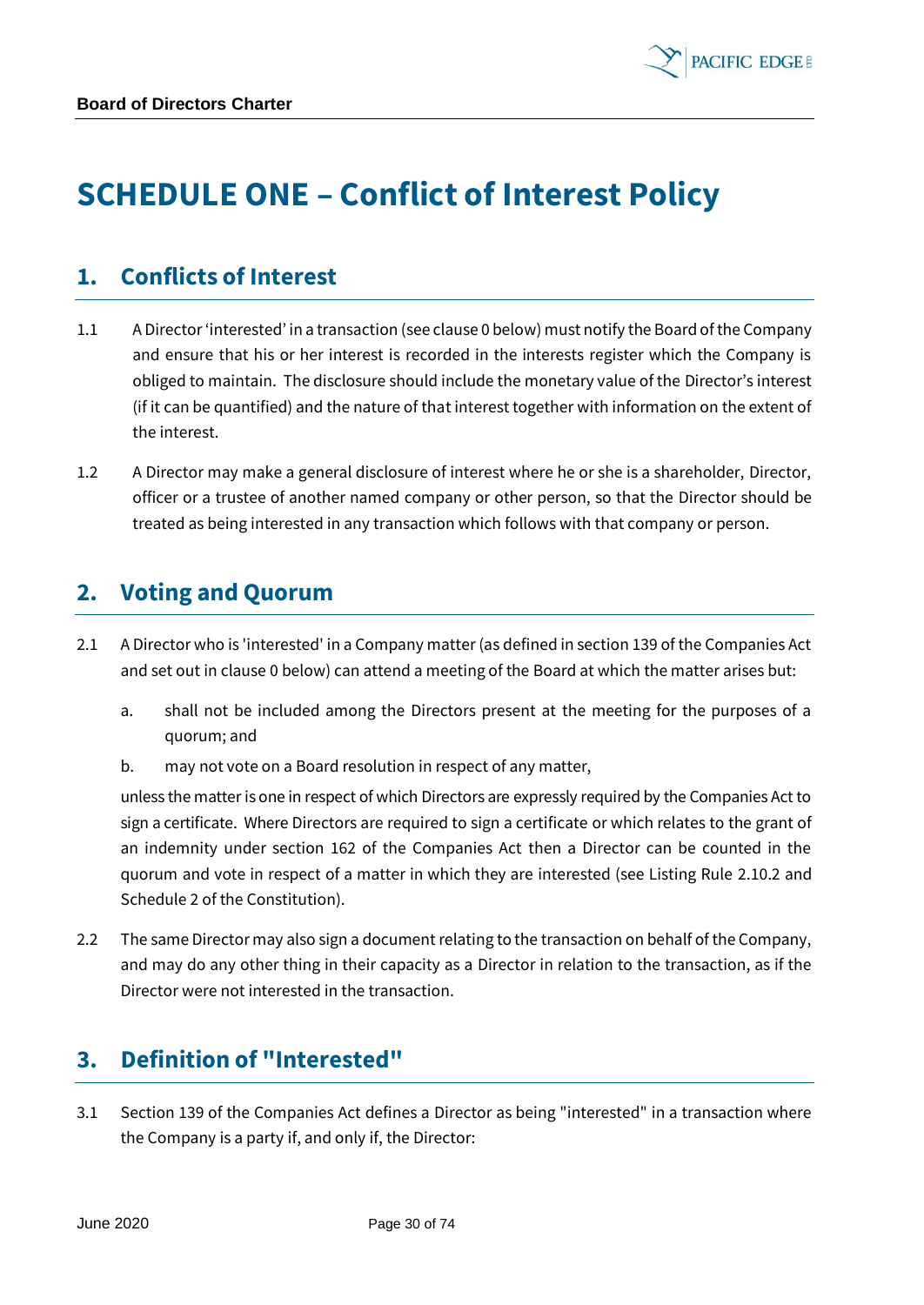

- b. Has a material financial interest in another party to the transaction; or
- c. Is a Director, officer, or trustee of another party to, or person who will or may derive a material financial benefit from, the transaction, not being a party or person that is:
	- i. The Company's holding company being a holding company of which the company is a wholly-owned subsidiary; or

**PACIFIC EDGE** 

- ii. A wholly-owned subsidiary of the company; or
- iii. A wholly-owned subsidiary of a holding company of which the Company is also a wholly-owned subsidiary; or
- d. Is the parent, child, spouse, civil union partner, or de facto partner of another party to, or person who will or may derive a material financial benefit from, the transaction; or
- e. Is otherwise directly or indirectly materially interested in the transaction.
- 3.2 A Director is not interested in a transaction to which the Company is a party if the transaction comprises only the giving by the Company of security to a third party which has no connection with the Director, at the request of the third party, in respect of a debt or obligation of the Company for which the Director or another person has personally assumed responsibility in whole or in part under a guarantee, indemnity, or by the deposit of a security.
- 3.3 Note that the term "Interested" is a different concept under the Companies Act from where a Director has a "relevant interest".

#### **4. Avoiding Transactions with Directors**

- 4.1 Where the Company enters into a transaction in which one of its Directors is interested, the Company can avoid that transaction at any time up to three months after the transaction is disclosed to all shareholders unless the Company has received fair value in respect of the transaction. A general disclosure in the interests register is not sufficient to start the three month period running.
- 4.2 If the transaction is entered into by the Company in the ordinary course of business and on usual terms and conditions, the Company is presumed to have received fair value under the transaction. If that presumption is to be challenged and the question of fair value becomes an issue, this issue is determined on the information known to the Company and to the interested Director at the time the transaction was entered into.
- 4.3 If a Director fails to make disclosure, this does not affect the validity of a transaction but the Director concerned commits an offence and is liable on conviction to a penalty of up to \$10,000.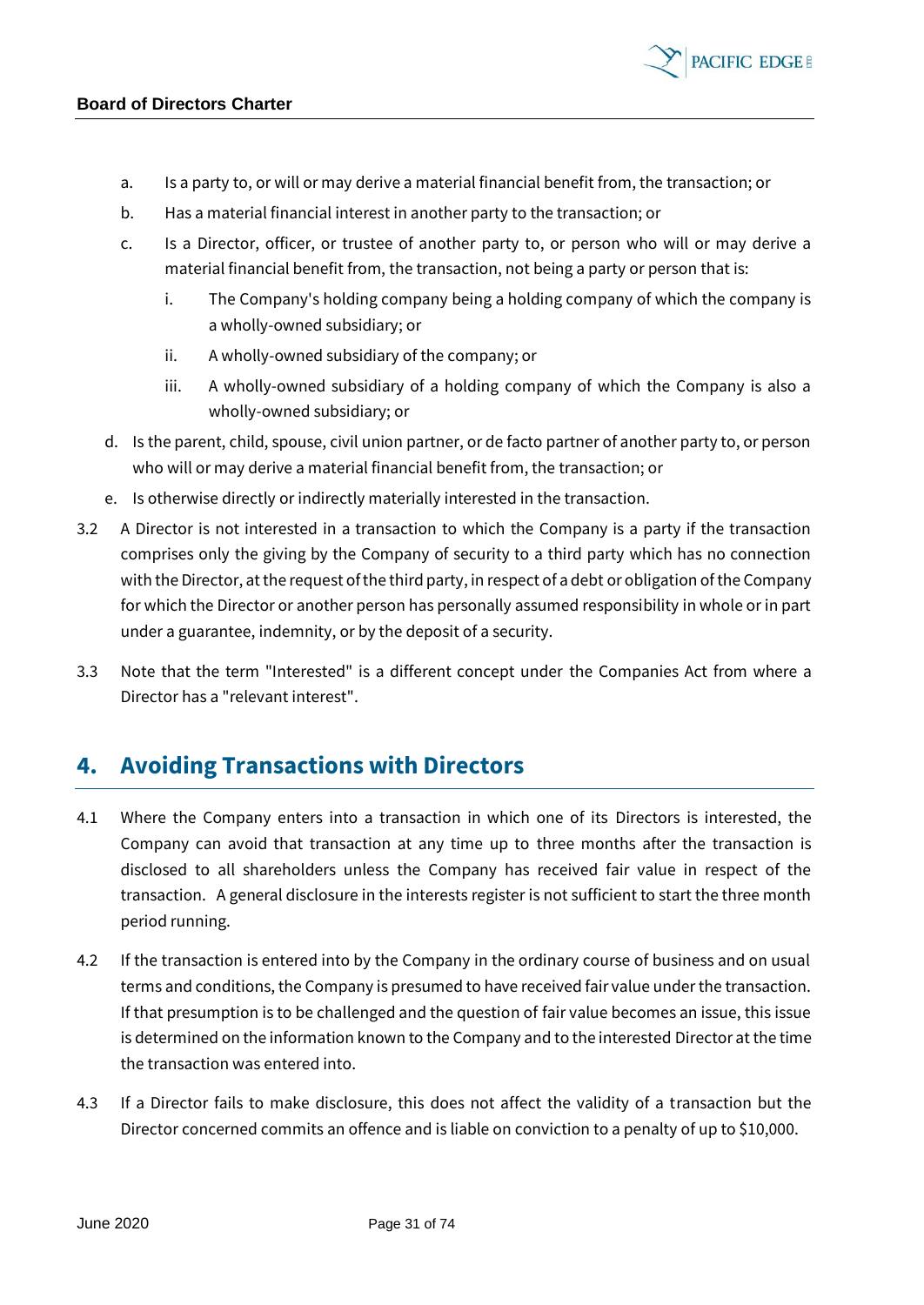

# <span id="page-31-0"></span>**SCHEDULE TWO – Director Qualifications**

#### **1. Who Can be a Director?**

- 1.1 Generally, any person over 18 years of age can be a Director of the Company. However the Companies Act 1993 ("**Act**") and the Constitution both set out a number of qualification requirements for Directors.
- <span id="page-31-1"></span>1.2 The following persons are disqualified from being appointed or holding office as a Director of the Company under the Act:
	- a. A person who is under 18 years of age;
	- b. A person who is an undischarged bankrupt;
	- c. A person who is prohibited from being a Director or promoter of or being concerned or taking part in the management of a company under the Act;
	- d. A person who is prohibited from being a general partner or promoter of, or being concerned or taking part in the management of a Limited Partnership;
	- e. A person who is prohibited from being a Director or promoter of, or being concerned or taking part in the management of, an incorporated or unincorporated body under the Financial Markets Conduct Act 2013 or the Takeovers Act 1993;
	- f. A person who is prohibited from 1 or more of the following under an order made, or a notice given, under a law of a prescribed country, State, or territory outside New Zealand:
		- i. Being a Director of an overseas company;
		- ii. Being a promoter of an overseas company;
		- iii. Being concerned or taking part in the management of an overseas company;
	- g. A person who is prohibited from 1 or more of the following under an order made, or a notice given, under a law of a prescribed country, State, or territory outside New Zealand:
	- h. Being a general partner of an overseas limited partnership;
	- i. Being a promoter of an overseas limited partnership;
	- j. Being concerned or taking part in the management of an overseas limited partnership;
	- k. A person who is subject to a property order made unde[r section 30](http://www.legislation.govt.nz/act/public/1993/0105/latest/link.aspx?id=DLM127009) o[r section 31](http://www.legislation.govt.nz/act/public/1993/0105/latest/link.aspx?id=DLM127010) of the Protection of Personal and Property Rights Act 1988;
	- l. A person who is prohibited from 1 or more of the following under an order made, or a notice given, under a law of a prescribed country, State, or territory outside New Zealand (e.g. Australia):
		- i. Being a Director of an overseas company;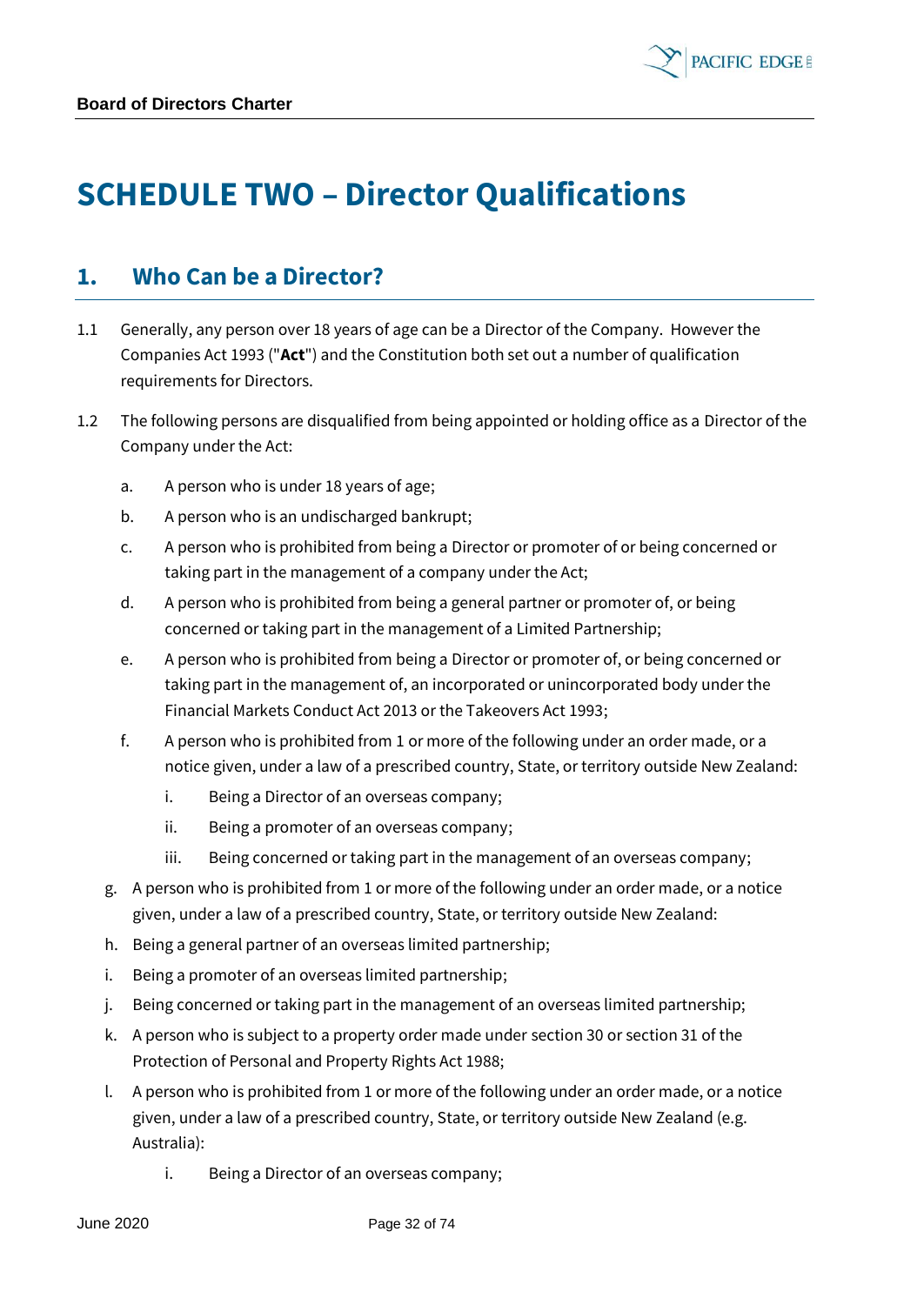

- ii. Being a promoter of an overseas company;
- iii. Being concerned or taking part in the management of an overseas company.
- j. A person who is subject to a property order made under section 30 or section 31 of the Protection of Personal and Property Rights Act 1988;
- k. A person that does not comply with any qualifications for Directors contained in the Constitution.
- 1.3 Under the Constitution, the Company must comply with the minimum board composition requirements of the NZX Listing Rules, but shall not be more than 8 Directors.
- 1.4 A Director ceases to be a Director of the Company if he or she:
	- a. Is removed from office by an Ordinary Resolution or in accordance with the Act or the Constitution; or
	- b. Dies, or becomes mentally disordered or subject to a property order or personal order made under the Protection of Personal and Property Rights Act 1988; or
	- c. Resigns by written notice delivered to the Company at its address for service or at its registered office (such notice to be effective at the time when it is so received unless a later time is specified in the notice); or
	- d. Becomes disqualified from being a Director under the Act as set out in clause [0;](#page-31-1) or
	- e. Is adjudged bankrupt or makes an arrangement or composition with his or her creditors generally; or
	- f. Is an executive Director and ceases for any reason to be in the salaried employment of the Company or any of its subsidiaries unless the Board decides otherwise; or
	- g. Has for more than six months been absent without the approval of the Board from meetings of the Board held during that period, unless the Board decides otherwise.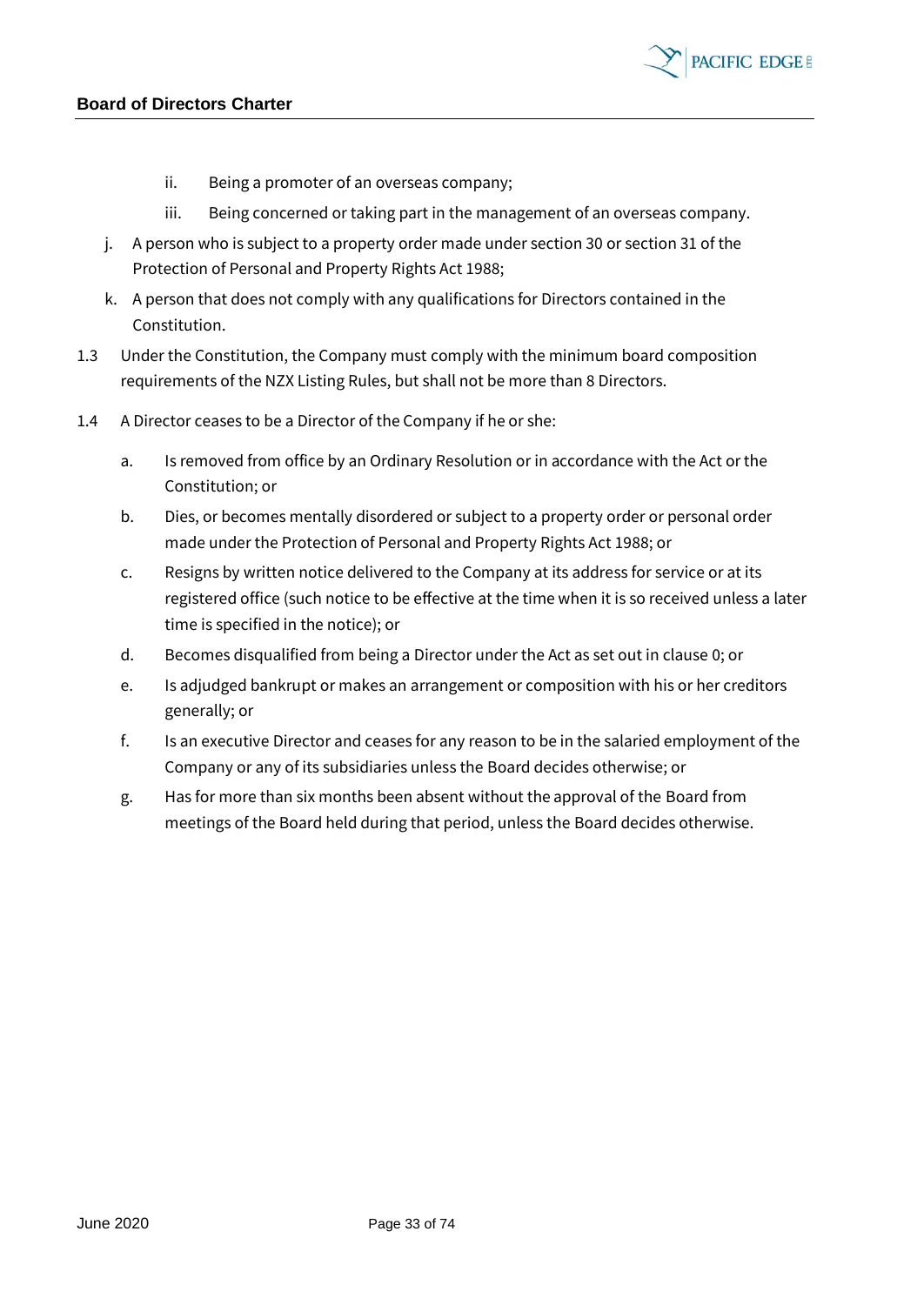

# <span id="page-33-0"></span>**SCHEDULE THREE – Pro-Forma Compliance Timetable**

# **Based on financial year ended 31 March (and on an August Annual Meeting) By 28 February** Companies Office annual return due. **By 28 February** Financial Service Provider annual confirmation due**. Late April / Early May** Auditors on site for audit. **By 20 May Circulation of the draft Results Announcement for review by Directors,** auditors and lawyers. **By 20 May\*** Announcement for Director nominations to be made (if not before). **By 30 May Results Announcement released through MAP. By 9 June (approx)** Look to set a date to make an announcement through MAP regarding the Closing Date for Director nominations (Closing date for nominations must be on more than two months before date of relevant meeting, and announced to the market at least 10 working days before such closing date). **By 20 June** Circulate the Annual Report for review by Directors, auditors and lawyers. **23 June\* (approx)** Anticipated Closing Date for Director nominations (must be less than two months before the annual meeting and more than 10 working days after nominations announced). **By 30 June** Final date to issue Annual Report through MAP (and make available to each shareholder). File at Companies Office too. **8 July<sup>\*</sup> (approx)** Supply copy of notice of annual meeting to NZX to review (if necessary). **24 July\* (approx)** Last date to send out notice of annual meeting to shareholders and make announcement through MAP. **21 August\* (approx)** Annual meeting. **By 30 September** Last date for the Company's annual meeting to be held each year. **By 15 November** Circulate the draft Half Year Results Announcement for review by Directors, auditors and lawyers. **By 29 November** Half Year Results Announcement released through MAP.

\* Highlighted items relate to the annual meeting date. These dates run from the date that the annual meeting is to be held and will differ from year to year.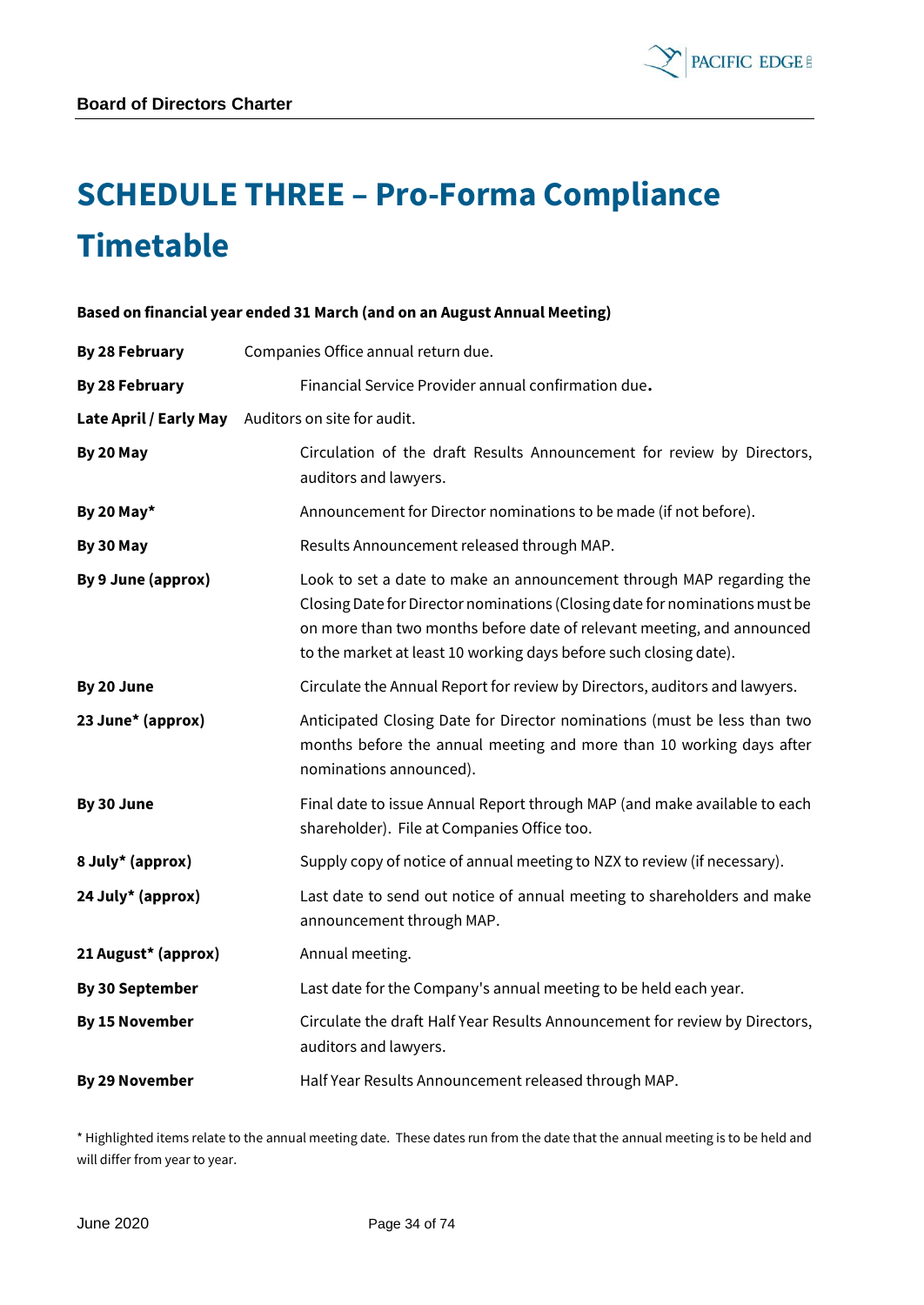

# <span id="page-34-0"></span>**SCHEDULE FOUR – Audit & Risk Committee Charter**

# **1. Organisation**

- 1.1 The Audit & Risk Committee is a sub-Committee of the Board.
- 1.2 The Audit & Risk Committee of the Board of Directors shall be comprised of at least three Directors.
- 1.3 The Chairperson of the Committee, appointed by the Board, shall be an Independent Director and not the Chairperson of the Board. The Chairperson of the Committee shall not have any longstanding association with the Company's external audit firm as a current or retired audit partner or senior manager at the firm. In the case of retirees, the member will not be considered independent if there has not been at least 3 years since he or she was previously employed by the external audit firm.
- 1.4 The majority of Directors on the Committee shall be Independent Directors. All members of the Committee must be Non-Executive Directors.
- 1.5 All Audit & Risk Committee members will be financially literate, and at least one member will have accounting or related financial management expertise.
- 1.6 The CEO and Chief Financial Officer and employees may only attend Committee meetings at the invitation of the Committee.
- 1.7 The members of the Committee will be selected at the Board meeting immediately following the Annual Meeting of shareholders and will hold office for the ensuing year. If no selection occurs it shall be the same members as the previous year.

#### **2. Meetings**

- 2.1 Meetings of the Audit & Risk Committee shall be held at least twice a year having regard to the Company's reporting and audit cycle, or at the discretion of the Chairperson or if requested by any Committee member, the CEO, external or internal audit. The Committee will consider whether to meet with the external auditors without employees present, on an annual basis.
- 2.2 A quorum shall be three members.
- 2.3 The secretary to the Board (if any) will also act as secretary to the Audit & Risk Committee.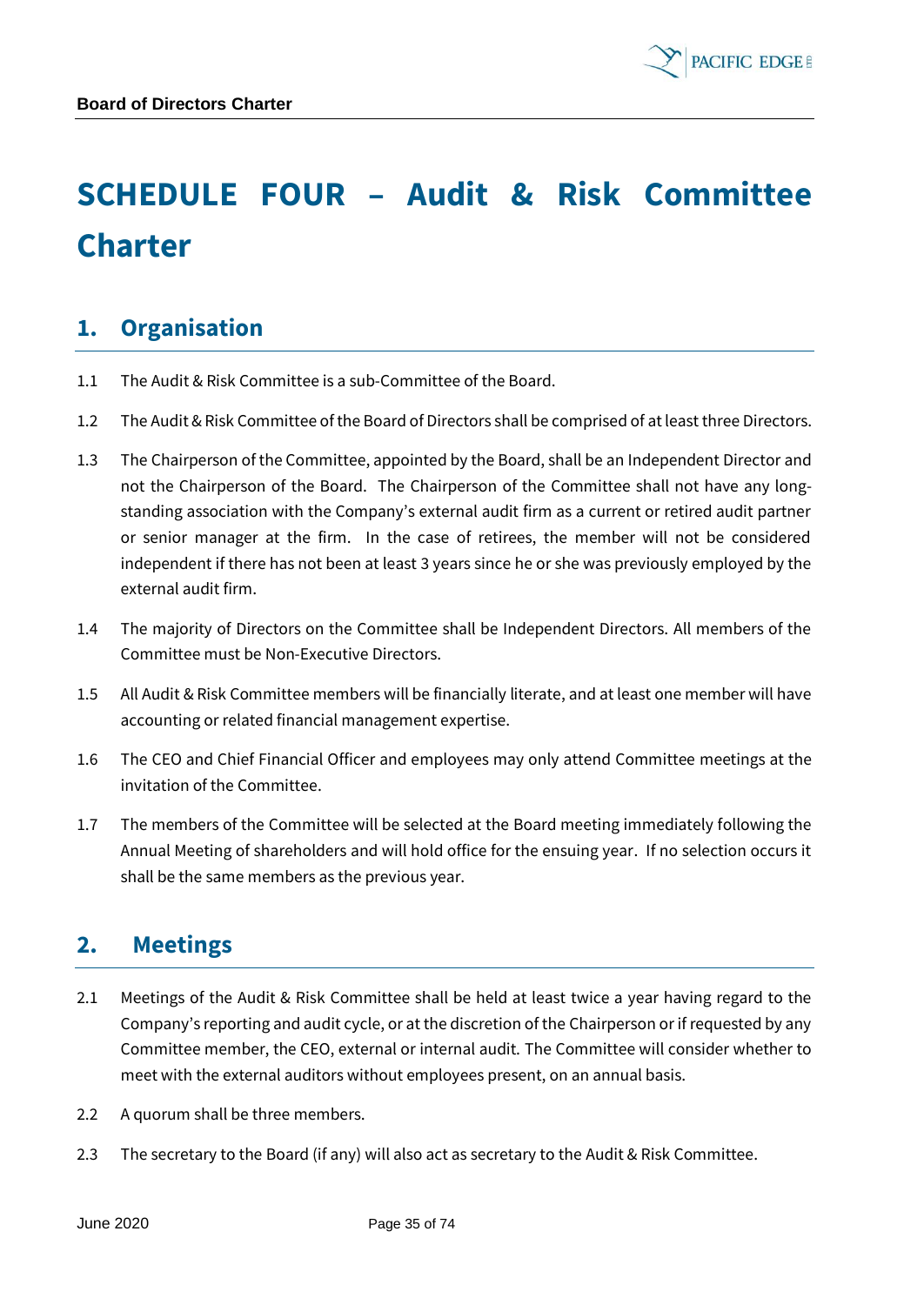- 2.4 The Audit & Risk Committee shall have in attendance, such representatives from management, internal and external audit, insurance brokers and other advisors, as it may deem necessary to provide appropriate information or explanation.
- 2.5 Any Non-Executive Director who is not a member of the Audit & Risk Committee shall also be able to attend meetings of the Audit & Risk Committee.
- 2.6 Minutes of all meetings shall be kept.

#### **3. Statement of Policy**

- 3.1 The Audit & Risk Committee shall provide assistance to the Directors in fulfilling their responsibility to the shareholders, potential shareholders, and investment community relating to corporate accounting, reporting practices of the Company, and the quality and integrity of financial reports of the Company. In so doing, it is the responsibility of the Audit & Risk Committee to:
	- a. maintain free and open communication between the Directors, the external auditors, the internal auditors, and the financial management of the Company;
	- b. ensure that the ability of the external auditors to carry out their statutory audit role is not impaired or could reasonably be perceived to be impaired.
- 3.2 The Audit & Risk Committee is not responsible in any way for the implementation and operation of risk management including internal control and audit systems. This is the responsibility of management. The role of the Audit & Risk Committee is to ensure that appropriate systems and processes are in place to ensure that the Board is properly and regularly informed and updated on corporate financial matters, and to ensure such processes are operating effectively. The Committee will regularly monitor and review the independent and internal auditing practices.

#### **4. Responsibilities**

4.1 In carrying out its responsibilities, the Audit & Risk Committee believes its policies and procedures should remain flexible, in order to best react to changing conditions and to ensure to the Directors and shareholders that the corporate accounting and reporting practices of the Company are in accordance with all requirements and are of the highest quality.

#### **Access and Authority**

4.2 The Audit & Risk Committee shall have all necessary access to, and the authority of the Board to seek any information it requires from any employees to fulfil its function, duties and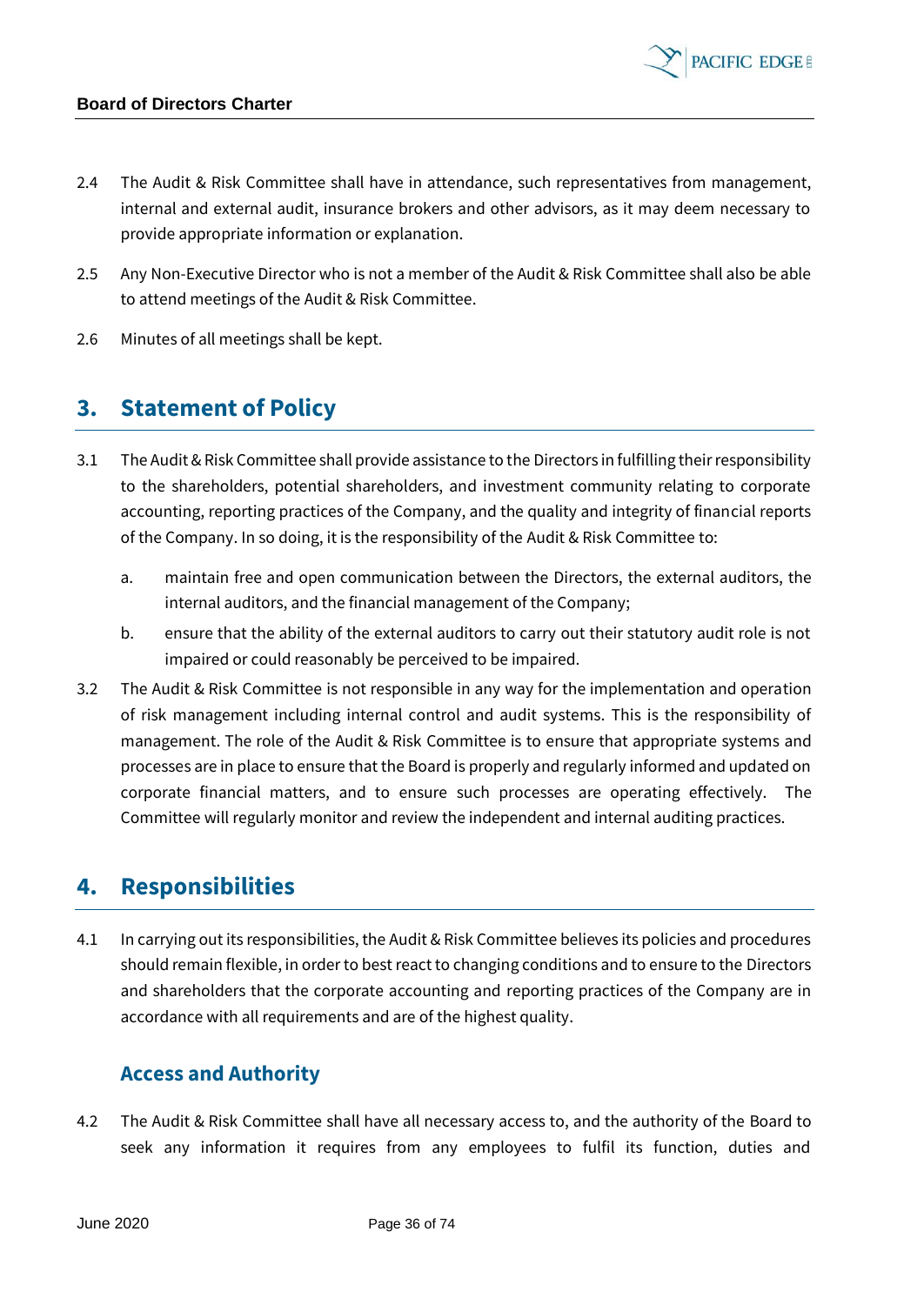

responsibilities. All employees will be directed to co-operate with any request made by the Audit & Risk Committee.

- 4.3 The Audit & Risk Committee will have direct and unrestricted access to the external auditors and any internal auditors or accountants.
- 4.4 The Audit & Risk Committee shall have the authority of the Board to obtain independent professional advice and expertise if it considers this necessary.
- 4.5 The Audit & Risk Committee provides oversight in four distinct areas:
	- a. Governance;
	- b. Financial Reporting;
	- c. Audit Functions; and
	- d. Risk Management Functions

#### **Disclosure**

4.6 Audit & Risk Committee agenda and minutes will be distributed to all Board members regardless of whether they are members of the Audit & Risk Committee.

### **5. Governance**

- 5.1 In carrying out its responsibilities, the Audit & Risk Committee will:
	- a. Obtain the full Board's approval of this Charter and review and reassess this Charter as conditions dictate.
	- b. Annually undertake a self-review of objectives and duties including input from appropriate management and internal and external auditors and report on the effectiveness of the Audit & Risk Committee to the full Board.
	- c. Review and recommend to the Directors the external auditors to be selected to audit the Company and its subsidiaries.
	- d. Have a clear understanding with the external auditors that they are ultimately accountable to the Board and the Audit & Risk Committee, as the shareholders' representatives, who have the ultimate authority in deciding to engage, evaluate, and if appropriate, terminate their services.
	- e. Provide sufficient opportunity for the external auditors to meet with the members of the Audit & Risk Committee without members of management present. Among the items to be discussed in these meetings are the external auditors' evaluation of the Company's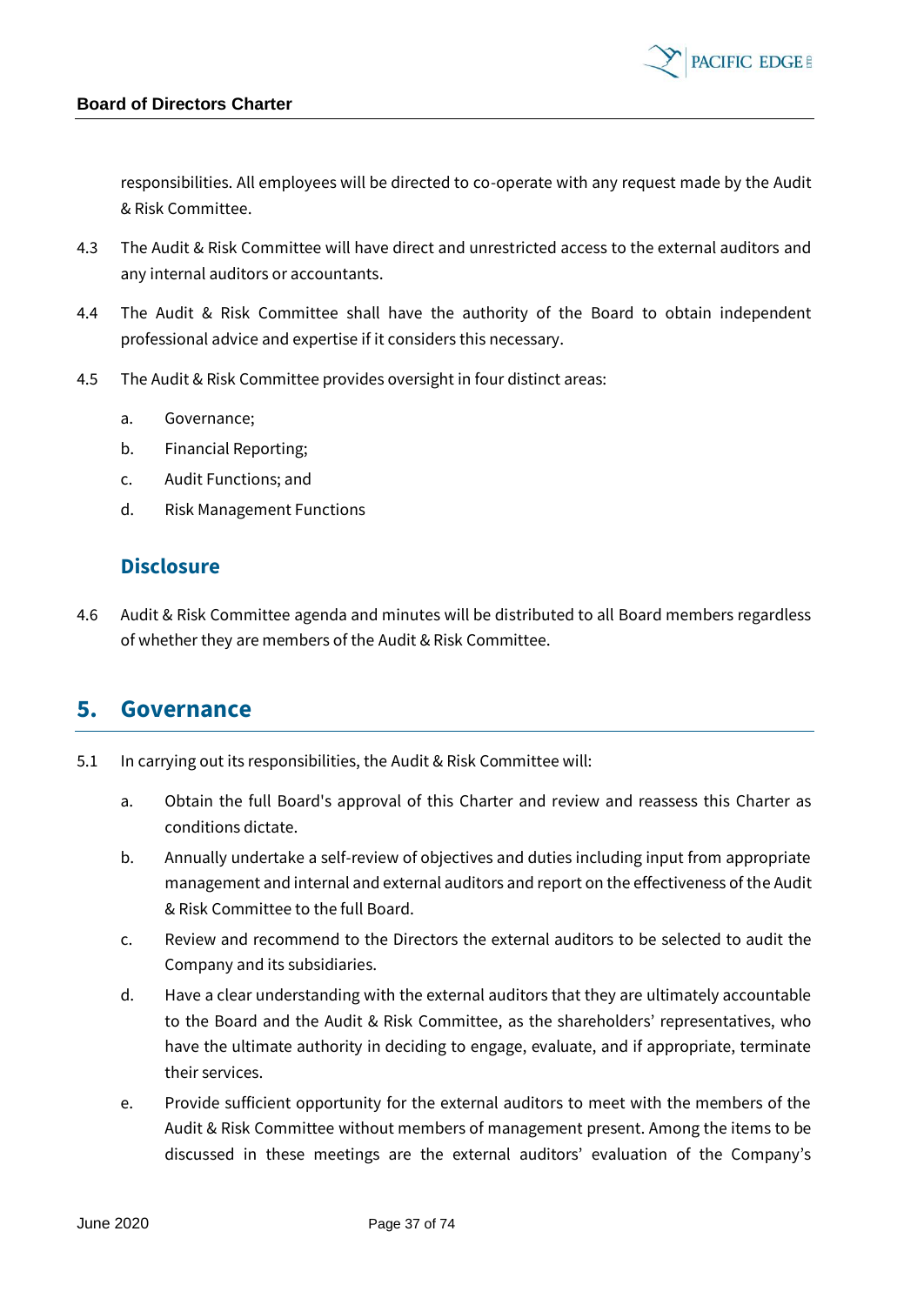financial, accounting, and auditing personnel, and the co-operation that the external auditors received during the course of audit.

- f. Submit the minutes of all meetings of the Audit & Risk Committee to, or discuss the matters discussed at each Committee meeting with, the Board.
- g. Investigate any matter brought to its attention within the scope of its duties, with the power to retain outside counsel for this purpose if, in its judgment, that is appropriate.

# **6. Financial Reporting**

- 6.1 In carrying out these responsibilities, the Audit & Risk Committee will:
	- a. Review the financial statements contained in the Annual Report with management and the external auditors to determine that the external auditors are satisfied with the disclosure and content of the financial statements to be presented to the shareholders and that they comply with appropriate laws and regulations.
	- b. Review with financial management and the external auditors the results of their timely analysis of significant financial reporting issues and practices, including changes in, or adoptions of, accounting principles and disclosure practices, and discuss any other matters required to be communicated to the Audit & Risk Committee by the auditors.
	- c. Also review with financial management and the external auditors their judgments about the quality, not just acceptability, of accounting principles and the clarity of the financial disclosure practices used or proposed to be used, and particularly, the degree of aggressiveness or conservatism of the organisation's accounting principles and underlying estimates, and other significant decisions made in preparing the financial statements.
	- d. Review the Company's tax position, compliance and any exposures.
	- e. Review financial reports required under Listing Rules before they are issued to the market and advising the Board whether they comply with applicable laws and regulations.
	- f. Recommend to the Board for adoption significant changes in accounting policies and annual and six-monthly financial statements.

# **7. Audit Functions**

- 7.1 In carrying out these responsibilities, the Audit & Risk Committee will:
	- a. Meet with the external auditors and financial management of the Company to review the scope of the proposed audit and half year review for the current year and the procedures to be utilised, the adequacy of the external auditor's compensation and at the conclusion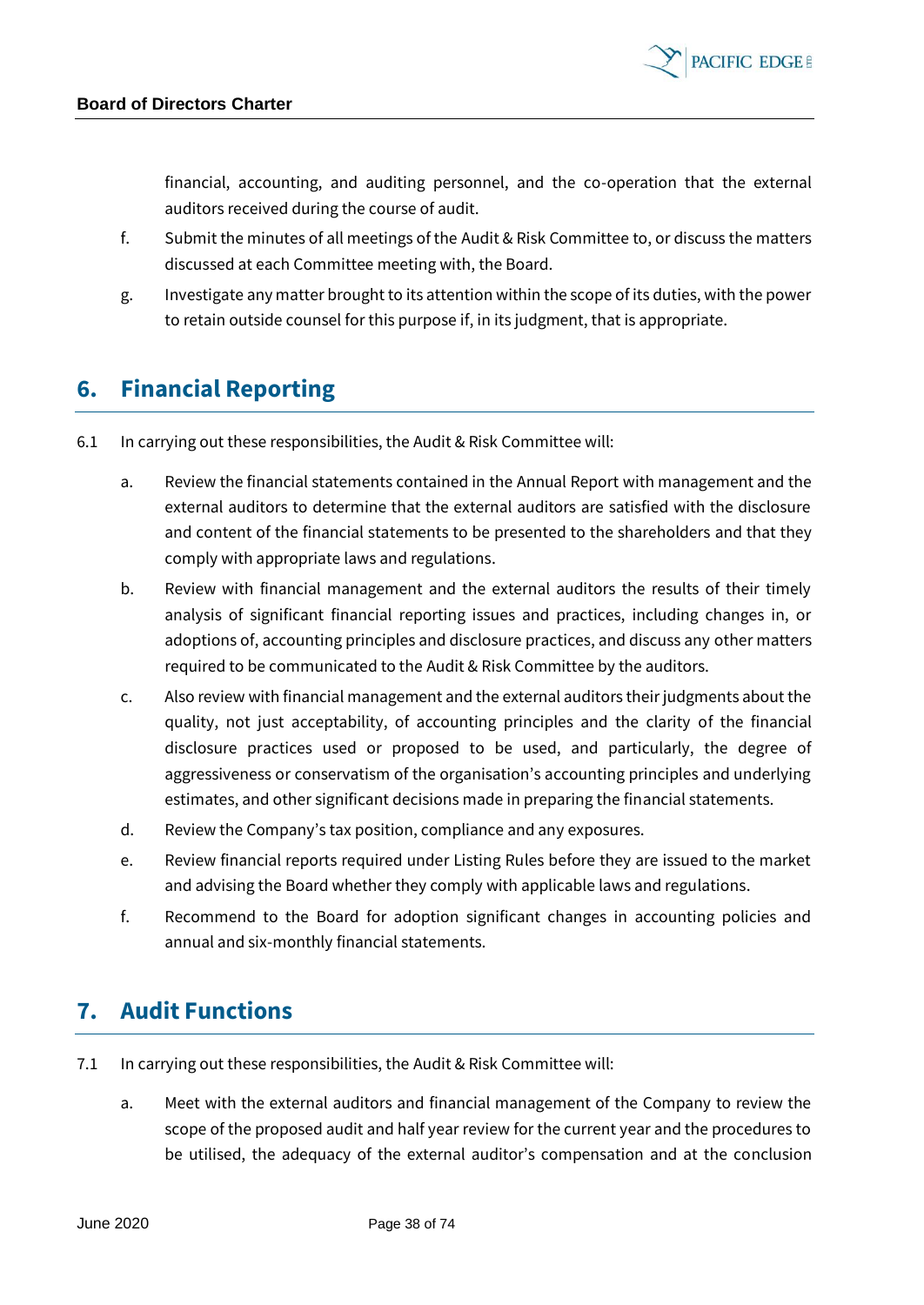

review such audit or review, including any comments or recommendations of the external auditors.

- b. Review reports received from regulators and other legal and regulatory bodies, matters that may have a material effect on the financial statements or related Company compliance policies.
- c. Report the results of the annual audit to the Board. If requested by the Board, invite the external auditors to attend the full Board of Directors meeting to assist in reporting the results of the annual audit or to answer other Directors' questions (alternatively, the other Directors, particularly the other Independent Directors, may be invited to attend the Audit & Risk Committee meeting during which the results of the annual audit are reviewed).
- d. Review and approve the nature and scope of other professional services provided by the Company by the external auditors and consider the relationship to the auditors' independence. In connection with this, the Committee will monitor any services provided by the external auditors other than statutory audit services.
- e. On an annual basis assess and confirm to the Board the independence of the external auditor.
- f. Make recommendations to the Board as to the appointment or discharge of external auditors and the rotation of the key audit partner every five years in accordance with Listing Rule 2.13.3(f).
- g. Establishing the external auditor's fees, assuming that shareholders have approved the Board to do so.
- h. On an annual basis, review and monitor the ratio of non-audit to audit fees.
- i. Approve in advance the hiring of an existing/former audit manager/partner having regard to independent considerations.

### **8. Risk Management Functions**

- 8.1 The Board is responsible for risk management generally and delegates this responsibility to the CEO who may further delegate such responsibilities the CFO and other officers as determined by the CEO.
- 8.2 The Audit & Risk Committees risk management responsibilities will be to:
	- a. Ensure that management has established a risk management framework which includes policies and procedures to effectively identify, treat, monitor and report key business risks.
	- b. Review the procedures of identifying business risks and controlling their financial impact on the Company and its subsidiaries.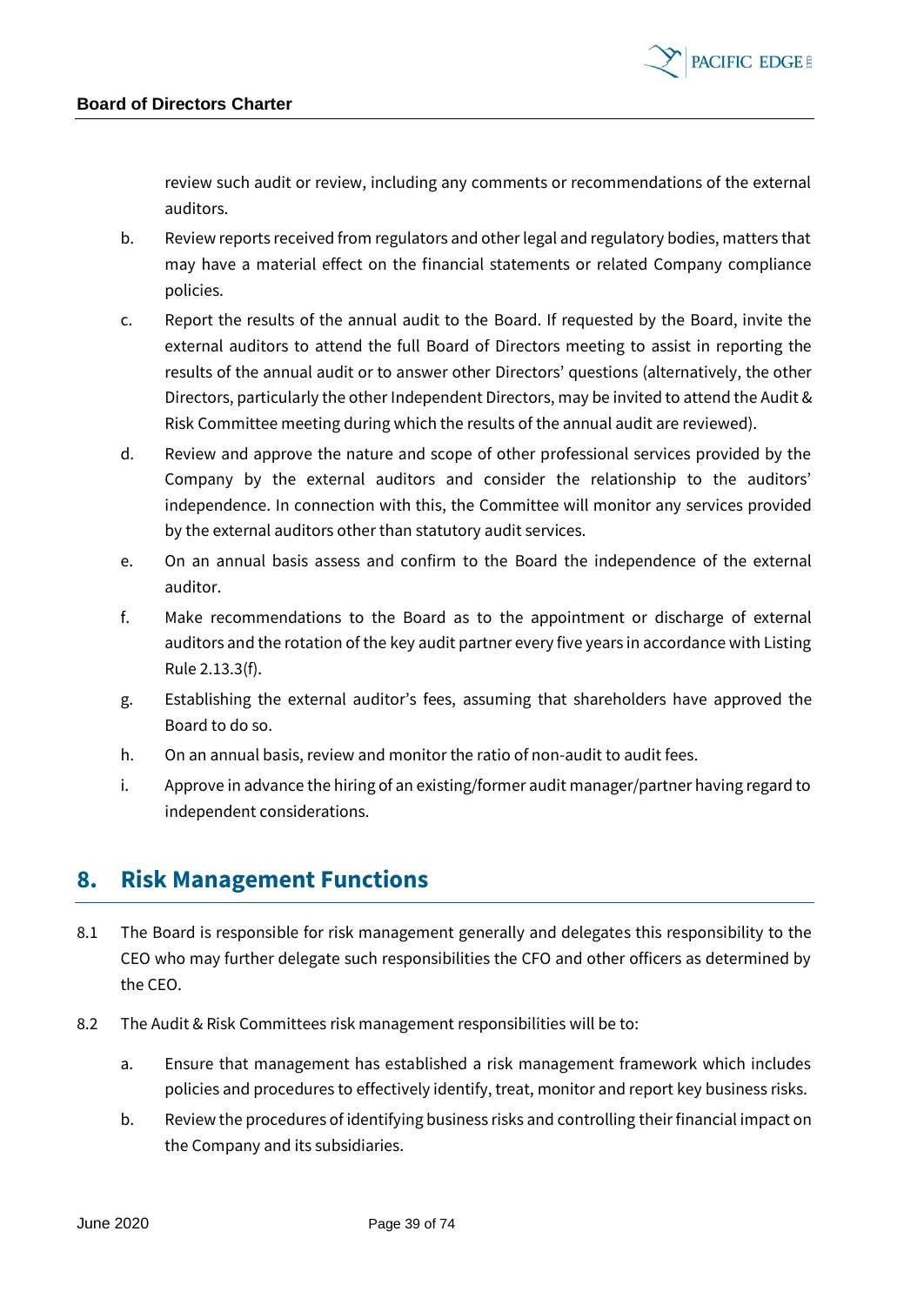

- c. Review management's and the external auditor's reports on the effectiveness of systems for internal control, financial reporting and risk management.
- d. Ensure that the Board reviews reports on the principal business risks at least annually.
- e. Review key insurance policy terms and cover adequacy and make recommendations to the Board for adoption of the insurance cover.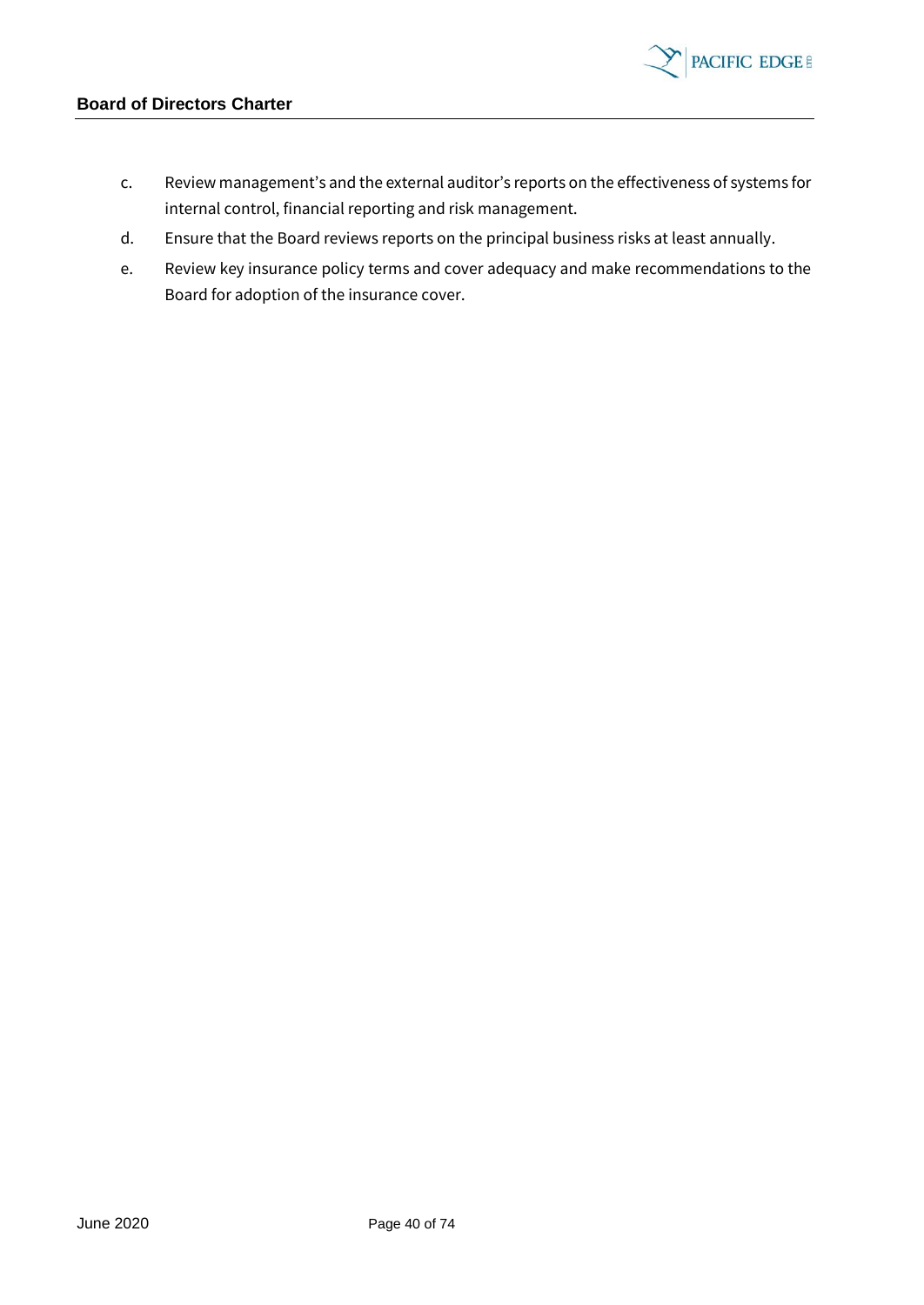

# **SCHEDULE FIVE – Remuneration Committee Charter**

# **1. Organisation**

- 1.1 The Remuneration Committee is a sub-Committee of the Board of Directors.
- 1.2 The Remuneration Committee will be comprised of at least two Non-Executive Directors of the Board.
- 1.3 At least a majority of the members of the Remuneration Committee are to be Independent Directors.
- 1.4 The members of the Committee will be selected at the Board meeting immediately following the Annual Meeting and will hold office for the ensuing year provided that the Board may determine after that meeting that there be no change and in the absence of any determination there will be no change (except where a Director has ceased to hold office).
- 1.5 The CEO has a standing invitation and request to attend as an "ex officio" member of the Committee.
- 1.6 Management will only attend Committee meetings at the invitation of the Committee.
- 1.7 The Board will appoint a Chairperson from among the Non-Executive members of the Committee.
- 1.8 Any Director not on the Committee may attend Remuneration Committee meetings, subject to the Chairperson's approval.
- 1.9 Executive Directors will not be entitled to attend meetings where they are conflicted for personal reasons.

# **2. Meetings**

- 2.1 Meetings of the Committee shall be held at least once a year or at the discretion of the Chairperson or if requested by any Remuneration Committee member or the CEO.
- 2.2 A quorum of members of the Remuneration Committee will be at least two Non-Executive Directors.
- 2.3 The secretary of the Board will act as secretary to the Remuneration Committee.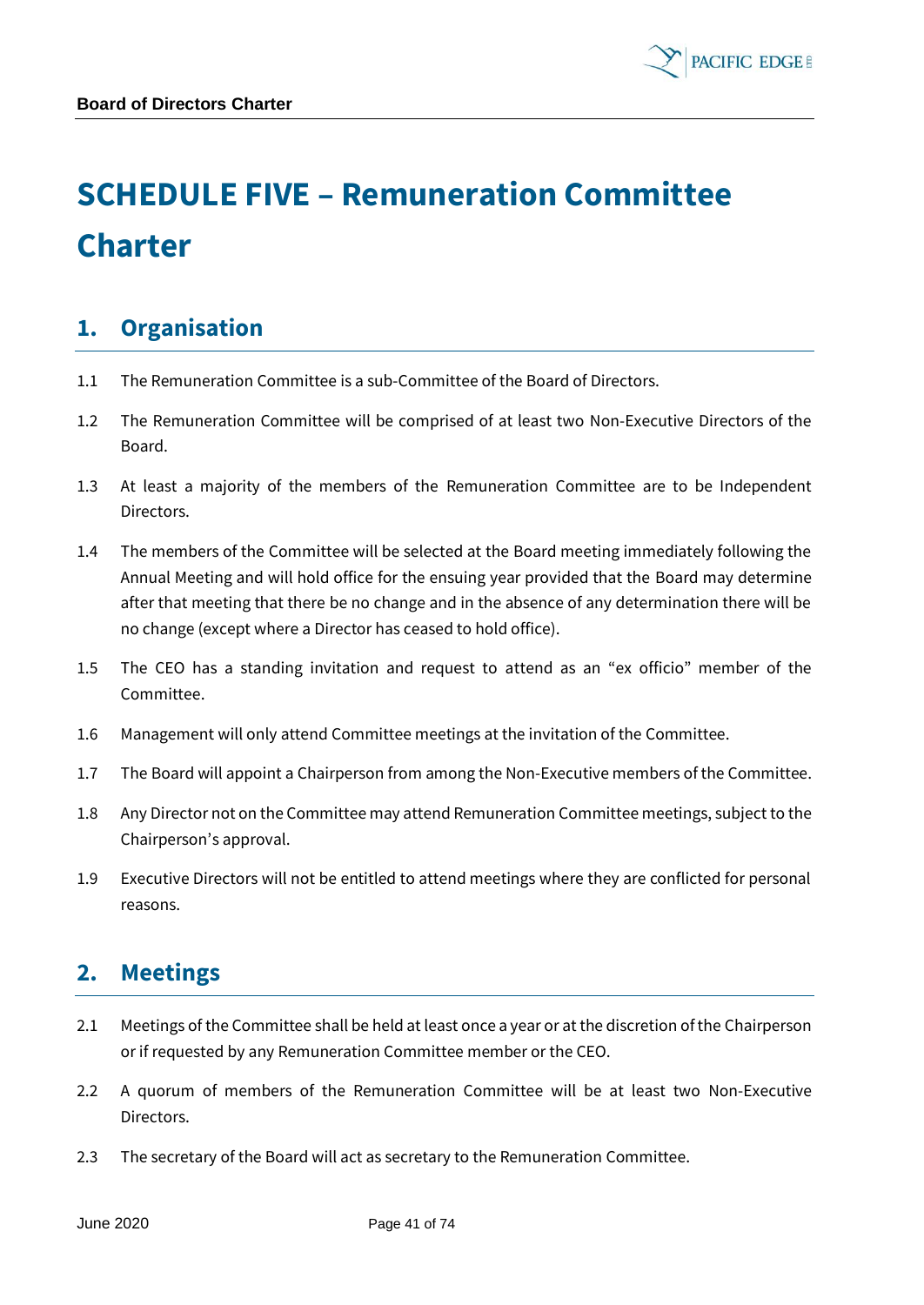2.4 The Remuneration Committee may have in attendance members of management and such other persons including external advisers as it considers necessary to provide appropriate information, explanation and advice.

### **3. Objectives**

- 3.1 The objectives of the Remuneration Committee are to:
	- a. Ensure the Company has a sound remuneration policy framework designed to make sure:
		- a) the Company's senior management team is appropriately remunerated and rewarded for excellent achievement and performance; and
		- b) the Company is able to attract and retain high performing people whose skills and attributes are well matched to the Company's requirements.
	- b. Ensure that appropriate and required disclosure is made of Director and executive remuneration, in accordance with regulatory requirements and good governance practices.

### **4. Accounting and Reporting**

- 4.1 The Remuneration Committee will be accountable to the Board.
- 4.2 After each meeting the Chairperson will report the Remuneration Committee's recommendations and findings to the Board.
- 4.3 The minutes of all Remuneration Committee meetings will be circulated to the Board.
- 4.4 Extracts from the minutes will be made available to the CEO (subject to any personal interest) and to such other persons as the Board directs, to enable them to properly carry out their functions.

### **5. Access and Authority**

- 5.1 The Remuneration Committee has the authority of the Board to seek/access any information from any employees to fulfil its function, duties and responsibilities.
- 5.2 All employees are required to co-operate with any request made by the Committee.
- 5.3 The Committee is authorised by the Board, at the expense of the Company, to obtain such outside information and advice as it thinks necessary for carrying out its responsibilities.
- 5.4 The Committee will make recommendations to the Board on matters requiring a decision.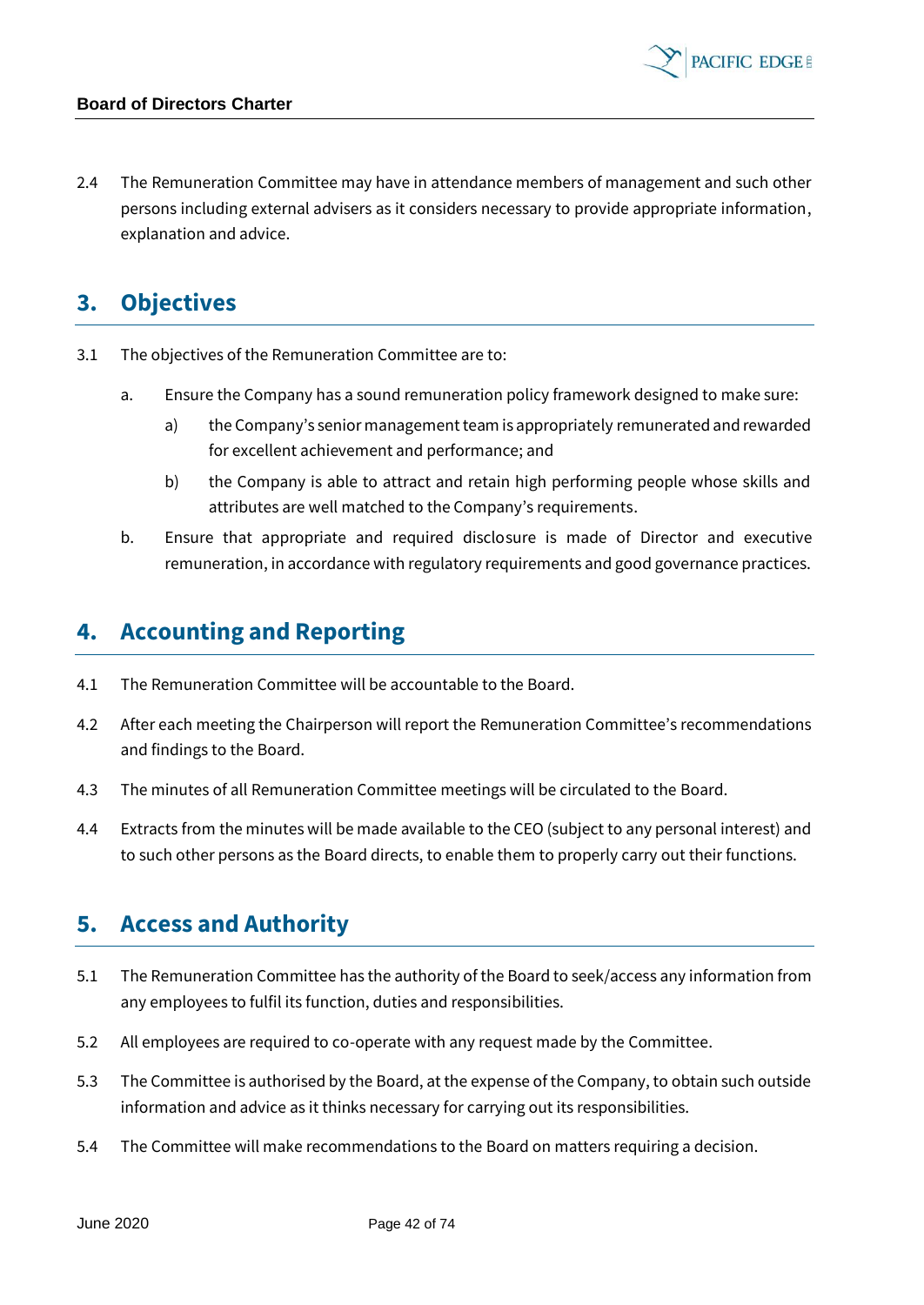5.5 The Remuneration Committee does not have the power or authority to make a decision in the Board's name or on its behalf.

### **6. Responsibilities**

- 6.1 Subject to the limitations on the authorities, the Remuneration Committee's responsibilities are:
- 6.2 With regard to the Company:
	- a. Ensure that effective remuneration management systems are in place and that they support the Company's wider objectives and strategies;
	- b. Setting and reviewing the CEO's remuneration, considering proposed changes to that remuneration and any variation of the CEO's conditions or terms of employment and reporting the Remuneration Committee's recommendations to the Board for discussion and ratification;
	- c. The Committee ensures that remuneration policy and recommendations are aligned with Company strategic objectives and performance;
	- d. Setting and reviewing the terms of the Company's short and long term incentive plans including any share and option schemes for the CEO and/or Directors;
	- e. Ensure policies and guidelines are in place to facilitate management performance assessment and development and the encouragement of team member self-development;
	- f. Reviewing the terms of the employment arrangements with management so as to develop consistent group-wide employment practices subject to regional differences;
	- g. Considering such other matters relating to remuneration issues as may be referred to it by the Board.
- 6.3 With regard to the Board, setting and reviewing all components of the remuneration of both the executive and Non-Executive Directors.

# **7. Accountability to the Board**

- 7.1 The Board reviews annually the Remuneration Committee's performance against this Charter.
- 7.2 The Board reviews annually this Remuneration Committee Charter.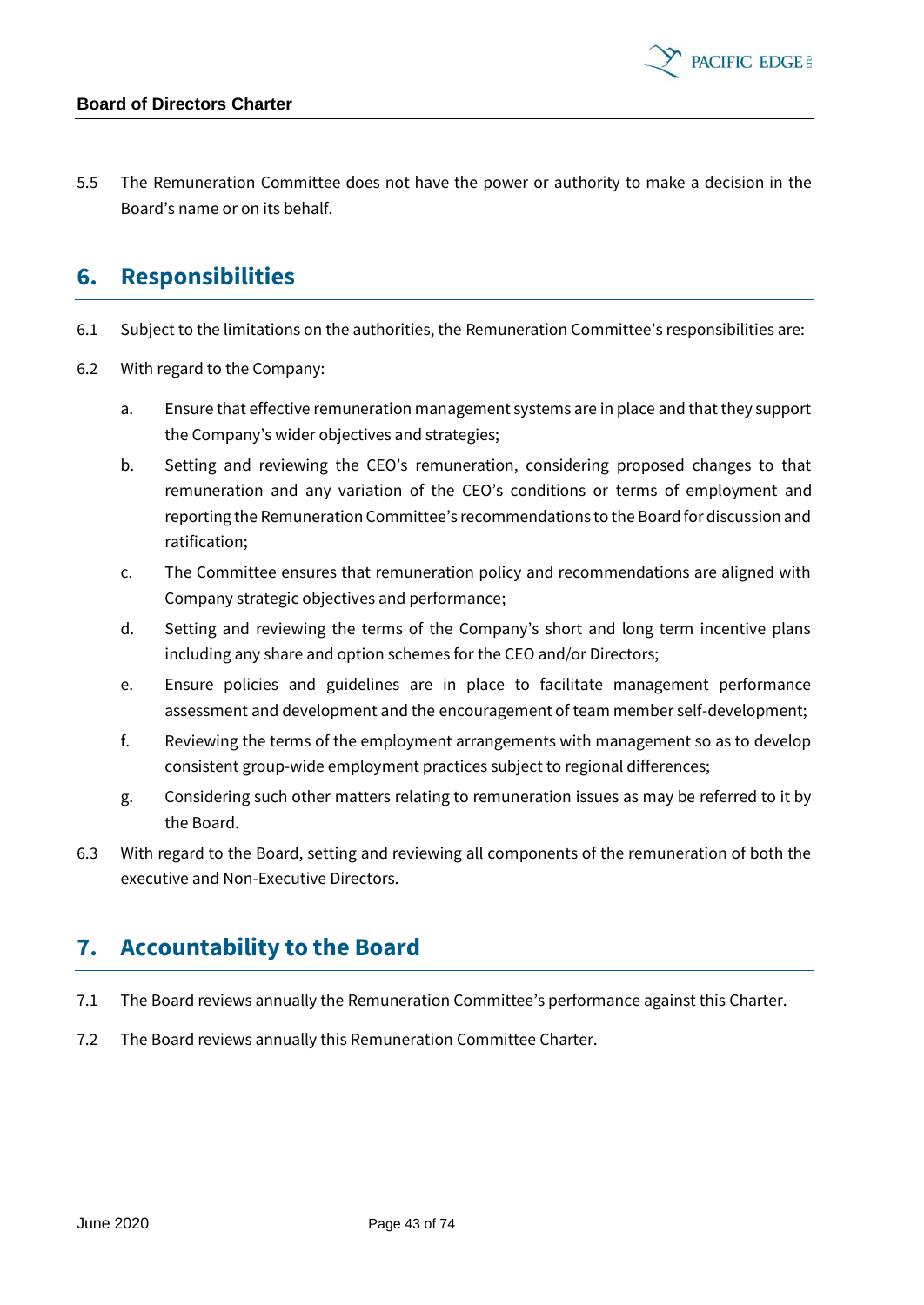

## **8. Constraints**

8.1 In fulfilling its functions the Remuneration Committee and the Board will comply with provisions of the Constitution and the Listing Rules with regards to any decision and recommendation to the Board to increase the remuneration payable to Directors. In particular, the need to obtain shareholder approval and for the details of the proposed increase to be appropriately disclosed and circulated to shareholders before that decision is made.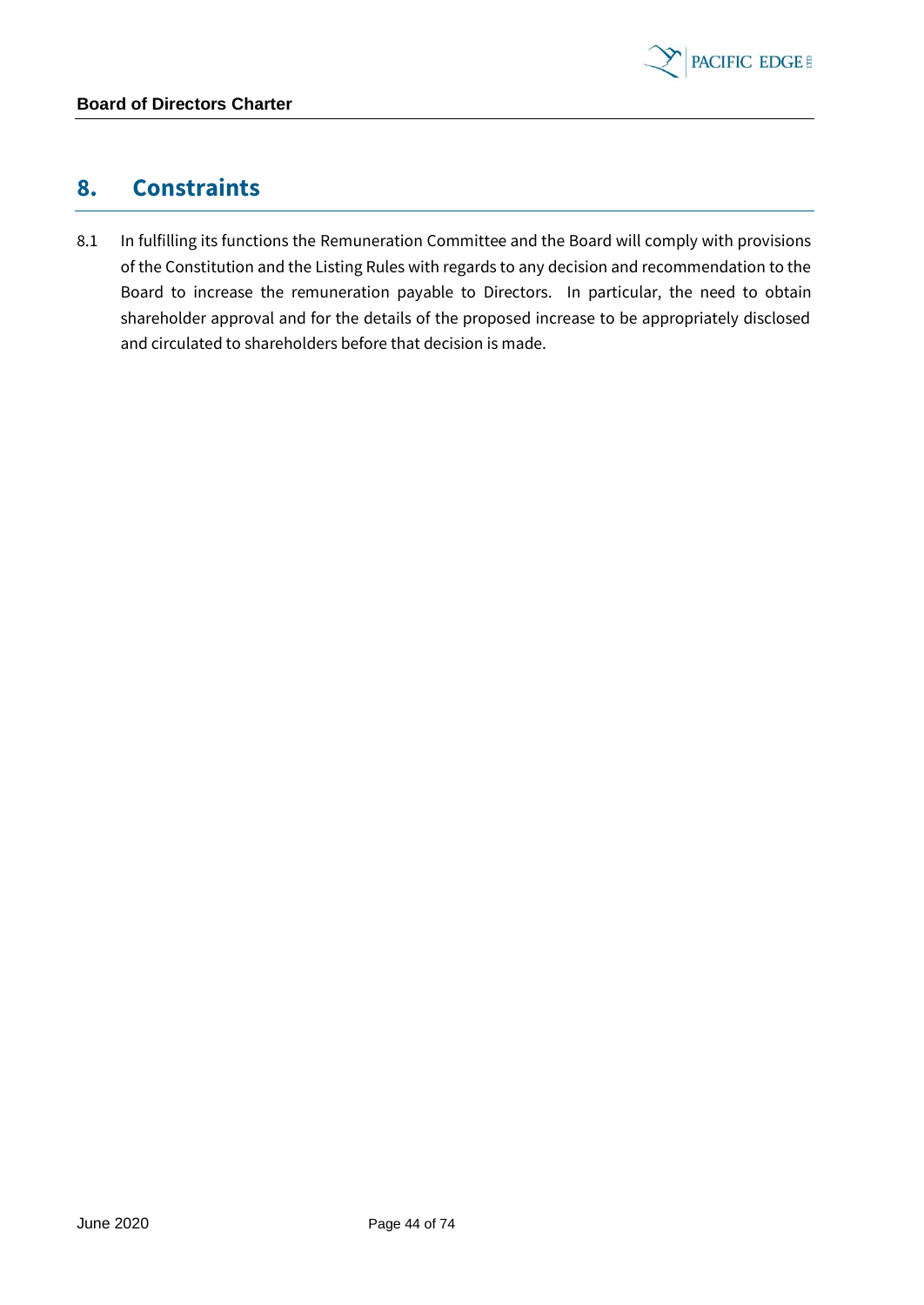# **SCHEDULE SIX – Nomination Committee Charter**

**PACIFIC EDGE** 

# **1. Organisation**

- 1.1 The Nomination Committee is a sub-Committee of the Board of Directors.
- 1.2 The Nomination Committee will be comprised of at least two Non-Executive Directors of the Board. At least a majority of the members of the Committee are to be Independent Directors and may comprise the same members as the Company's Remuneration Committee.
- 1.3 The members of the Nomination Committee will be selected at the Board meeting immediately following the Annual Meeting and will hold office for the ensuing year provided that the Board may determine after that meeting that there be no change and in the absence of any determination there will be no change (except where a Director has ceased to hold office).
- 1.4 The CEO has a standing invitation and request to attend as an "ex officio" member of the Nomination Committee.
- 1.5 The Board will appoint a Chairperson from among the Non-Executive members of the Nomination Committee.
- 1.6 Any Director not on the Committee may attend Nomination Committee meetings, subject to the Chairperson's approval.
- 1.7 Executive Directors will not be entitled to attend meetings where they are conflicted for personal reasons.

# **2. Meetings**

- 2.1 Meetings of the Nomination Committee shall be held at least once a year or at the discretion of the Chairperson or if requested any Nomination Committee member or the CEO.
- 2.2 A quorum of members of the Nomination Committee will be at least two Non-Executive Directors.
- 2.3 The secretary of the Board will act as secretary to the Nomination Committee.
- 2.4 The Nomination Committee may have in attendance members of management and such other persons including external advisers as it considers necessary to provide appropriate information, explanation and advice.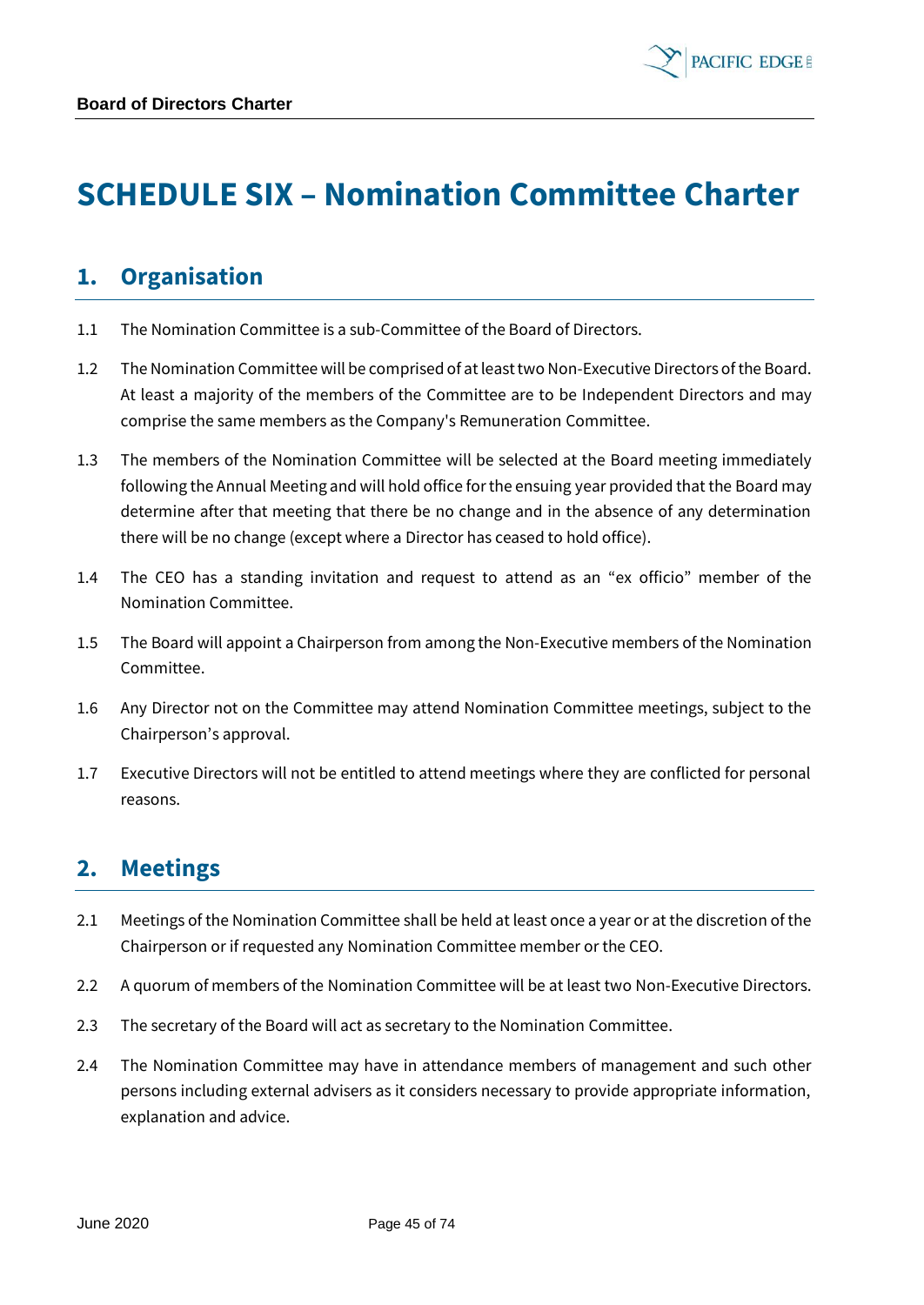### **3. Objectives**

- 3.1 The objectives of the Nomination Committee are to:
	- a. Ensure that there is an environment and framework where management talent and potential is assessed and developed in line with the requirements of the Company.
	- b. Review key executive positions within the Company to ensure robust succession planning exists.
	- c. Review the composition of the Board and make recommendations to ensure an appropriate mix of skills and experience is maintained and that the Board is operating to a best practice standard of governance.
	- d. Ensure planning for Board succession requirements occurs, and identifying and nominating for the approval of the Board, candidates to fill Board vacancies as and when they arise.

# **4. Accounting and Reporting**

- 4.1 The Nomination Committee will be accountable to the Board.
- 4.2 After each meeting the Chairperson will report the Nomination Committee's recommendations and findings to the Board.
- 4.3 The minutes of all Nomination Committee meetings will be circulated to the Board.
- 4.4 Extracts from the minutes will be made available to the CEO (subject to any personal interest) and to such other persons as the Board directs, to enable them to properly carry out their functions.

### **5. Access and Authority**

- 5.1 The Nomination Committee has the authority of the Board to seek and access any information from any employees to fulfil its function, duties and responsibilities.
- 5.2 All employees are required to co-operate with any request made by the Nomination Committee.
- 5.3 The Nomination Committee is authorised by the Board, at the expense of the Company, to obtain such outside information and advice as it thinks necessary for carrying out its responsibilities.
- 5.4 The Nomination Committee will make recommendations to the Board on matters requiring a decision.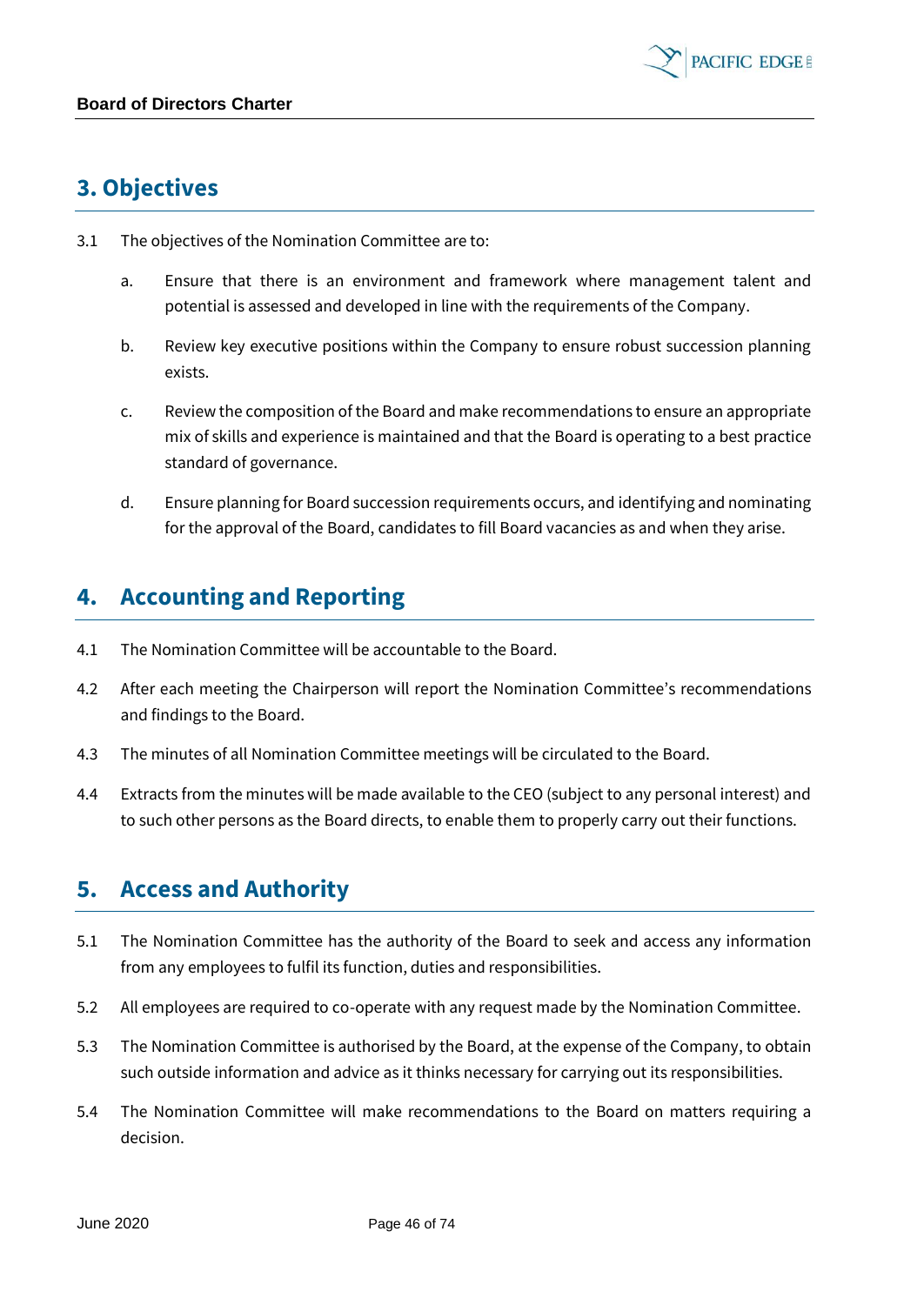5.5 The Nomination Committee does not have the power or authority to make a decision in the Board's name or on its behalf.

### **6. Responsibilities**

- 6.1 Subject to the limitations on the authorities, the Nomination Committee's responsibilities are:
	- a. With regard to the Company:
		- i. In conjunction with the Remuneration Committee, ensure policies and guidelines are in place to facilitate management performance assessment and development and the encouragement of team member self-development;
		- ii. Consider such other matters relating to remuneration issues as may be referred to it by the Board;
	- b. With regard to the Board:
		- i. Implement regular reviews of the Board composition including a review of the current and required skills, size and composition of the Board, identifying any skill gaps, and recommending any adjustments deemed necessary;
		- ii. Prepare a description of the role and capabilities required for a particular appointment;
		- iii. Be responsible for identifying and nominating candidates for the approval of the Board, to fill Board vacancies as and when they arise;
		- iv. Satisfy itself with regard to succession planning, that the processes and plans are in place with regard to both Board and senior appointments and to consider and nominate a panel of candidates with appropriate expertise and experience for consideration by the Board;
		- v. Assess and articulate the time needed to fulfil the role of Chairperson and Non-Executive Independent Directors, and undertake an annual performance evaluation to ensure that the all members of the Board have devoted sufficient time to their duties;
		- vi. Where considered necessary, recommend to the Board the terms of appointment of the proposed new Non-Executive Director;
		- vii. Review the membership of other Board Committees and make recommendations to the full Board; and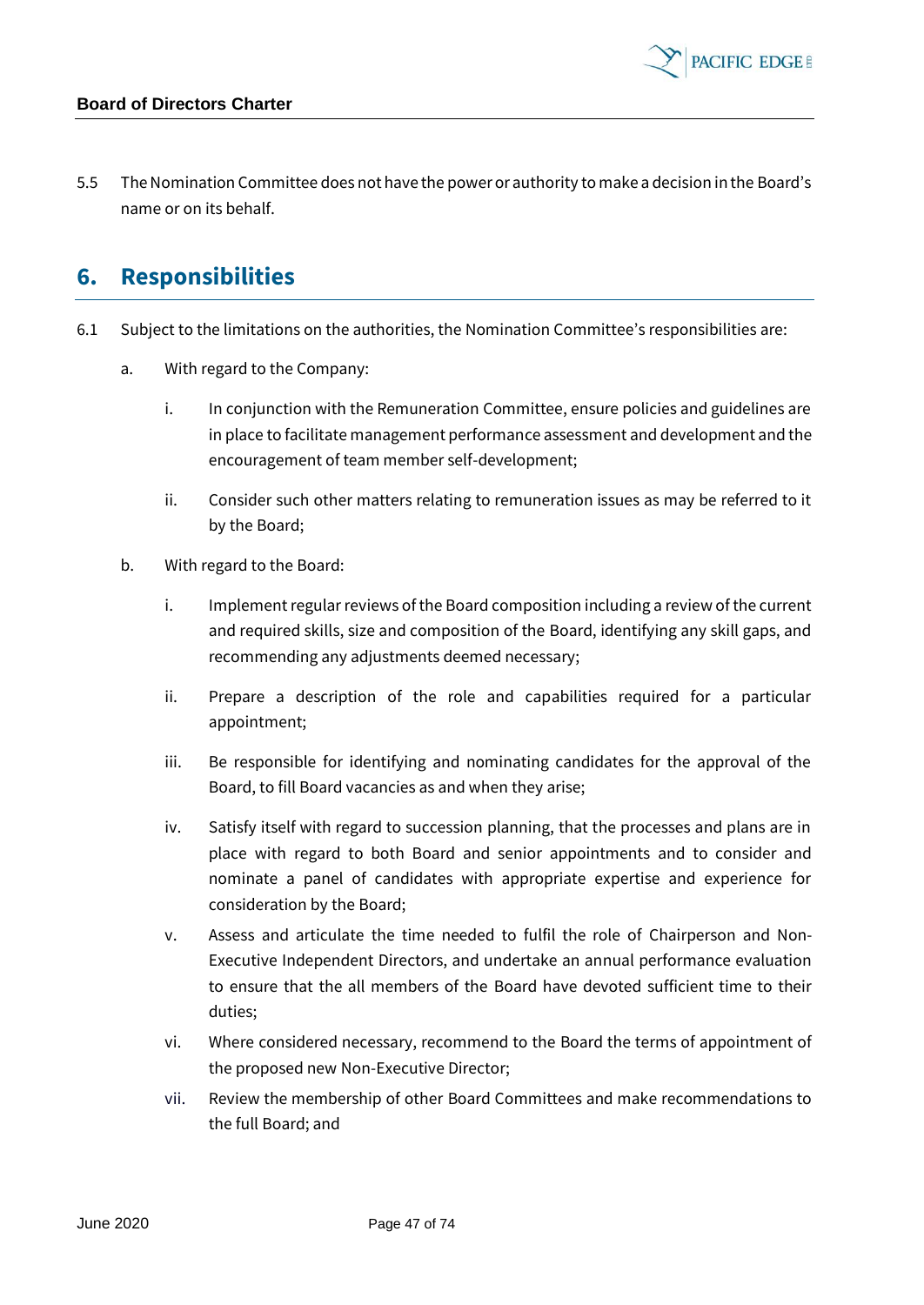

viii. Ensure that the secretary on behalf of the Board has formally written to any appointees, detailing the role and time commitments and proposing an induction plan produced in conjunction with the Chairperson.

# **7. Accountability to the Board**

- 7.1 The Board reviews annually the Nomination Committee's performance against this Charter.
- 7.2 The Board reviews annually this Nomination Committee Charter.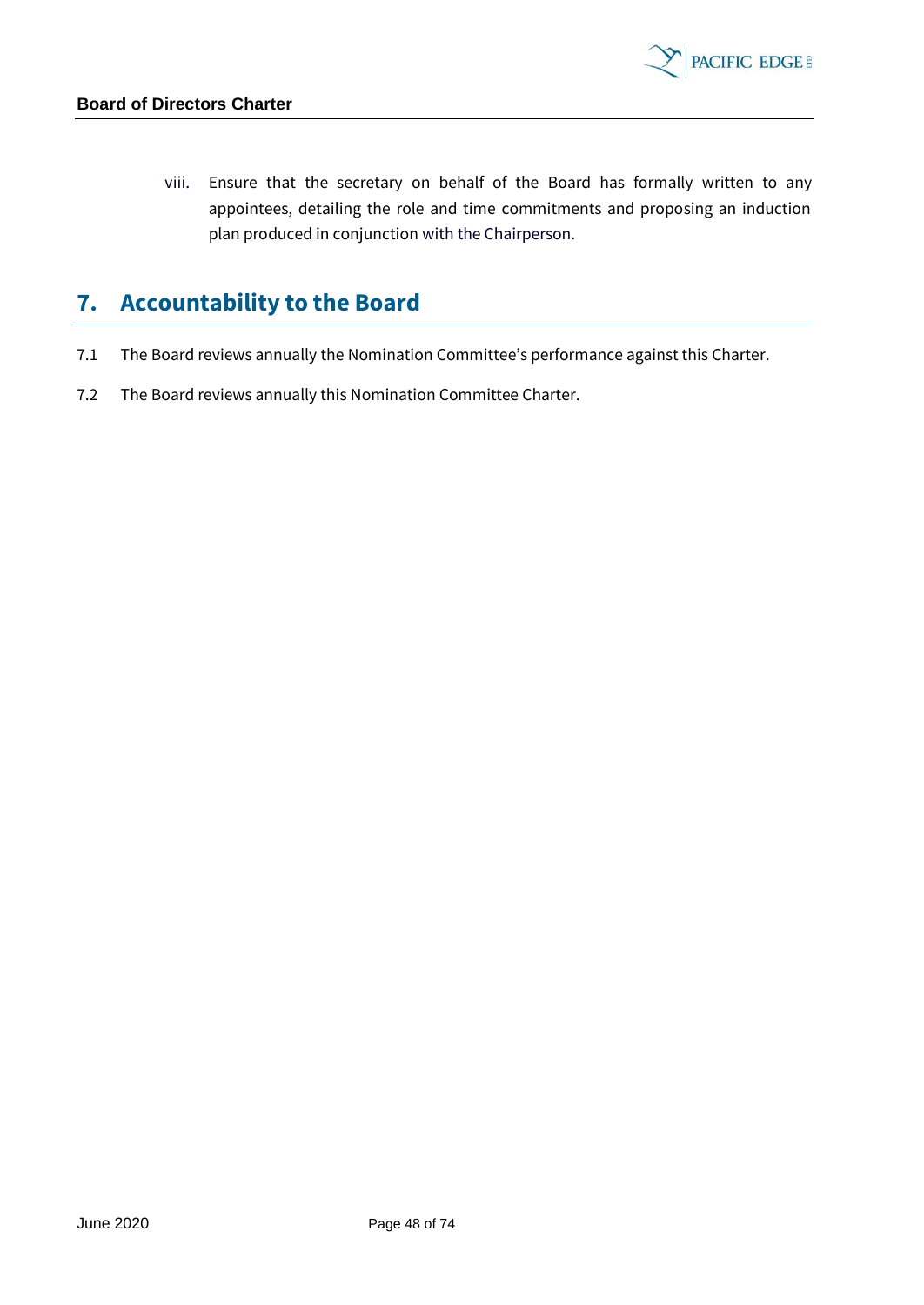

# **SCHEDULE SEVEN – Share Trading Policy**

### **1. Policy and Guidelines**

- 1.1 This policy applies to all Directors, senior managers, personal service contractors and employees of Pacific Edge Limited ("**the Company**") and its subsidiaries (together referred to as "**the Employees**").
- 1.2 In this policy '**trade**' includes the acquisition or disposal of quoted financial products in the Company ("**Shares**") or agreeing to do so, whether as principal or agent, but does not include acquisition or disposal of by inheritance or gift.

#### **Introduction and Purpose**

- 1.3 This document details the Company's policy on, and rules for dealing in Shares and the disclosure of "inside information" (see definition below).
- 1.4 The requirements imposed by the policy are separate from, and in addition to, the legal prohibitions on insider trading provided by law.
- 1.5 If you do not understand any part of this policy, or how it applies to you, you should raise the matter with the CEO before disclosing any information relating to the Company or dealing with any Shares covered by this policy.

#### **Fundamental Rule – Insider Trading is Prohibited at All Times**

- 1.6 If you are an "Information Insider" of the Company (refer to definition below), then you must not:
	- a. trade Shares;
	- b. advise or encourage others to trade or hold any Shares; or
	- c. pass on the Inside Information to others.
- 1.7 This is known as Insider Trading. The Insider Trading prohibitions apply regardless of how you learn of the information, and regardless of why you are trading.

#### **What is "Inside Information" and Who is an "Information Insider"?**

1.8 "**Inside Information**" is Material Information held by an Information Insider of the Company.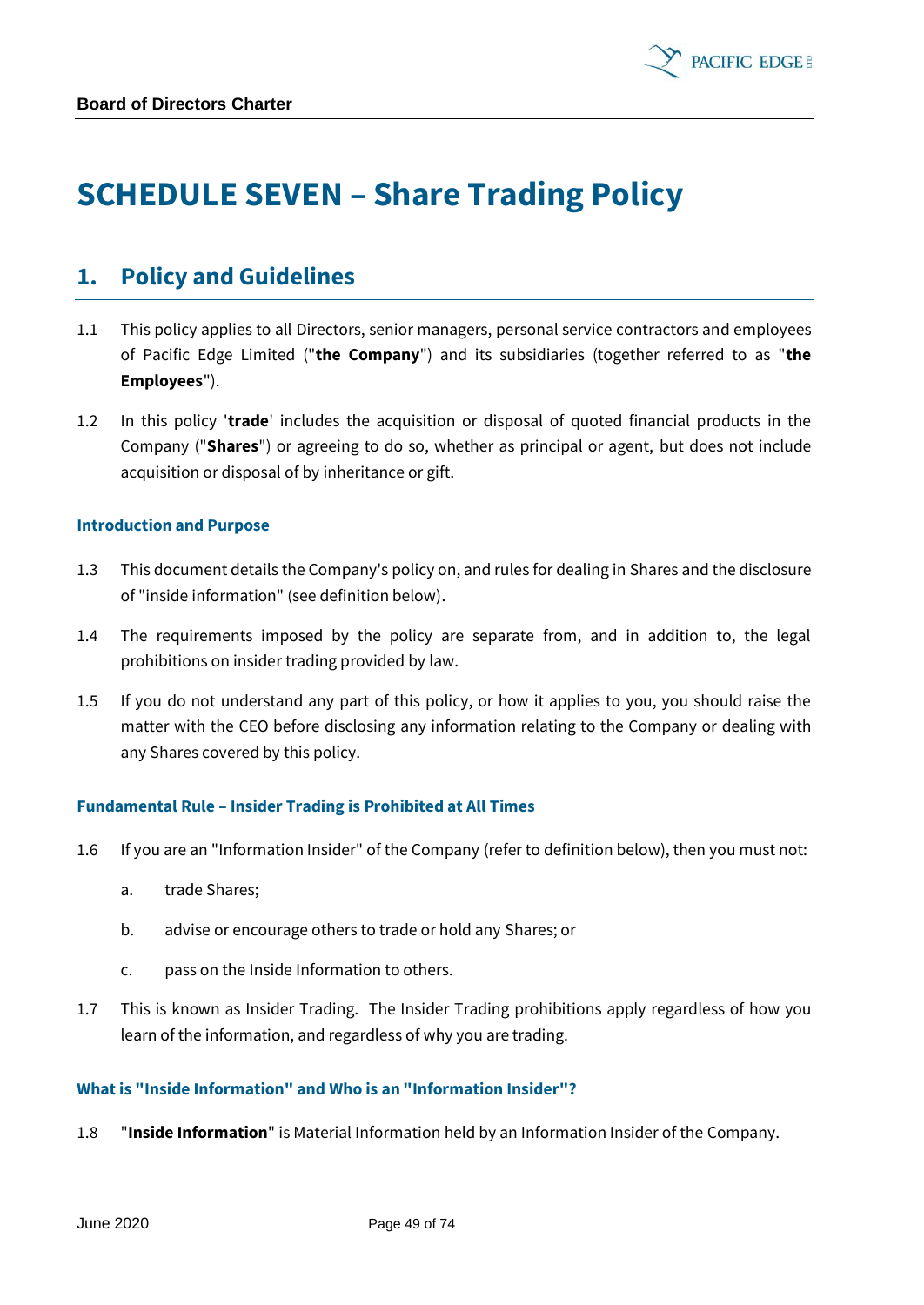

- 1.9 "**Material Information**" has the same meaning as in the Listing Rules. It is information that is not generally available to the market and that:
	- a. a reasonable person would expect, if it were generally available to the market, to have a material effect on the price of the Shares; and
	- b. relates to the Shares rather than to financial products generally or public issuers generally.
- 1.10 Information is generally available to the market if it has been released as an NZX announcement, or if investors that commonly invest in the Shares can readily obtain the information (whether by observation, use of expertise, purchase or other means) and a reasonable time has elapsed for the dissemination of the information.
- 1.11 A person is an "**Information Insider**" of the Company if that person:
	- a. has Material Information; and
	- b. knows or ought reasonably to know that the information is:
		- i. Material Information; and
		- ii. not generally available to the market.
- 1.2 It does not matter how you come to know Material Information (including whether you learn it in the course of carrying out your responsibilities, or in passing in the corridor, or in a lift, or at a social function). It includes rumours, matters of supposition, intentions of a person (including the Company) and information which is insufficiently definite to warrant disclosure to the public.
- 1.13 In summary each Employee is likely to be an Information Insider if they are aware of Material Information.

#### **What are Some Examples of Material Information?**

- 1.14 Examples of Material Information include information which has not been released to the market concerning the Company in relation to:
	- a. its financial performance;
	- b. a possible change in its strategic direction;
	- c. the introduction of an important new product or service;
	- d. a possible acquisition or sale of any assets or company;
	- e. entry into or the likely entry into or termination or likely termination of material contracts or other business arrangements which are not publicly known;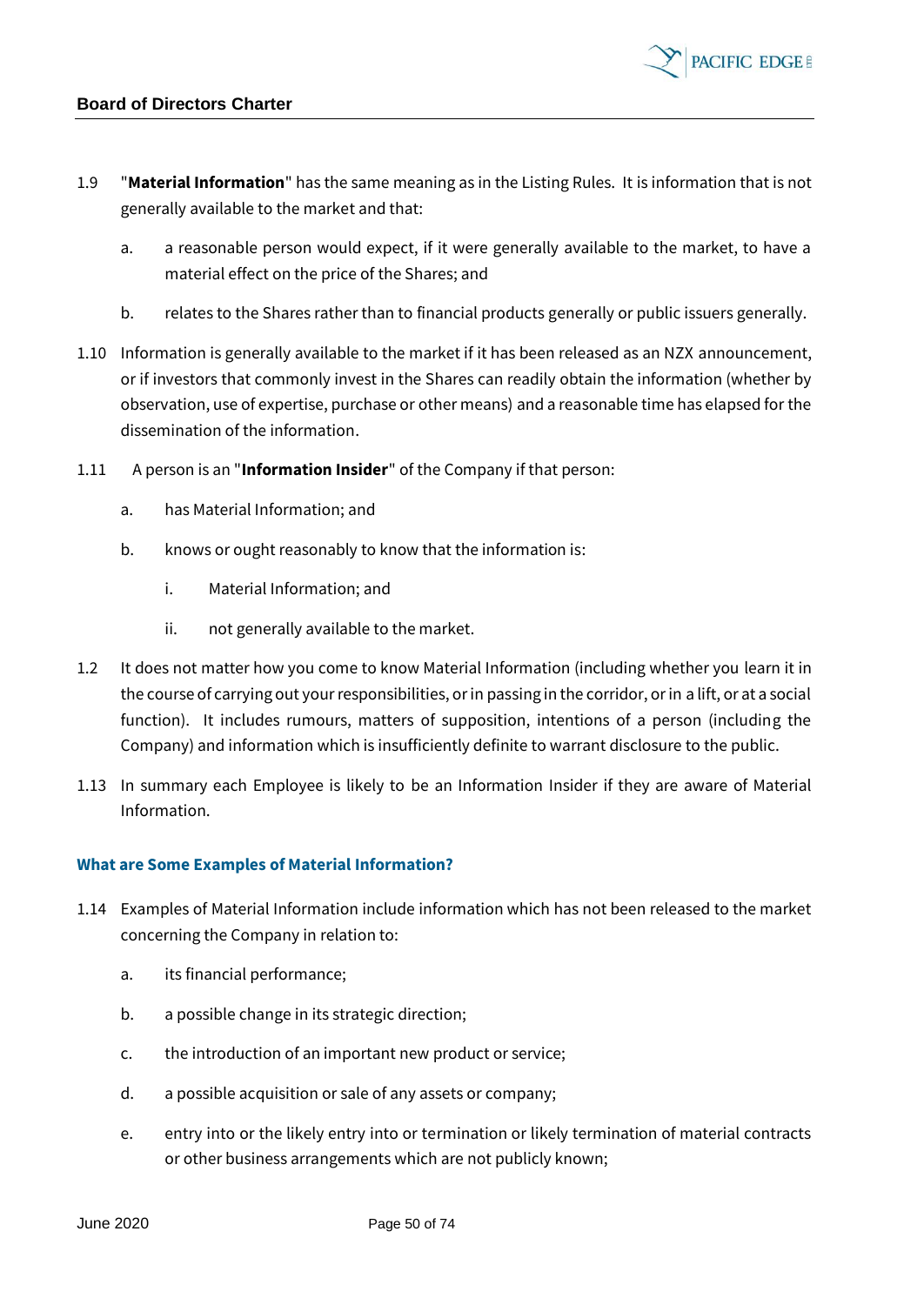- f. a possible change in capital structure;
- g. a change in the historical pattern of dividends;
- h. senior management changes;
- i. a material legal claim by or against the company; or
- j. any other unexpected asset or liability.

#### **Insider Trading Laws**

- 1.15 If you are an Information Insider, it is illegal for you to:
	- a. trade Shares;
	- b. advise or encourage another person to trade or hold Shares;
	- c. advise or encourage a person to advise or encourage another person to trade or hold Shares; or
	- d. pass on the Inside Information to anyone else, including colleagues, family or friends, knowing (or where you ought to have known) that the other person will, or is likely to, use that information to trade, continue to hold, or advise or encourage someone else to trade or hold Shares.
- 1.16 A breach of the Insider Information rules has significant implications and may lead to criminal and civil liability. The pecuniary penalty for individuals can be up to three times the gain made from the transaction, the consideration for the transaction or \$1 million. In relation to criminal liability the punishment may be imprisonment for a term not exceeding 5 years.

#### **Confidential Information**

- 1.17 You also have a duty of confidentiality to the Company. You must not:
	- a. reveal any confidential information concerning the Company to a third party (unless that third party has signed a confidentiality agreement with the Company and you have been authorised to disclose the confidential information);
	- b. use confidential information in any way which may injure or cause loss to the Company; or
	- c. use confidential information to gain an advantage for yourself.
- 1.18 You must also ensure that all external advisers keep all information relating to the Company confidential.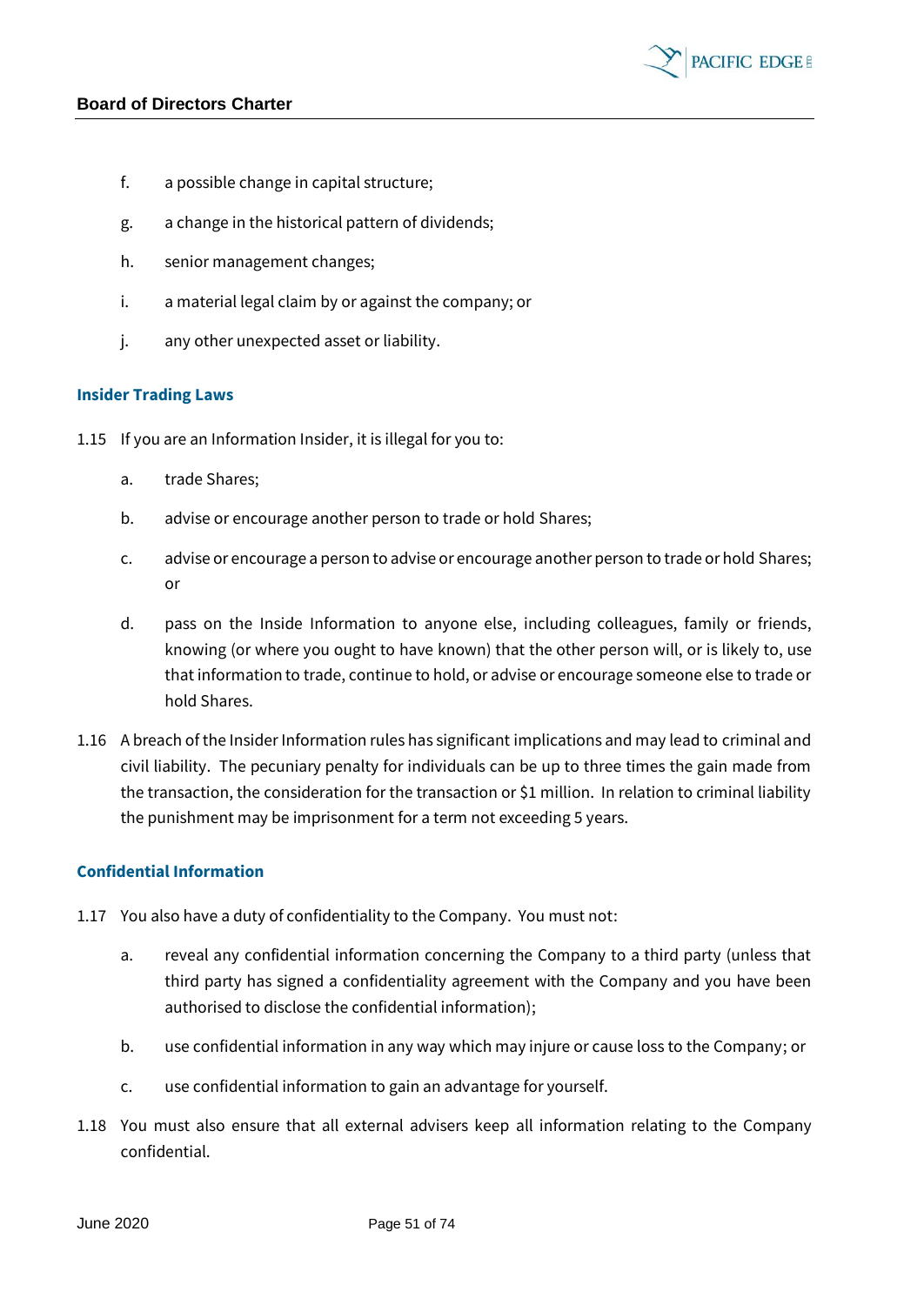

#### **If in Doubt, Don't Trade/Disclose**

1.19 The rules contained in this policy do not replace your legal obligations. The boundary between what is (and what is not) in breach of the law is not always clear. Sometimes behaviour that you consider to be ethical may actually be insider trading. If in doubt, don't!

#### **Breaches of Policy**

1.20 Strict compliance with this policy is a condition of your employment or contractual relationship with the Company. Breaches of this policy may lead to disciplinary action, which could result in termination of your employment or contract.

#### **Monitoring of Trading**

1.21 The Company may monitor the trading of Directors and Employees as part of the administration of this policy.

#### **Trading by Employees**

1.22 Any Employee considering trading Shares must, at least one trading day prior to trading, complete the form attached as Appendix 1 and email it to the CEO notifying their intention to trade. You may only trade Shares if you do not hold any Material Information that is not in the market.

#### **Trading by Directors and Senior Managers**

- 1.23 Any Director or senior manager considering trading Shares must also comply with the procedures set out in the Director and Officer Share Trading Policy (which is attached as Appendix 2) in addition to this policy.
- 1.24 A senior manager is any person who is not a Director but occupies a position that allows that person to exercise significant influence over the manager or administration of the Company (for example the CEO and CFO).

#### **Application of Policy**

1.25 The Board has approved this policy. The Board may approve updates, amendments to and exemptions to this policy from time to time. To the extent of any inconsistency with any previous policy or rules relating to this subject matter, this policy prevails over them.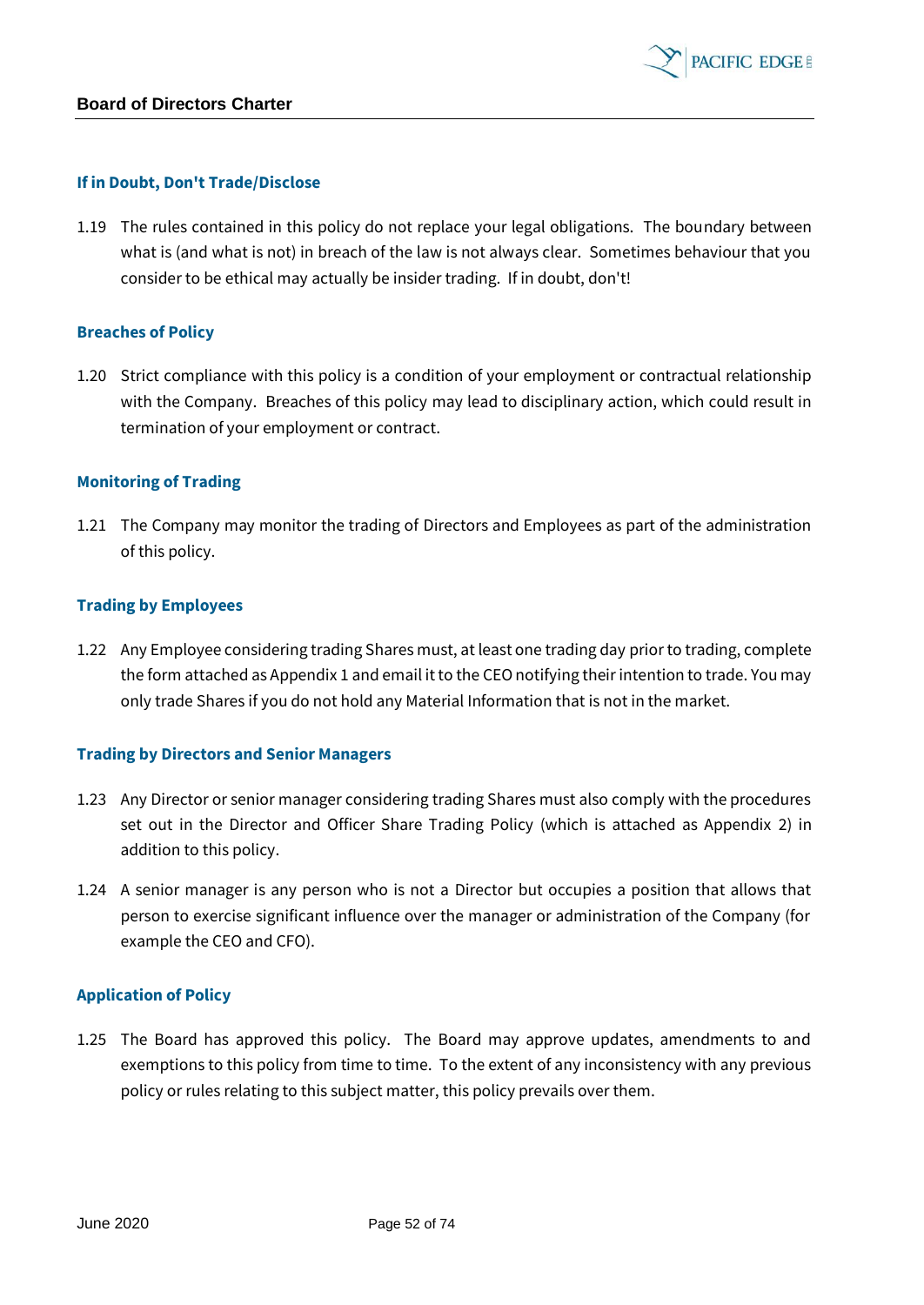

# **APPENDIX 1 – Employee Notification of Intention to Trade**

#### **Notice of Proposed Trade of Shares in the Company by an Employee**

#### **To: Chief Executive Officer, Pacific Edge Limited**

Before buying or selling securities in Pacific Edge, it is required that an employee gives written notice to the Company via the Company's CEO or CFO of their intention to sell the securities by completing this form. Consent is required before the intended transaction can be undertaken.

| Name:                                                                                                               |         |  |  |  |
|---------------------------------------------------------------------------------------------------------------------|---------|--|--|--|
| <b>Address:</b>                                                                                                     |         |  |  |  |
| Telephone:                                                                                                          | Mobile: |  |  |  |
| Email:                                                                                                              |         |  |  |  |
| <b>Position in the Company:</b>                                                                                     |         |  |  |  |
| <b>Relationship to Pacific Edge:</b>                                                                                |         |  |  |  |
| Class and number of securities of proposed transaction:                                                             |         |  |  |  |
| Describe type of transaction (e.g. buying or selling):                                                              |         |  |  |  |
| Details of purchaser (e.g. in personal capacity, family trust, company)                                             |         |  |  |  |
| Is it intended that the transaction will take place on a stock exchange, and if not, details of the<br>transaction: |         |  |  |  |
| Likely date of transaction:                                                                                         |         |  |  |  |
| In making this application:                                                                                         |         |  |  |  |

I do not possess any Material Information and I am not an Information Insider.

There is no material information held by the company at this time that is not known to the market that would preclude me from selling this bundle of shares.

I seek consent to complete the sale of shares in the market as outlined above.

| Signed                                                                              | Date |                    |  |
|-------------------------------------------------------------------------------------|------|--------------------|--|
| Approval to the above transaction by<br><u> 1980 - John Harrison, mars eta erro</u> |      | is hereby granted. |  |
| <b>Chief Executive Officer</b>                                                      |      | Date               |  |
| Pacific Edge Limited                                                                |      |                    |  |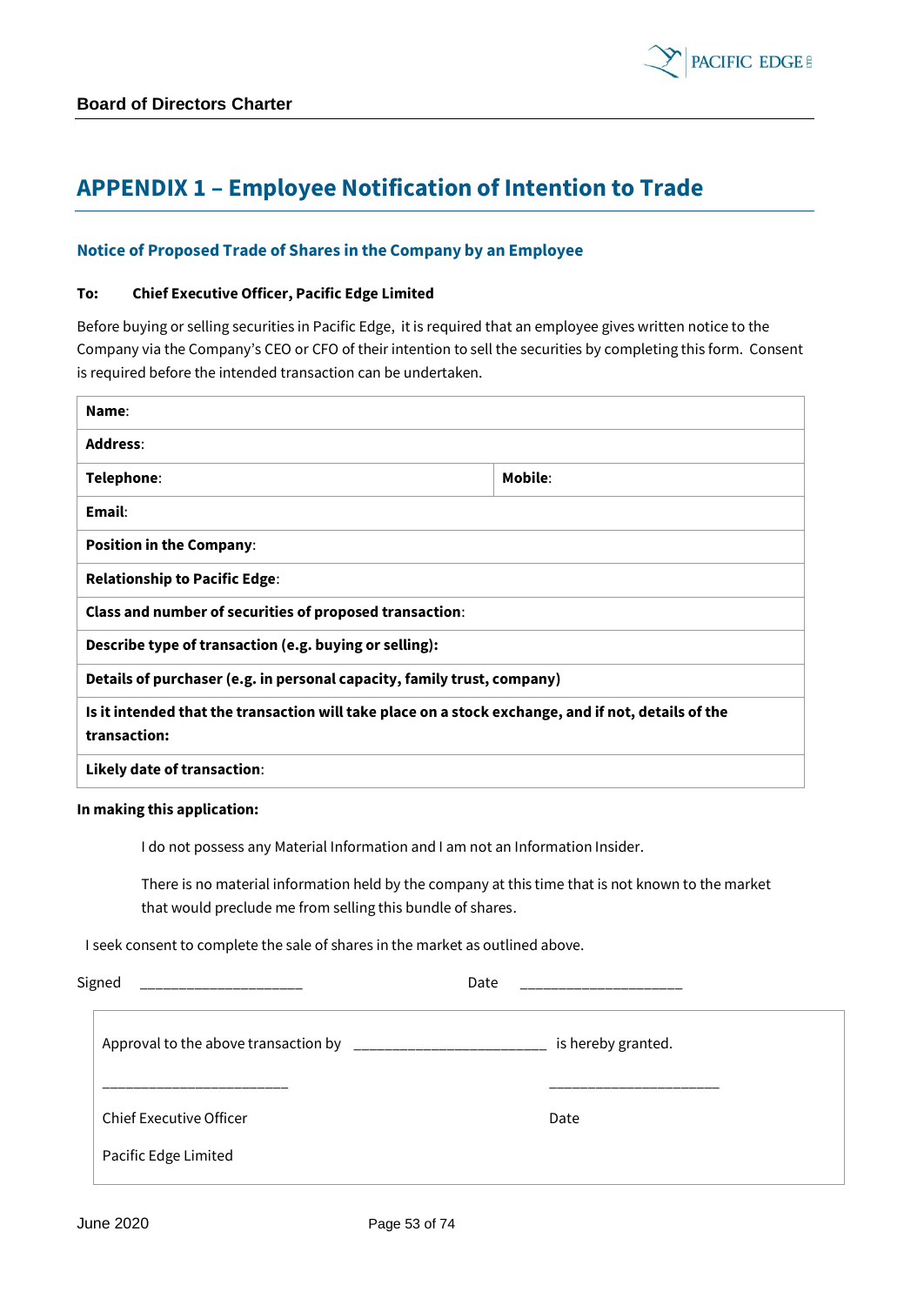

### **APPENDIX 2 – Director and Senior Manager Share Trading Policy**

#### **Policy – Notification of Intention to Trade**

- 1.1 Whenever any Director or senior manager ("Officer") intends to sell or buy Shares, they must notify the Company at least 48 hours prior to the proposed transaction. Notification must be made using the form attached which sets out:
	- a. the name of the Officer;
	- b. the name of the Officer's shareholding entity (if different);
	- c. whether the Officer is a Substantial Product Holder of the Company under the Financial Markets Conduct Act 2013;
	- d. the office held by that Officer;
	- e. the type and number of securities that are the subject of the proposed transaction;
	- f. a statement describing the type of transaction;
	- g. a statement as to whether the transaction will take place on the NZX and if not, the details;
	- h. the likely date of the transaction;
	- i. a statement that the Officer does not believe that he/she is an Information Insider as at the date of the notice;
	- j. a request that any Directors immediately advise whether in their view there is currently any Material Information not available to the market which a reasonable person would expect to have a material effect on the price of shares in the Company.
- 1.2 Upon receipt of this notice the Company must immediately circulate it to all Directors for them to assess and advise within 48 hours as to whether they are aware of any information that the Officer should consider in determining if they are an "Information Insider". All responses should be copied to the other Directors.
- 1.3 The ultimate decision as to whether a trade can be made rests with the individual concerned taking account of the matters raised above. Serious penalties can be imposed upon conviction for a breach of the Financial Markets Conduct Act 2013.
- 1.4 There are no 'safe harbours' in the legislation. However it is likely that there is less risk of there being Inside Information where the trade takes place following major announcements such as the Annual Report and full year and half year results announcements.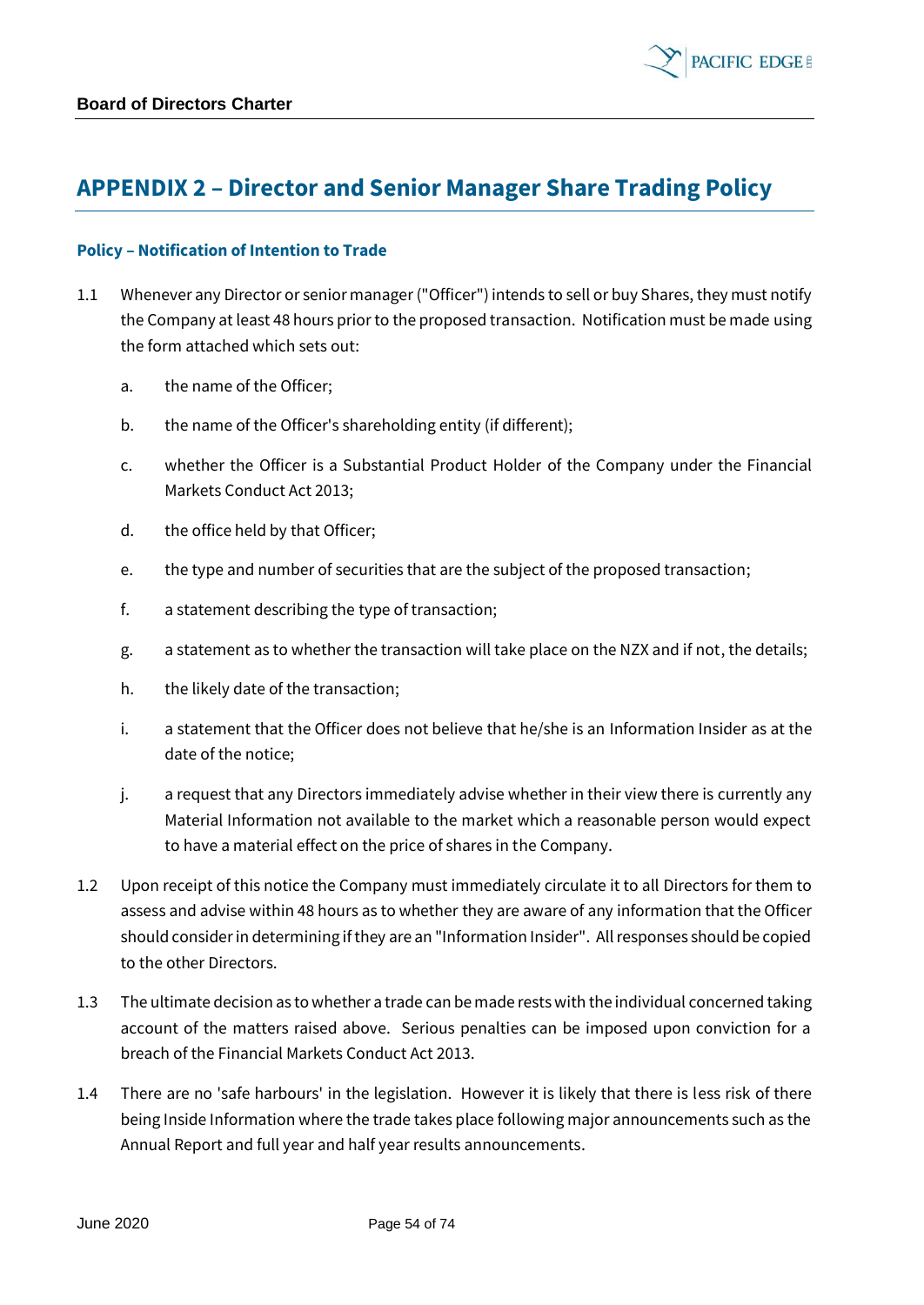#### **Policy – Notification of Completion of Trading**

#### **Notice to NZX**

- 1.5 Officers must disclose a "relevant interest" in financial products of the Company by giving notice to NZX in the prescribed form within 5 trading days of:
	- a. becoming an Officer of the Company, by disclosing any existing interest; and
	- b. of any trading in Shares whilst an Officer (and for 6 months after they cease to be an Officer). This will include acquiring or disposing of Shares as well the issue and conversion of options to acquire Shares.

#### **Definition of Relevant Interest**

- 1.6 An Officer has a relevant interest in financial products (eg, Shares or options to acquire Shares) if the person:
	- a. is a registered holder of the financial product; or
	- b. is a beneficial owner of the financial product; or
	- c. has the power to exercise, or to control the exercise of, a right to vote attached to the financial product; or
	- d. has the power to acquire or dispose of, or to control the acquisition or disposition of, the financial product.
- 1.7 In determining a relevant interest:
	- a. it does not matter whether the power or control is expressed or implied, direct or indirect, legally enforceable or not, related to a particular financial product or not, exercisable presently or in the future, or exercisable alone or jointly with another person or persons (but a power to cast merely one of many votes is not, in itself, a joint power of this kind).
	- b. it does not matter whether or not the power or control is or can be made subject to restraint or restriction or is exercisable only on the fulfilment of a condition.
	- c. if two or more persons can jointly exercise a power, each of them is taken to have that power.
	- d. a person has a power or control if the power or control is, or may at any time be, exercised under, by virtue of, by means of, or as a result of a revocation or breach of, a trust, agreement, arrangement, or understanding (or any combination of them).
	- e. it does not matter whether or not the trust, agreement, arrangement, or understanding is legally enforceable or whether or not the person is a party to it.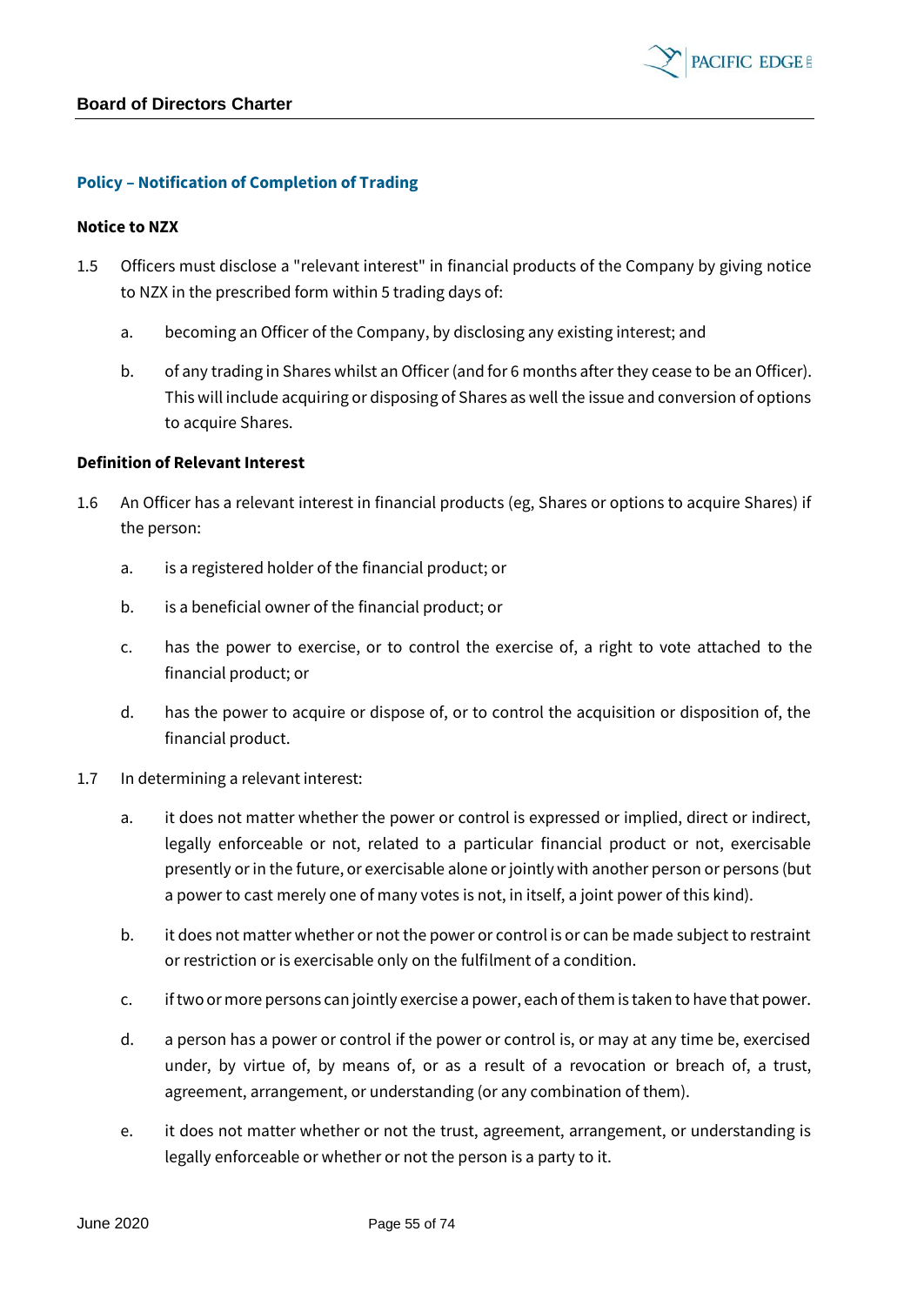

- 1.8 There is also an extension to when Officers have a "relevant interest". A person has a relevant interest in securities that another person "B" has if:
	- a. B or B's Directors are accustomed or under an obligation (whether legally enforceable or not) to act in accordance with A's directions, instructions, or wishes in relation to a power or control referred to in the basic definition;
	- b. A has the power to exercise, or control the exercise of, the right to vote attached to 20% or more of the financial products of B;
	- c. A has the power to acquire or dispose of, or to control the acquisition or disposition of, 20% or more of the financial products of B;
	- d. A and B are related bodies corporate, which they will be if:
		- i. B is A's holding company or subsidiary within the meaning of section 5 of the Companies Act 1993;
		- ii. more than half of A's voting products (other than voting products that carry no right to participate beyond a specified amount in a distribution of either profits or capital) are held by B and that body corporates related to B (whether directly or indirectly, but other than in a fiduciary capacity) or vice versa;
		- iii. more than half of the voting products (other than voting products that carry no right to participate beyond a specified amount in a distribution of either profits or capital) of each of A and B are held by members of the other (whether directly or indirectly, but other than in a fiduciary capacity);
		- iv. the businesses of A and B have been so carried on that the separate business of each body corporate, or a substantial part of that business, is not readily identifiable; or
		- v. there is another body corporate to which A and B are both related; or
	- e. A and B have an agreement, arrangement, or understanding to act in concert in relation to a power or control referred to in clause 1.6.
- 1.9 A person "A" does not have a relevant interest in a financial product merely because:
	- a. the ordinary business of A consists of, or includes, the lending of money or the provision of financial services, or both, and A has the relevant interest only as security given for the purposes of a transaction entered into in the ordinary course of the business of A; or
	- b. A is authorised to undertake trading activities on a licensed market and A acts for another person to acquire or dispose of the product on behalf of that person in the ordinary course of A's business of carrying out those trading activities; or
	- c. A has been authorised by resolution of the Directors of a body corporate to act as its representative at a particular meeting of product holders or a class of product holders of the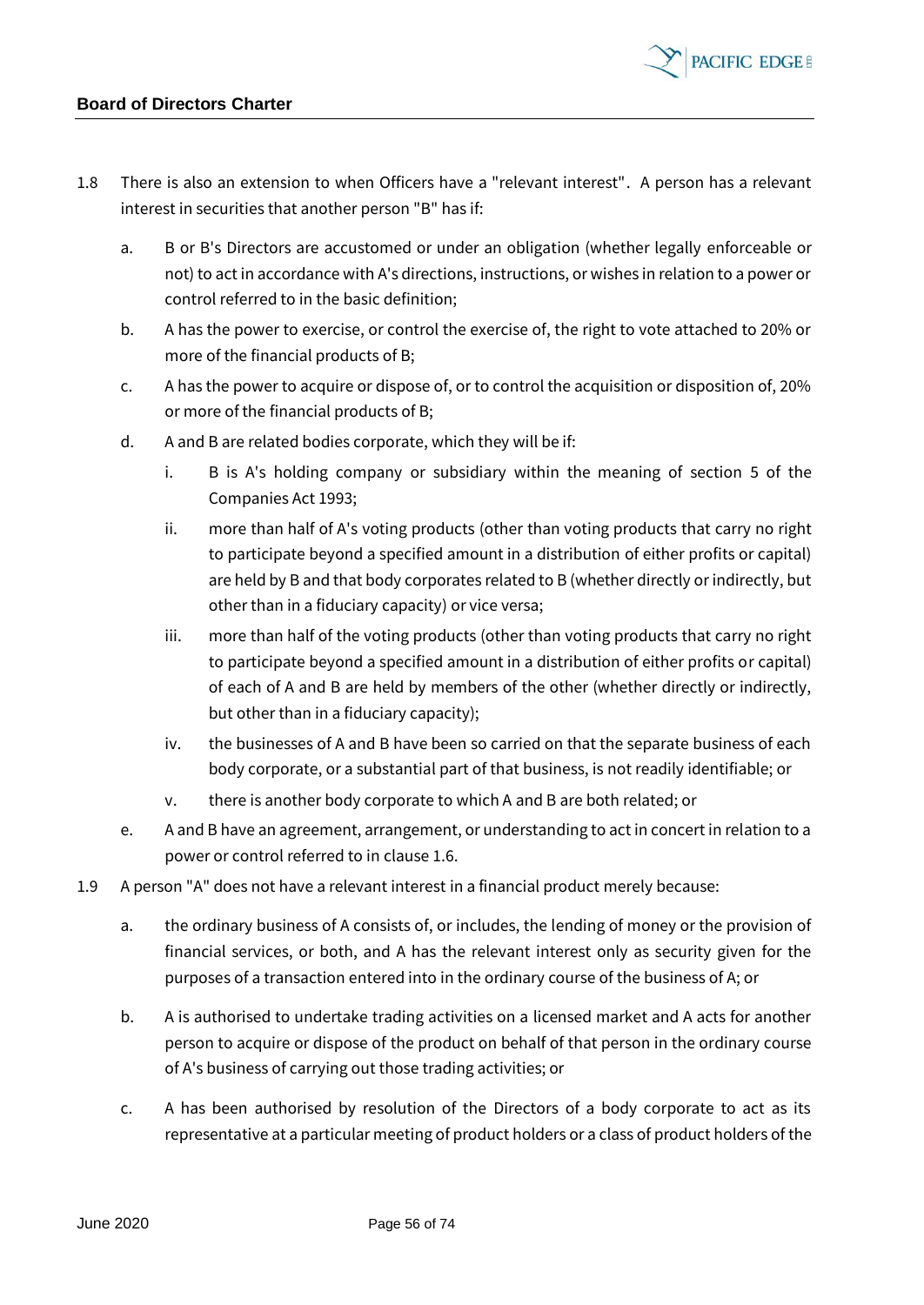

listed issuer and the instrument of A's appointment is deposited with the listed issuer before the meeting; or

- d. A is appointed as a proxy to vote at a particular meeting of product holders, or of a class of product holders, of the listed issuer and the instrument of A's appointment is deposited with the listed issuer before the meeting; or
- e. A is a bare trustee of a trust to which the product is subject (and a trustee may be a bare trustee even if he or she is entitled as a trustee to be remunerated out of the income or property of the trust); or
- f. A is a Director of a body corporate and the body corporate has a relevant interest in the product; or
- g. A is a product holder of a body corporate and the body corporate's constitution gives the product holder pre-emptive rights on the transfer of the product, if all product holders of the products have pre-emptive rights on the same terms.
- 1.10 As can be seen, the definition of a relevant interest is both very broad and complex. If an Officer is unsure if he or she has a relevant interest in Shares then please seek legal advice. There are significant penalties for a failure to disclose a relevant interest. If you are not certain then the preference is to disclose your interest.
- <span id="page-56-0"></span>1.11 Each Officer is personally responsible for ensuring this occurs. However the Company's solicitors will prepare this form at the request of the Officer upon the following information being provided with the:
	- a. number and class of financial products;
	- b. date of acquisition or disposal;
	- c. consideration paid or received;
	- d. circumstances in which the acquisition or disposal took place;
	- e. date the transaction took place;
	- f. nature of the Officer's relevant interest in the financial products; and
	- g. name of the registered holder of those financial products.
- 1.12 Given the requirement for disclosure to be made within 5 trading days Officers must forthwith notify the Company of any such acquisition or disposal of a relevant interest to enable the form to be completed, signed by the Director and announced to NZX.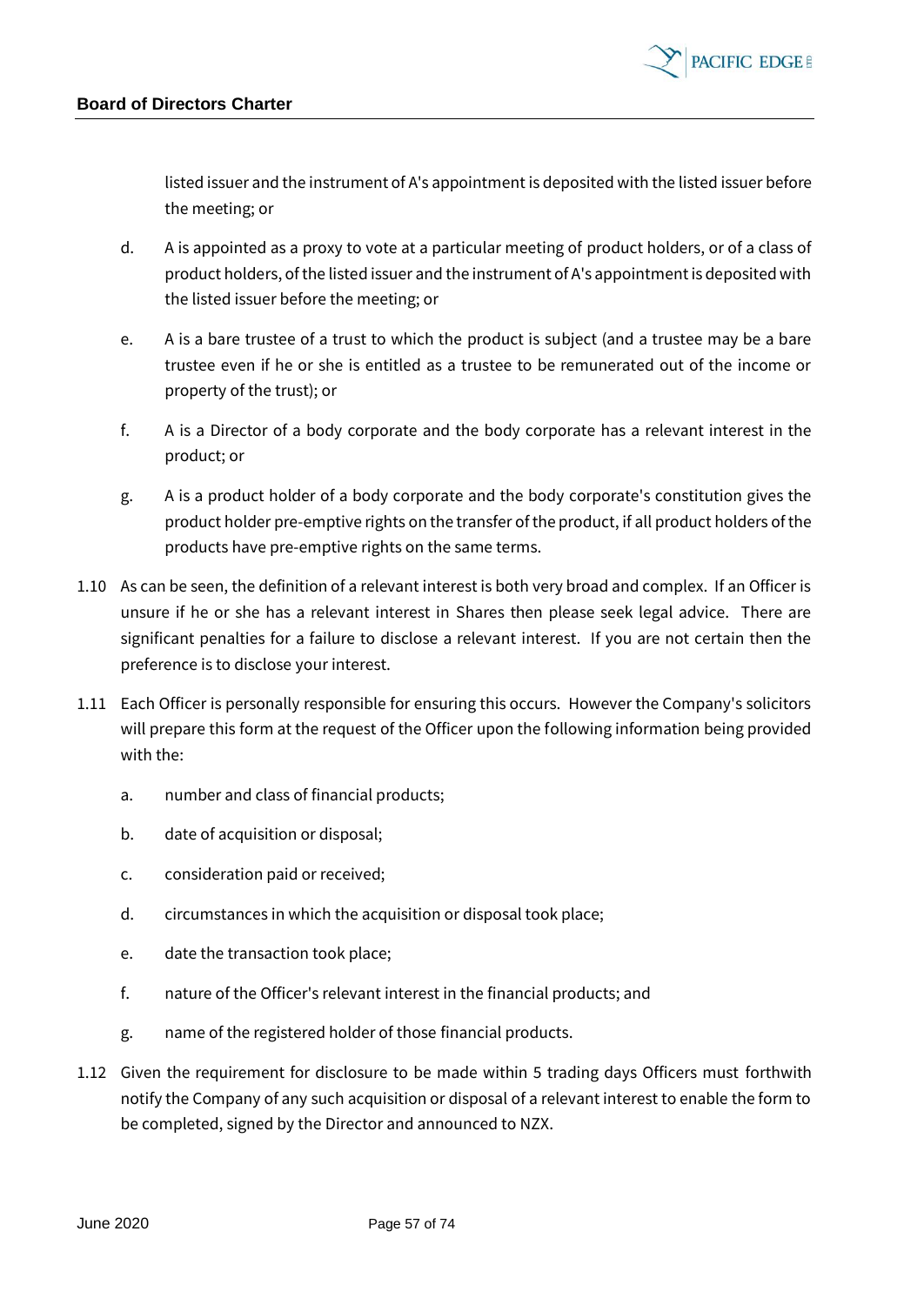1.13 A contravention of these disclosure obligations may give rise to civil liability, including a pecuniary penalty not exceeding \$200,000 for an individual.

#### **Substantial Product Holders**

1.14 If an Officer is a "Substantial Product Holder" under the Financial Markets Conduct Act 2013 then they are required to make different disclosures to the Company and NZX under the Act. A Substantial Product Holder is a person who has a relevant interest in 5% of more in the quoted financial products of the Company. Please seek legal advice if you think this might apply to you.

#### **Interests Register**

- 1.15 The Company must keep an interest register of all relevant interest in financial products in the Company held by Officers. An Officer must disclose any trading to the Board forthwith to enable the interests register to be updated. The information that must be provided by an Officer is that set out in clause [0](#page-56-0) above. The information disclosed by Officers will be utilised to forthwith update the share register which must be kept current at all times.
- 1.16 A copy of the interests register will be appended to each Board agenda and minutes so that any updates are seen by the Board at least as regularly as Board meetings.
- 1.17 Any failure, without reasonable excuse, to comply with the obligation to keep the Directors' interest register current is an offence and the relevant Officer is liable on conviction for a fine not exceeding \$10,000. The Company is also liable on conviction for a fine not exceeding \$50,000.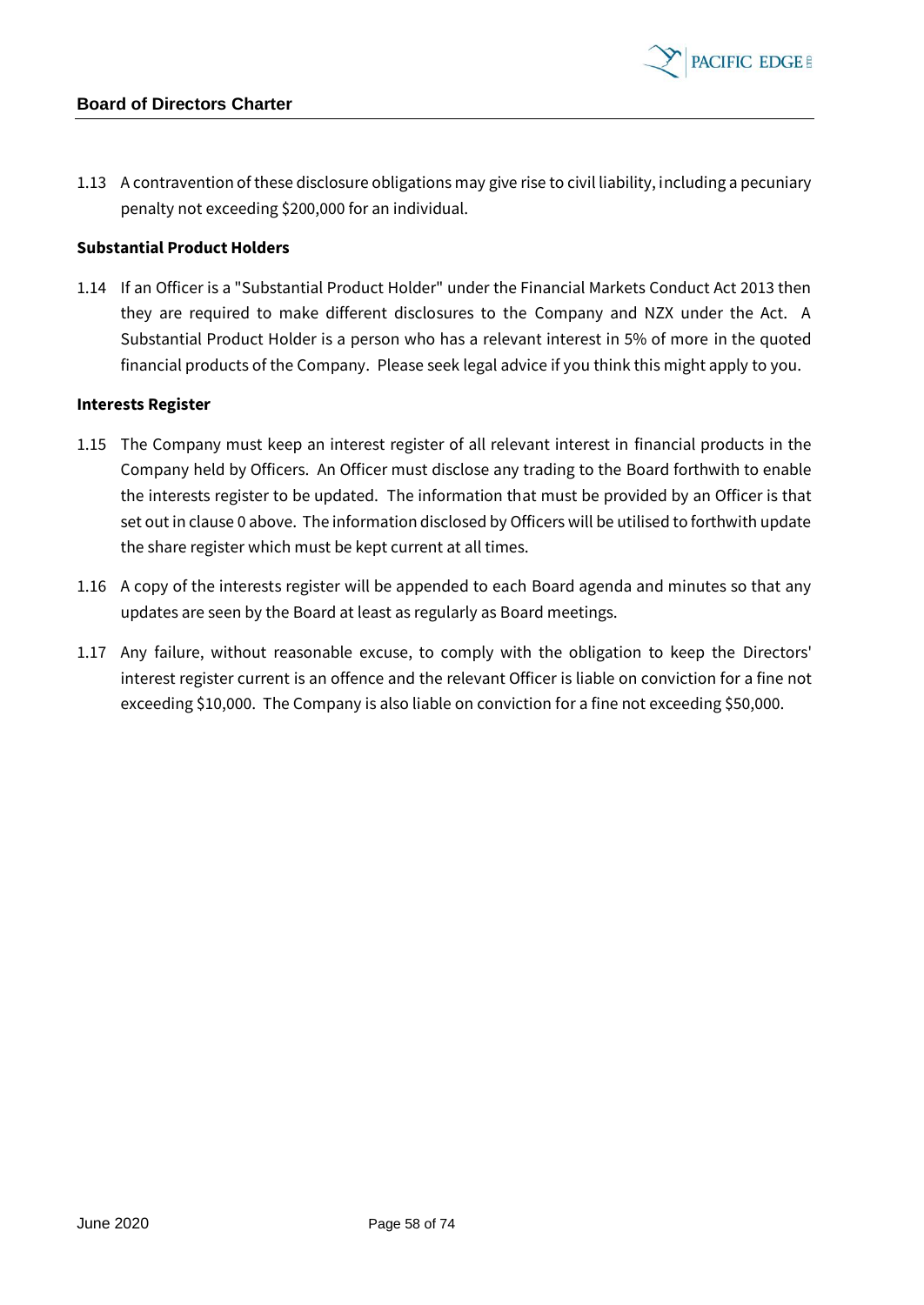

#### **NOTICE OF PROPOSED TRADE OF SHARES IN THE COMPANY**

#### **BY A DIRECTOR/SENIOR MANAGER**

Before buying or selling securities in Pacific Edge, it is required that an employee gives written notice to the Company via the Company's CEO of their intention to sell the securities by completing this form. Consent is required before the intended transaction can be undertaken.

| Name:                                                                                                               |          |  |  |  |
|---------------------------------------------------------------------------------------------------------------------|----------|--|--|--|
| <b>Address:</b>                                                                                                     |          |  |  |  |
| Telephone:                                                                                                          | Mobile:  |  |  |  |
| Email:                                                                                                              |          |  |  |  |
| <b>Position in the Company:</b>                                                                                     |          |  |  |  |
| <b>Relationship to Pacific Edge:</b>                                                                                |          |  |  |  |
| <b>Substantial Shareholder?</b>                                                                                     | Yes / No |  |  |  |
| Class and number of securities of proposed transaction:                                                             |          |  |  |  |
| Describe type of transaction (e.g. buying or selling):                                                              |          |  |  |  |
| Details of purchaser (e.g. in personal capacity, family trust, company)                                             |          |  |  |  |
| Is it intended that the transaction will take place on a stock exchange, and if not, details of the<br>transaction: |          |  |  |  |
| Likely date of transaction:                                                                                         |          |  |  |  |

#### **In making this application:**

I do not possess any material information and I am not an information insider.

There is no material information held by the company at this time that is not known to the market that would preclude me from selling this bundle of shares.

I seek consent to complete the sale of shares in the market as outlined above.

| Signed                                    | Date               |
|-------------------------------------------|--------------------|
| Approval to the above transaction by      | is hereby granted. |
|                                           |                    |
| Chief Executive Officer, Pacific Edge Ltd | Date               |

\*Note if the Director/Officer is a "substantial product holder" then they required to make disclosures regarding the trade under sections 276, 277 and 279 of the Financial Markets Conduct Act to NZX and the Company rather than by virtue of their Directorship/office under section 297.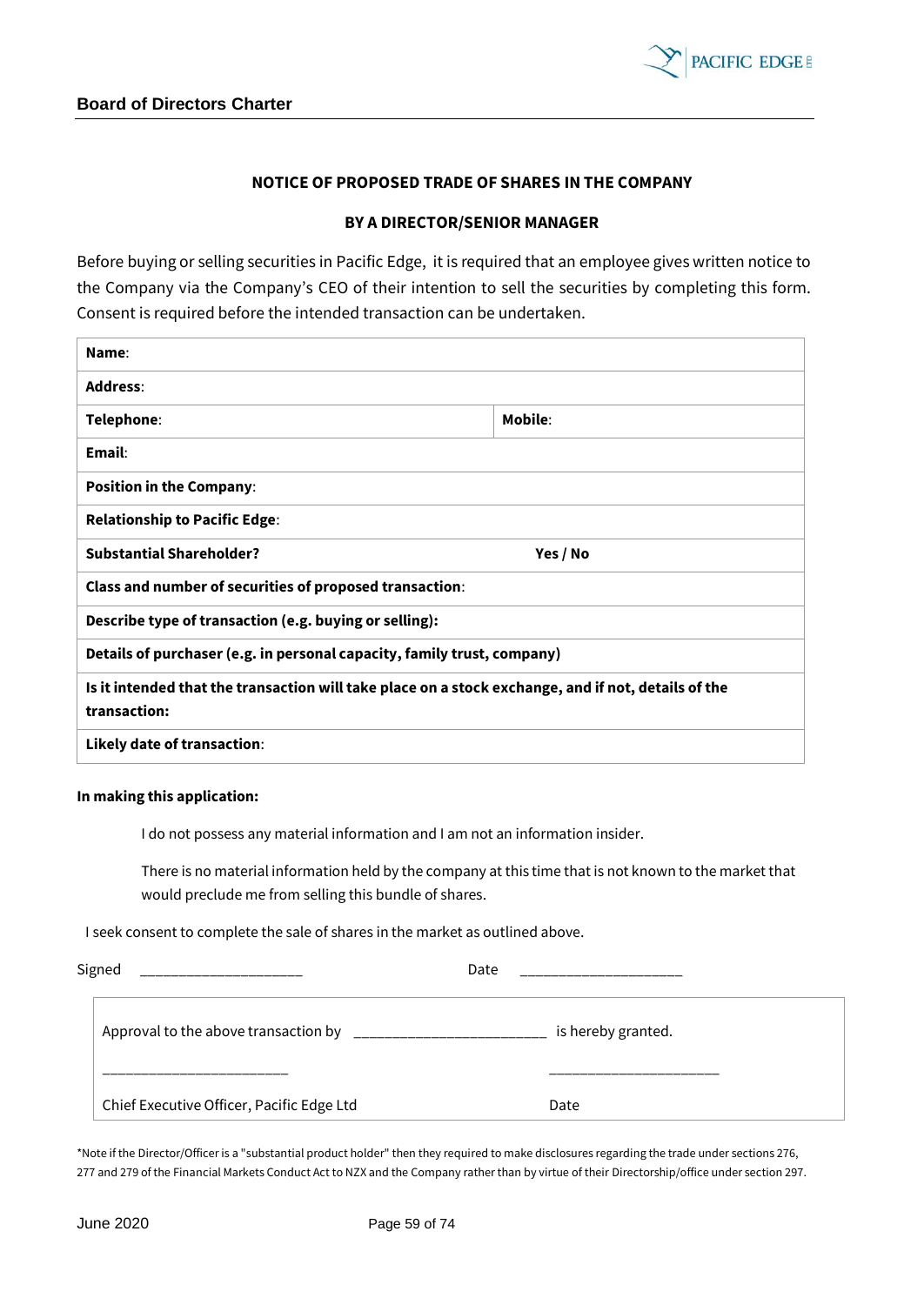

# **SCHEDULE EIGHT – Continuous Disclosure**

### **1. Continuous Disclosure Policy and Press Releases**

- 1.1 The Company is required under the NZX Listing Rules (LR 3.1) to notify the market of any information concerning the Company that a reasonable person would expect, if it were generally available to the market, to have a material effect on the price or value of shares in the Company ("**Material Information**") unless the exception to LR 3.1 applies (described in paragraph 2.1 below).
- 1.2 The Company will be deemed to be aware of Material Information if, and as soon as, one of its Directors or senior managers has, or ought reasonably to have, come into possession of the information in the course of the performance of their duties.
- 1.3 Examples of events that may constitute Material Information for the Company include:
	- a. the introduction of a new product or service where it has the potential to add significant value to the Company;
	- b. material changes in the forecasted or expected financial performance of the Company;
	- c. the sale or acquisition of assets related to the Company's activities;
	- d. entry by the Company into a major agreement e.g. a licence agreement or national provider network agreement or the termination of such agreements;
	- e. a possible change in the strategic direction of the Company;
	- f. sizeable capital raising;
	- g. the appointment or resignation of a Director or senior manager of the Company, for example the CEO or CFO;
	- h. a material legal claim by or against the Company;
	- i. the establishment of a new laboratory;
	- j. any major laboratory accreditation;
	- k. the issue, sale or acquisition of a patent in any of the Company's primary jurisdictions that is expected to add significant value to the Company; and
	- l. any new growth or commercial opportunities, such as entry by the Company into a new market.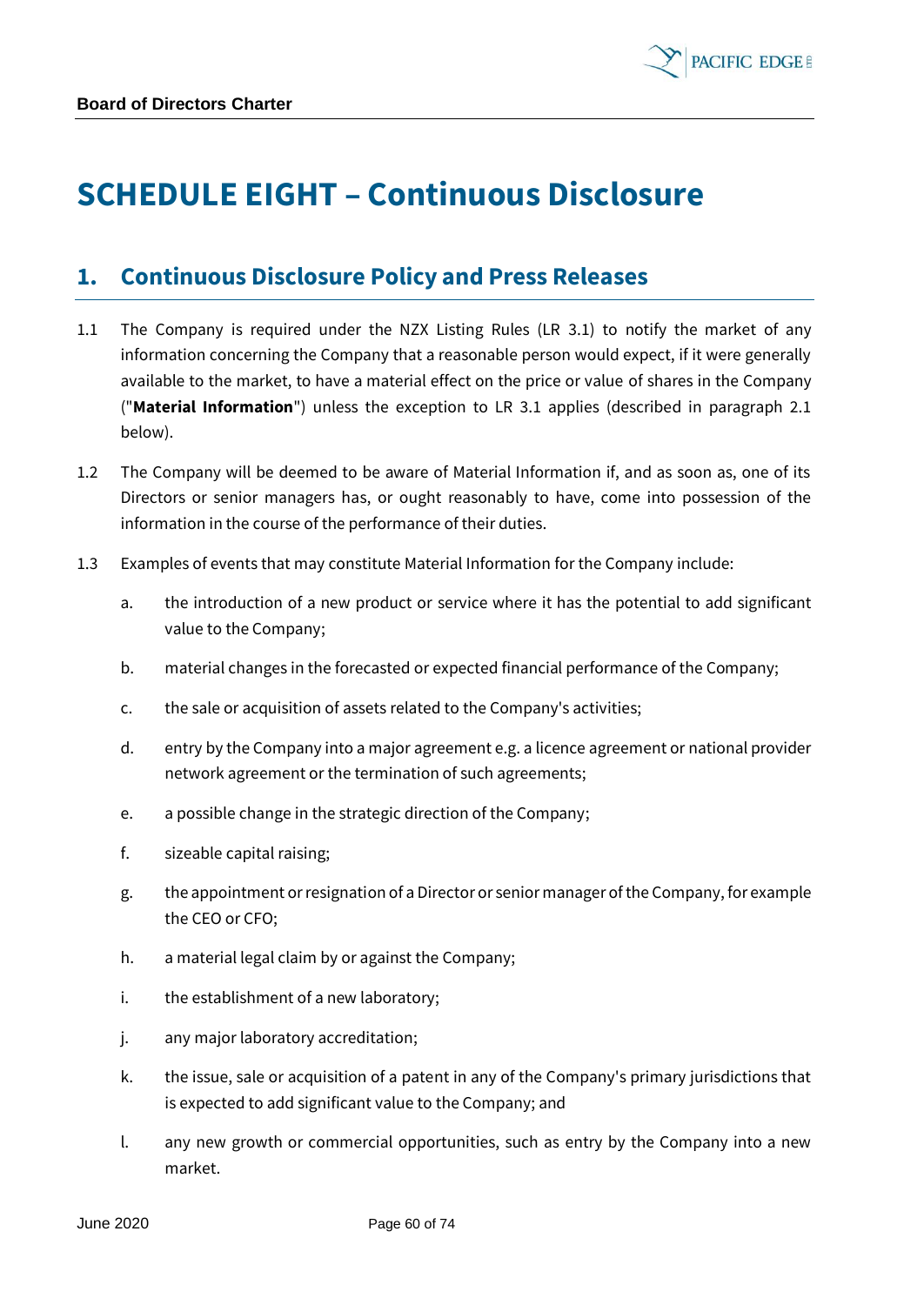

- 1.4 Notification must be made promptly and without delay after a Director or senior manager of the Company becomes aware of the information in the course of the performance of those duties unless the exception set out below at paragraph 2.1 applies. Such notification is to be made by way of an announcement to NZX via MAP.
- 1.5 Care must be taken not to disclose any Material Information to the public or any third party prior to submitting the Material Information to NZX via MAP and, where possible, confirmation from NZX that the information has been received has been obtained.
- 1.6 Relevant provisions from LR 3 is reproduced and **appended** to this policy at Appendix 1 .

### **2. Exception to LR 3.1**

- 2.1 The Company need not disclose Material Information if the following safe harbour exception ("**Exception**") applies:
	- a. a reasonable person would not expect the information to be disclosed; and
	- b. the information is confidential and its confidentiality is maintained; and
	- c. one or more of the following applies:
		- i. the release of information would be a breach of law; or
		- ii. the information concerns an incomplete proposal or negotiation; or
		- iii. the information contains matters of supposition or is insufficiently definite to warrant disclosure; or
		- iv. the information is generated for the internal management purposes of the Issuer; or
		- v. the information is a trade secret.
- 2.2 In order to rely on the Exception you must satisfy each of the limbs set out in paragraph 2.1 above. Material Information cannot be withheld on the basis that only one or two of the limbs apply.
- 2.3 For example, if the Company enters into an agreement containing confidentiality provisions with a third party, the confidentiality provisions in the agreement will not override the Company's continuous disclosure obligations merely because the information is confidential. Of course, disclosure cannot be withheld unless limbs (a) and (c) also apply. Each of the limbs is discussed in more detail below.
- 2.4 If the Exception does apply, consideration needs to be given to the time period for which it applies. For example, if disclosure is withheld on the basis of an incomplete proposal or negotiations around the Company's entry into a proposed agreement, the Exception will cease to apply as soon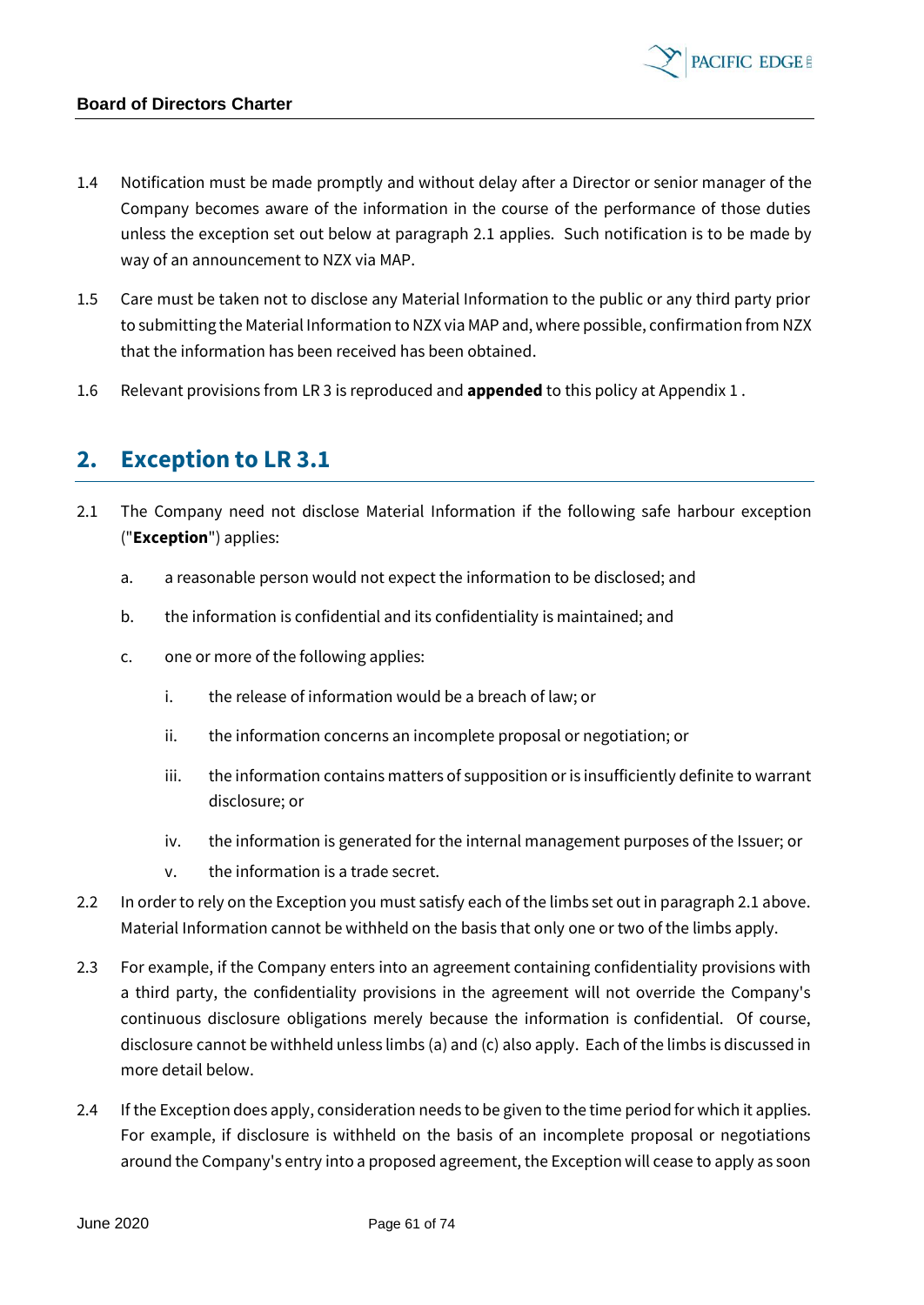as the material terms have been agreed. The obligation at that point is to release to the market immediately.

- 2.5 Given the cumulative nature of the Exception, the limbs should be considered in the following order:
	- a. Do any of the categories in limb (c) of the Exception apply to the Material Information?
	- b. Is the Material Information confidential and has that confidentiality been maintained?
	- c. Would a reasonable person expect the Material Information to be disclosed?
- 2.6 Please refer to the flowchart at Appendix 2 to assist.

#### 2.7 **Categories of Information**

- a. To rely on the Exception, at least one of the following matters set out in limb (c) must apply:
- b. **Breach of law** Limb (c)(i) allows the Company to withhold information where the release of information would be a breach of law. NZX has indicated a simple breach of contract would not satisfy this limb. This means the possibility of breach of a confidentiality provision would not be sufficient. If it was, parties could simply look to contract out of their obligations to disclose Material Information immediately.
- c. **Incomplete proposals or negotiations** Limb (c)(ii) enables the Company to withhold information about incomplete proposals or negotiations. A proposal or negotiation will generally be considered to be complete when all material matters have been agreed and there is the potential for NZX to view it as a complete proposal requiring disclosure. Certainly, as soon as all parties involved sign an agreement to give effect to the transaction it becomes complete. Even if an agreement is conditional, it will be considered to be complete once all material matters have been agreed.
- d. **Matters of supposition or insufficiently definite** Limb (c)(iii) permits the Company to withhold matters of supposition or matters that are insufficiently definite to warrant disclosure. Often this will be where a particular matter sits before a proposal is formed that falls within limb (c)(ii).
- e. **Internal management purposes** Limb (c)(iv) enables the Company to withhold information that has been generated for internal management purposes, for example papers produced for Board meetings or other internal planning.
- f. **Trade secrets** If the Material Information is a trade secret it may be withheld by the Company under limb  $(c)(v)$ .

#### 2.8 **Confidentiality**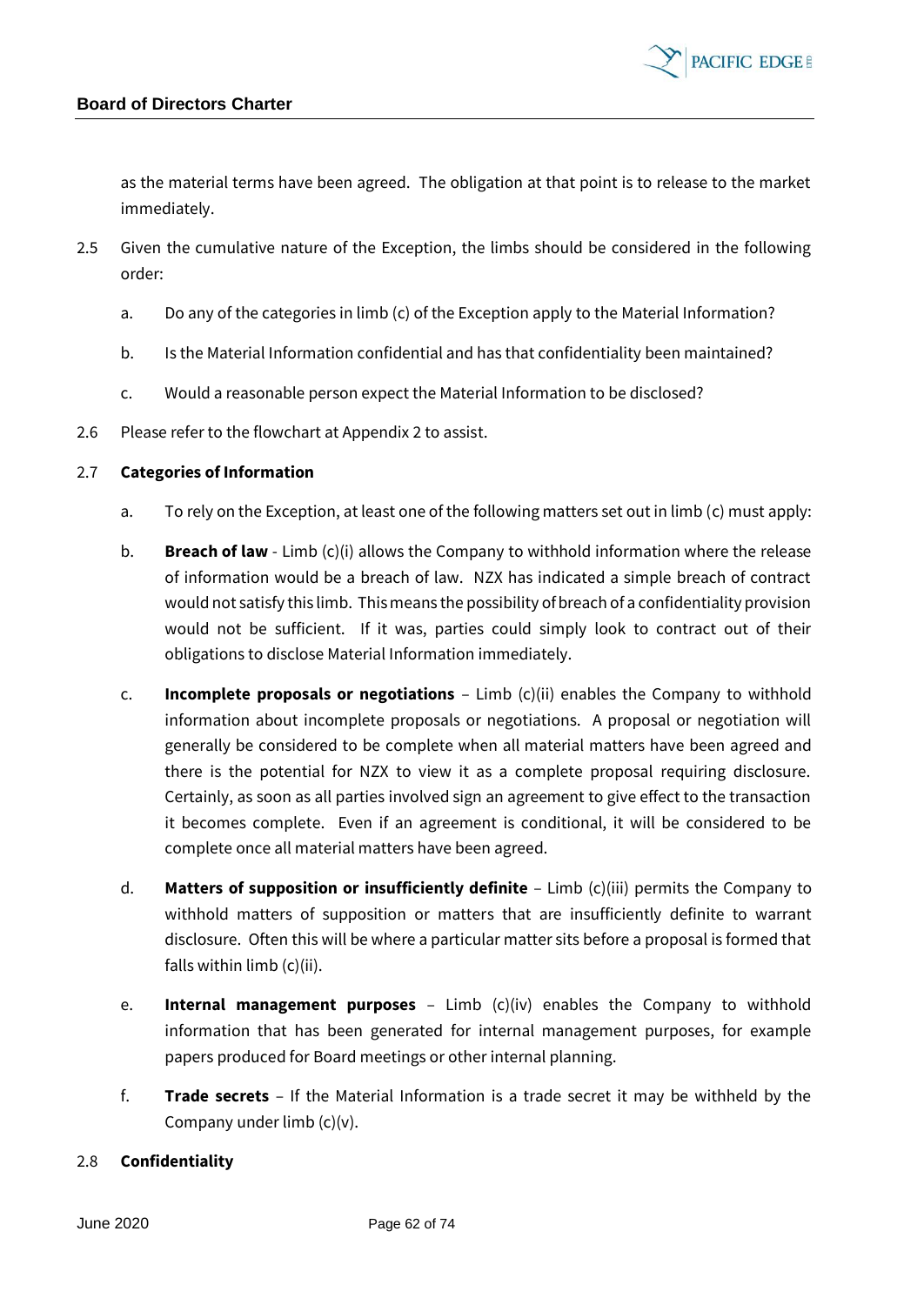

- a. The second limb of the Exception requires the Material Information to be confidential and that such confidentiality has been maintained. Whether information has been kept confidential is a question of fact.
- b. To assist to satisfy this limb, the Company should endeavour to ensure that there is a clear obligation for all parties involved to keep the Material Information confidential. In practice, this means all parties must have kept the fact and contents of the Material Information in confidence.
- c. An assessment of whether information has been kept in confidence needs to be made on the particular facts of each situation. Disclosure to a subsidiary of the Company will not in itself result in confidence being lost but care should be taken to ensure that the subsidiary is advised of the confidentiality of such Material Information.

#### 2.9 **Reasonable person**

- a. The final consideration is whether or not a reasonable person would expect the Material Information to be disclosed. This requires an objective assessment of the circumstances relating to such information.
- b. "Reasonable person" is not defined in the Listing Rules but NZX views a "reasonable person" is a person who commonly invests in securities, and holds securities for a period of time, based on their view of the inherent value of the securities.
- c. Care must be taken when considering whether the release of particular information may unreasonably prejudice the Company. It requires genuine consideration of the prejudice that disclosure could have on the Company (and its investors). However this does not mean that the Company can withhold unfavourable news from the market.
- d. NZX recognises that the reasonable person limb has narrow application in practice because Material Information that falls within both of the other two limbs will generally satisfy the reasonable person test. Accordingly, this should be the final consideration when determining whether or not the Company is able to withhold disclosure of Material Information under the Exception.

### **3. Processes for Identifying Material Information**

- 3.1 The following processes assist in identifying Material Information:
	- a. all staff will have ongoing training to ensure they are aware of the continuous disclosure rules and that they should approach the "communications point" person where they think there may be Material Information;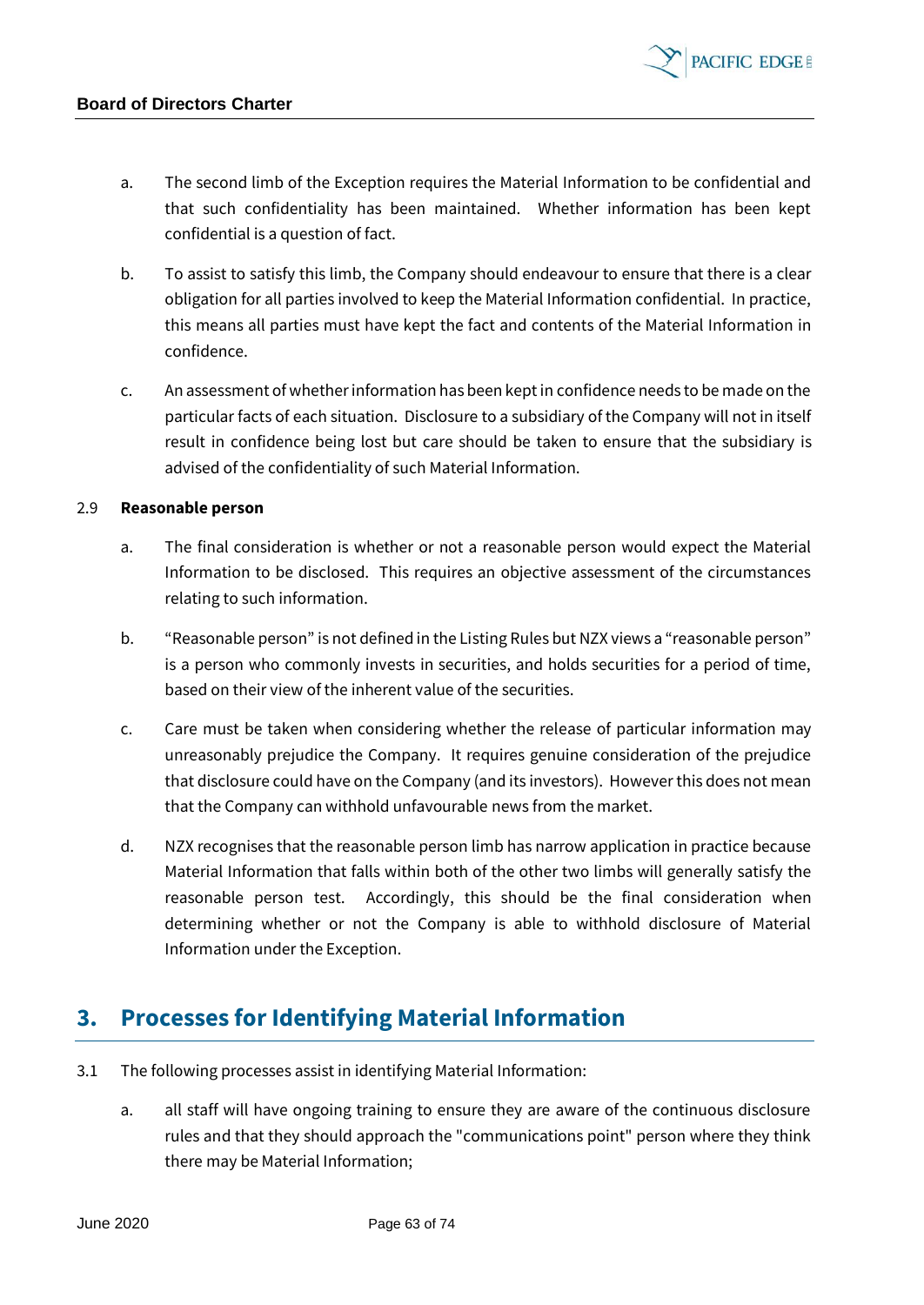b. the "communications point" person will manage the process determining if information referred to them is Material Information and follow the disclosure process set out at clause [0;](#page-63-0)

**PACIFIC EDGE** 

- c. in the course of weekly management meetings, management will consider whether any matters need to be put before the Board;
- d. monthly accounts will be reviewed to consider if they show any material changes that should disclosed to the market;
- e. staff will send recommendations to the Directors with Board papers setting out what should be disclosed under the continuous disclosure rules;
- f. there is a fixed Board agenda item to consider whether any matters should be disclosed in terms of the continuous disclosure rules;
- g. minutes for Board meeting will record reasons for disclosing or not disclosing specific matters; and
- h. the Company will ensure that appropriate confidentiality agreements are in place where the Company enters into material negotiations.

### <span id="page-63-0"></span>**4. Disclosure Process**

- 4.1 "Senior Manager" is defined in the Listing Rules by reference to the FMCA, meaning in relation to a person (A), means a person who is not a Director but occupies a position that allows that person to exercise significant influence over the management or administration of A (for example, a Chief Executive or a Chief Financial Officer).
- 4.2 Although there will be an unavoidable period of time between becoming aware of Material Information and the release of that information, whether it has been released promptly and without delay will depend on the particular circumstances and nature of that information. Such considerations will include the complexity of the Material Information, whether it needs to be verified and the time required to draft the announcement to ensure it is complete, accurate and not misleading.
- 4.3 Where it is possible to anticipate an event that will constitute Material Information, such as entry into an agreement, a draft announcement should be prepared in advance of the event to ensure that the Company is in a position to make an announcement immediately once the event has occurred or the agreement is complete.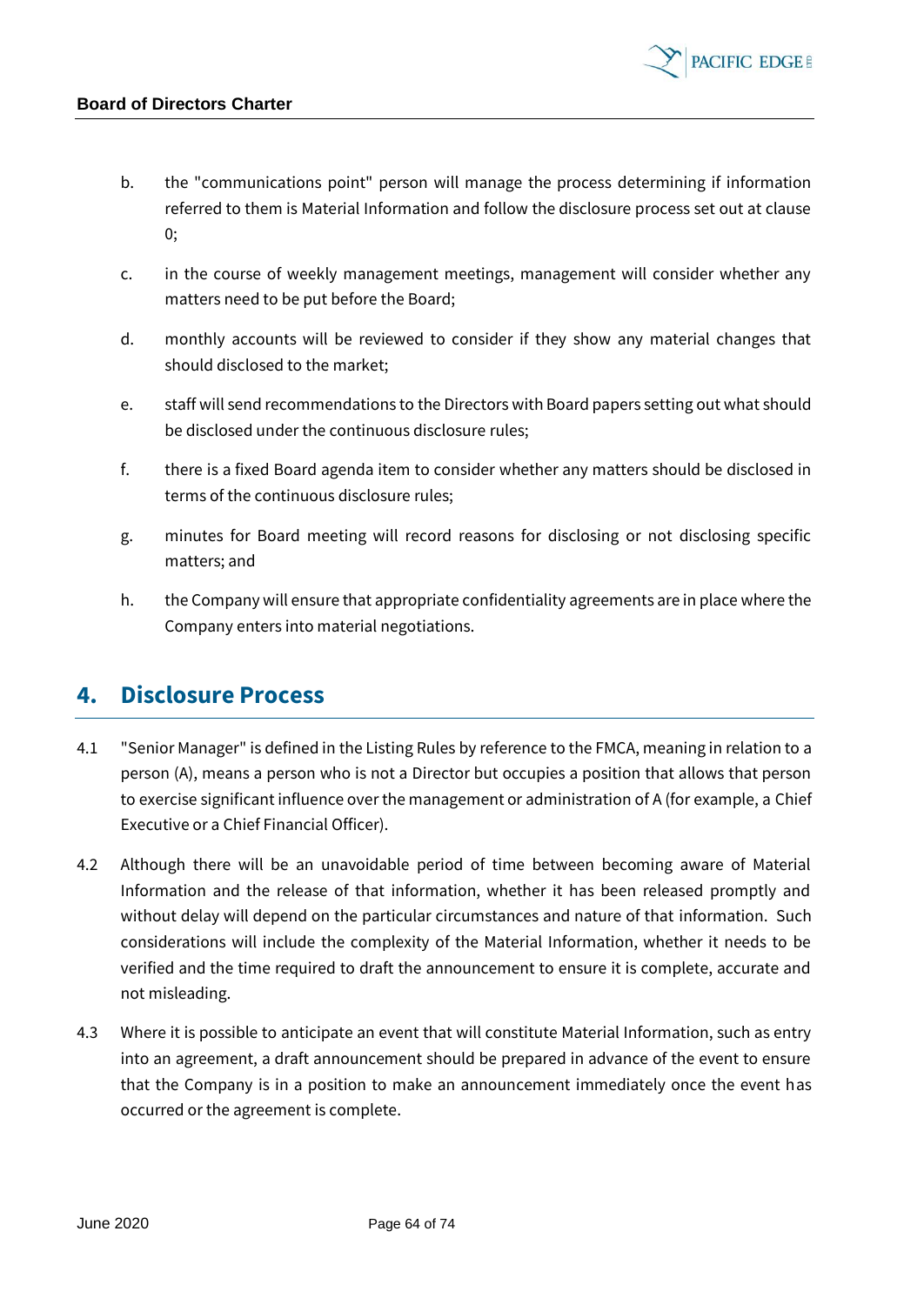- 4.4 Any matter that a Director or the executive team of the Company considers may require disclosure should be immediately referred:
	- a. in the first instance, to the CEO;
	- b. if the CEO is unavailable, to the Chairperson; or
	- c. if both the CEO and Chairperson are unavailable, to another Director of the Company.
- 4.5 That person will then confer with the Chairperson (where relevant) and, if necessary, the Company's legal advisors. That person may also discuss with the other Directors where they consider it appropriate/expedient to do so. Any discussion needs to be carefully considered in light of the obligation to disclose Material Information promptly and without delay.
- 4.6 The person to whom the matter has been referred will then determine whether or not the information is Material Information.
- 4.7 If it is considered that the information contains Material Information, then an announcement must be prepared to disclose that information to NZX (before it is released to the public). The other Directors will also be immediately notified of the disclosure by the CEO/Chairperson (or relevant Director).
- 4.8 If a Director, senior manager or employee of the Company becomes aware that any Material Information has been inadvertently disclosed without being announced to the market, that Director, officer or employee must immediately notify the CEO/Chairperson who will arrange to immediately request a trading halt to allow time for an urgent announcement to be made. Detailed information on the requirements and process for requesting trading halts is set out at paragraph 5 below.
- 4.9 Where Material Information is obtained or discovered after trading hours an announcement should be made to NZX before trading next commences.
- 4.10 If speculation over a matter concerning the Company exists in the market then the Company may be required to make certain disclosures in order to protect the development of a false market for shares. The Chairperson/CEO will make the decision as to whether information will be disclosed in these circumstances after such discussion with Directors as they consider appropriate in the time available. All Directors will be immediately notified of the decision.

# **5. Trading Halts**

5.1 A trading halt is a temporary halt on the trading of the Company's securities in the market. Trading halts are used to ensure the market trades on a fair, orderly and transparent basis. A trading halt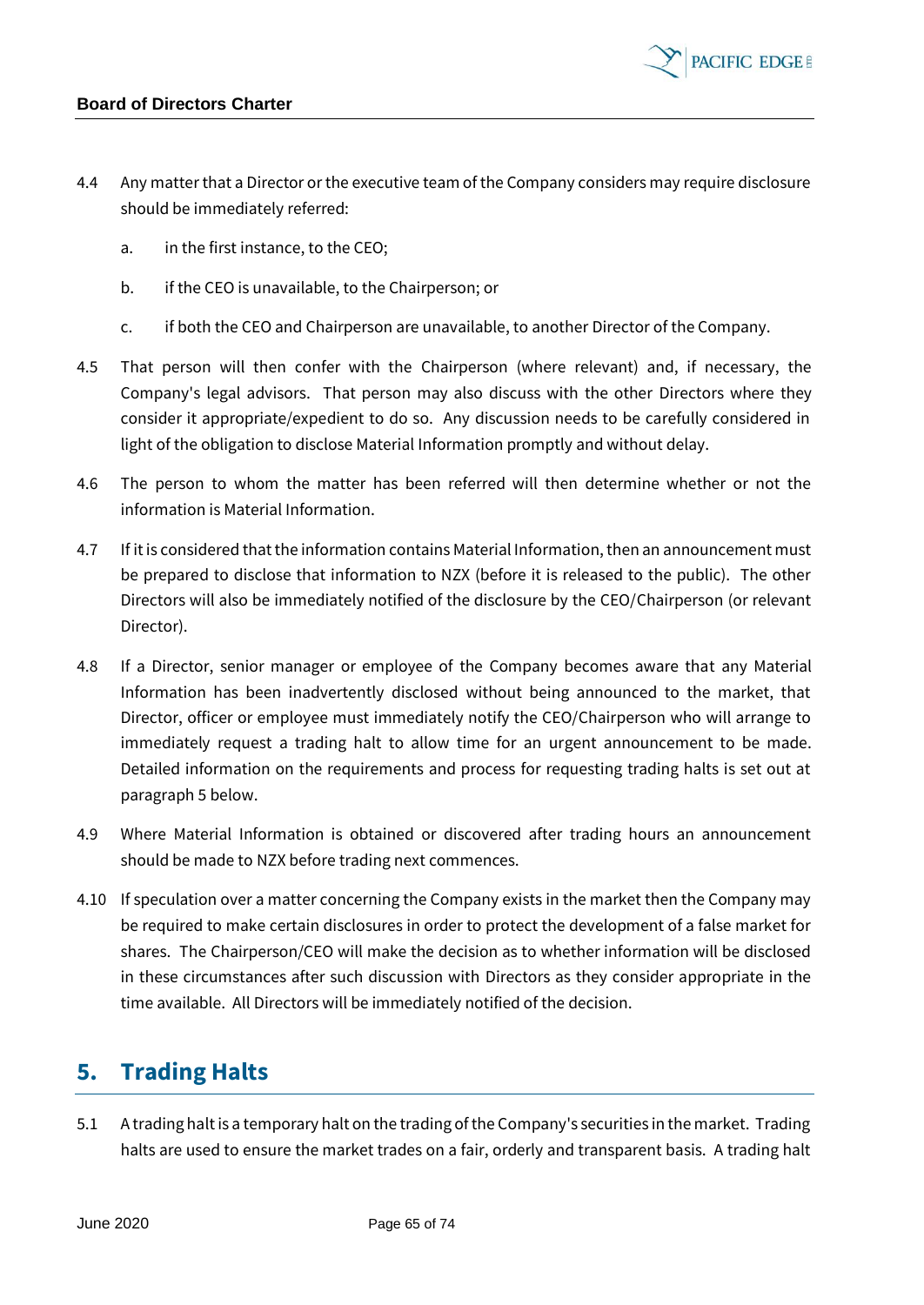

may be initiated by NZX or requested by the Company and may be imposed for periods of up to two business days.

- 5.2 A trading halt should be requested by the Company where the Company is unable to make an immediate announcement under LR 3.1. This can allow for a halt to be applied until an announcement can be made.
- 5.3 The Company should also initiate the announcement process set out in paragraph 3 while making a request for a trading halt to ensure that disclosure can be made as soon as possible.
- 5.4 Specific circumstances where trading halts might be necessary include:
	- a. when there is insufficient time to respond to an external or unexpected event;
	- b. where Material Information is received outside of trading hours and an announcement is not expected to able to be made within one hour of trading commencing;
	- c. where there is information in the public arena that the Company needs to confirm, deny or clarify that is of a material nature and has been released by another party.
- 5.5 In the above circumstances a trading halt will be necessary to prevent the formation of false market prior to the Company making an announcement.
- 5.6 Given the time critical nature of trading halts, the Company should call NZX Regulation to discuss its request before it is submitted. Requests should be made by email to *[regulation@nzx.com](mailto:regulation@nzx.com)***,**  should be in the form prescribed by NZX and should include the following information:
	- a. the reasons for requesting a trading halt;
	- b. how long the Company wants the trading halt to last (being a maximum of 2 business days, subject to exceptions in limited circumstances);
	- c. the event the Company expects to occur that will end the trading halt (e.g. the relevant announcement being made);
	- d. confirmation that the Company is not aware of any reason why the trading halt should not be granted; and
	- e. any other information necessary to inform the market about the trading halt or as otherwise required by NZX.
- 5.7 Trading halts must not be used to simply delay the release of information. To ensure this does not occur, NZX considers all requests for trading halts on a case by case basis.
- 5.8 If NZX agrees to grant a trading halt request, it will advise the Company and apply a trading halt to the Company's quoted securities at an agreed time. It will also release a memorandum notifying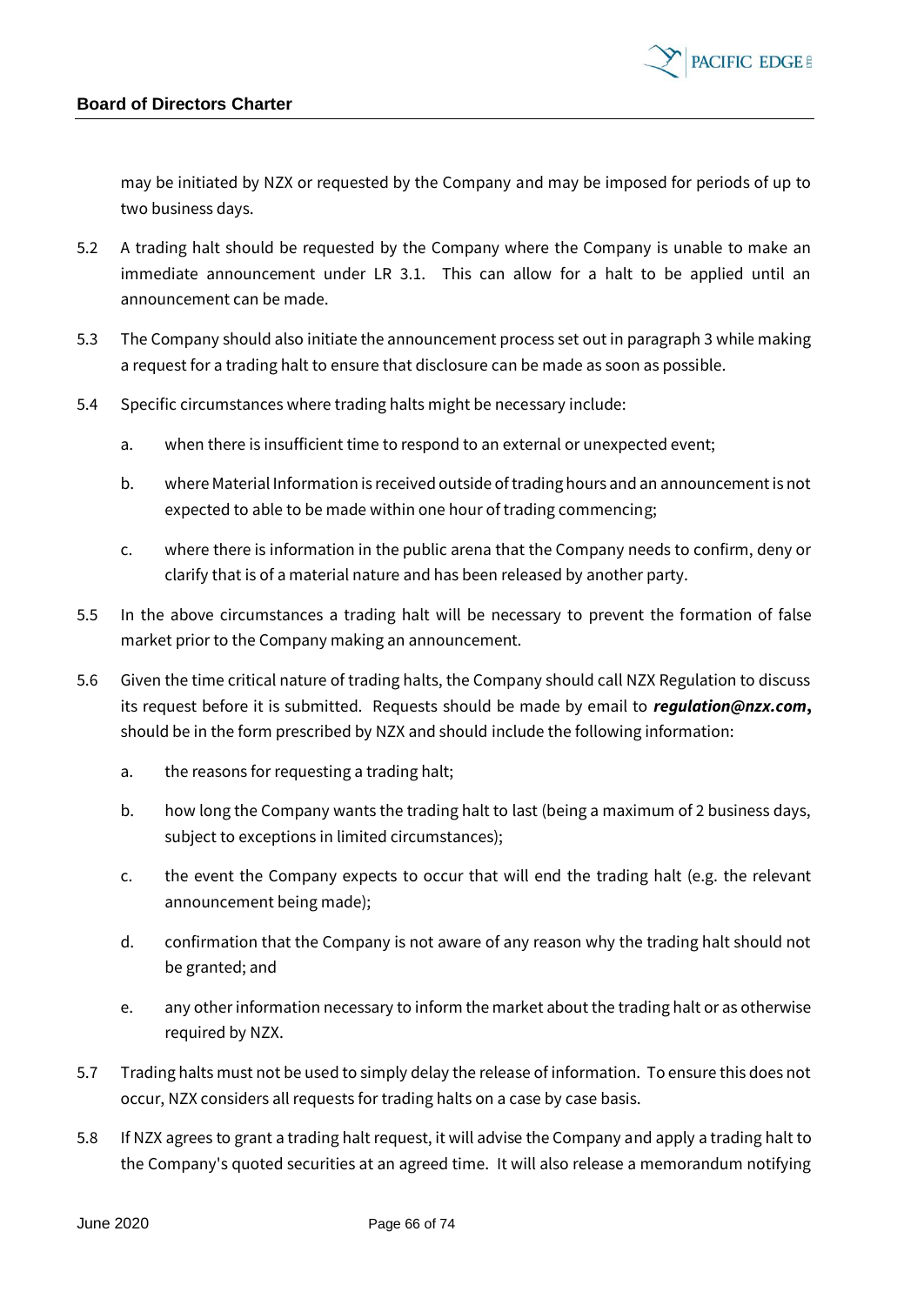

the market of the trading halt, which may be accompanied by an announcement by the Company. The Company must then act to issue the announcement in a timely manner within the trading halt period.

5.9 If NZX declines to grant a trading halt, it will advise the Company of this decision and discuss options for the release of Material Information to the market or the possible suspension from trading. If a trading halt is declined, the relevant announcement must be released to NZX as quickly as possible to minimise any potential beach for failing to immediately notify the market.

### **6. Press Releases**

- 6.1 No Material Information or comments regarding Material Information should be included in a press release unless it has been announced to the market and is consistent with such announcement. Disclosure to NZX should be made first, even if the Company chooses to release to the media on an embargoed basis.
- 6.2 Corporate press releases and comments should be issued under the Chairperson's name after consultation with other Directors where appropriate. Directors and officers should be particularly careful about what they say when speaking publicly about the Company. They should only talk about Material Information that has already been disclosed or information that is not material.
- 6.3 Financial press releases and statements should be issued by the CEO after consultation with the Chairperson and other Directors where appropriate.

### **7. Breach**

- 7.1 The obligation to disclosure Material Information in a timely manner is a fundamental obligation under the Listing Rules. Failure to comply with the above policy regarding disclosures may lead to a breach of the Listing Rules and/or liability for the Company and its Directors and officers.
- 7.2 NZX Regulation may refer breaches of the continuous disclosure rules to the NZ Markets Disciplinary Tribunal, which may impose penalties on the Company in respect of such breaches. The Financial Markets Authority also has the power to take action against the Company for any breach of the continuous disclosure rules.
- 7.3 Any contravention of this policy (and LR 3.1) should be notified to the CEO immediately (who will advise the Board of the Company), and may result in disciplinary action being taken.
- 7.4 A breach of the Company's continuous disclosure obligations can also impede the Company's ability to raise capital under the provisions of the Financial Markets Conduct Act 2013.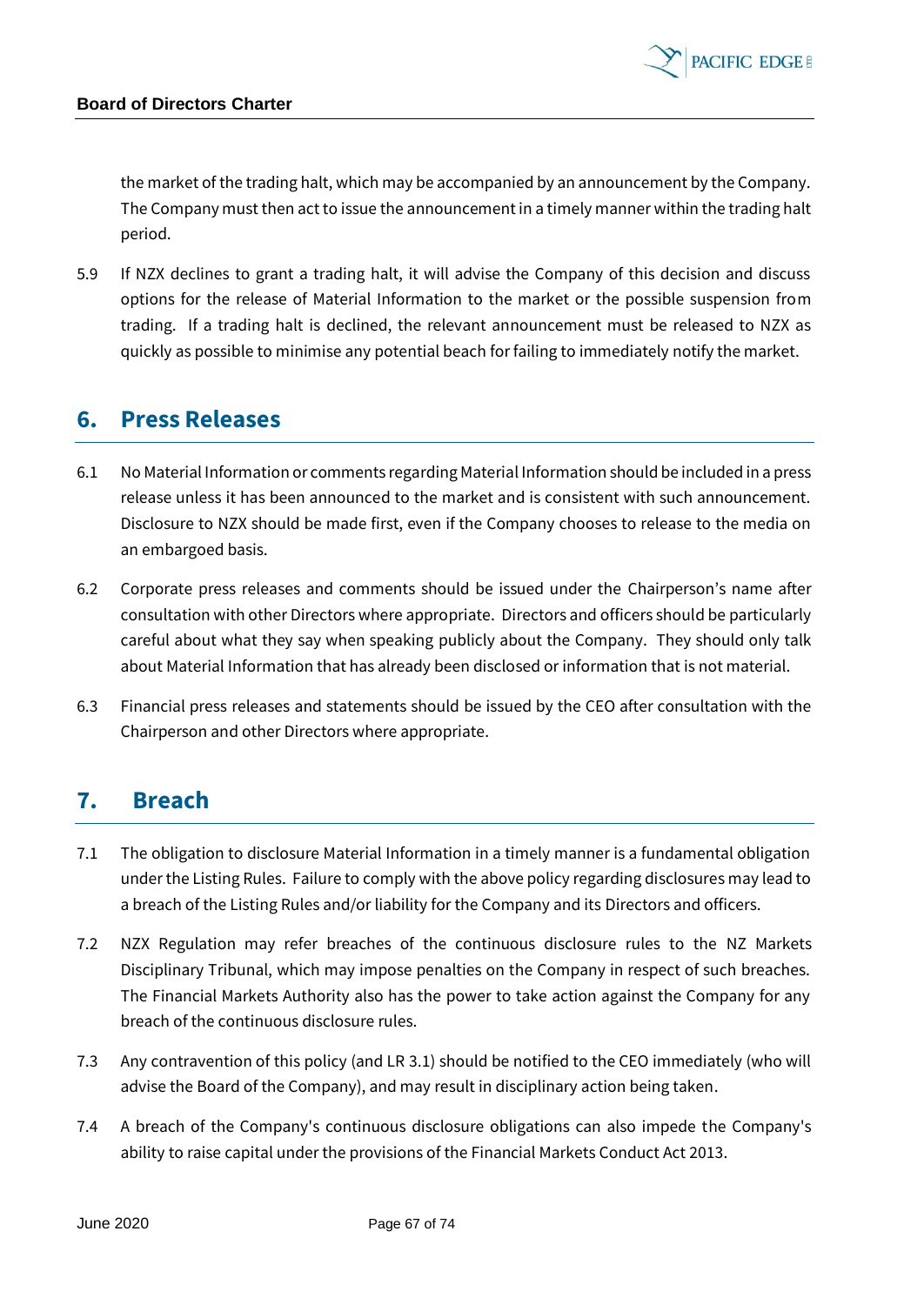### **8. Guidance Notes**

- 8.1 In addition to the guidance notes contained within the Listing Rules, NZX has issued a Guidance Note (January 2019) for listed issuers in relation to compliance with their continuous disclosure obligations.
- 8.2 This Guidance Note includes both interpretative guidance on the Listing Rule obligations and useful examples to refer to where there is uncertainty.

# **Appendix 1 – Listing Rules 3.1 – 3.4 and 3.30 (as at 1 January 2020)**

#### **3.1 Disclosure of Material Information**

- 3.1.1 Once an Issuer becomes Aware of any Material Information relating to it, the Issuer must:
	- a. promptly and without delay release that Material Information through MAP, and
	- b. not disclose any Material Information to the public, any other stock exchange (except as provided for in Rule 3.26.2(d)) or any other party without first releasing that Material Information through MAP.
- 3.1.2 Rule 3.1.1 does not apply when:
	- a. one or more of the following applies:
		- i. release of the information would be a breach of law,
		- ii. the information concerns an incomplete proposal or negotiation,
		- iii. the information contains matters of supposition or is insufficiently definite to warrant disclosure,
		- iv. the information is generated for internal management purposes, or
		- v. the information is a trade secret,
	- b. the information is confidential and its confidentiality is maintained, and
	- c. a reasonable person would not expect the information to be disclosed.

#### **3.2 False Market**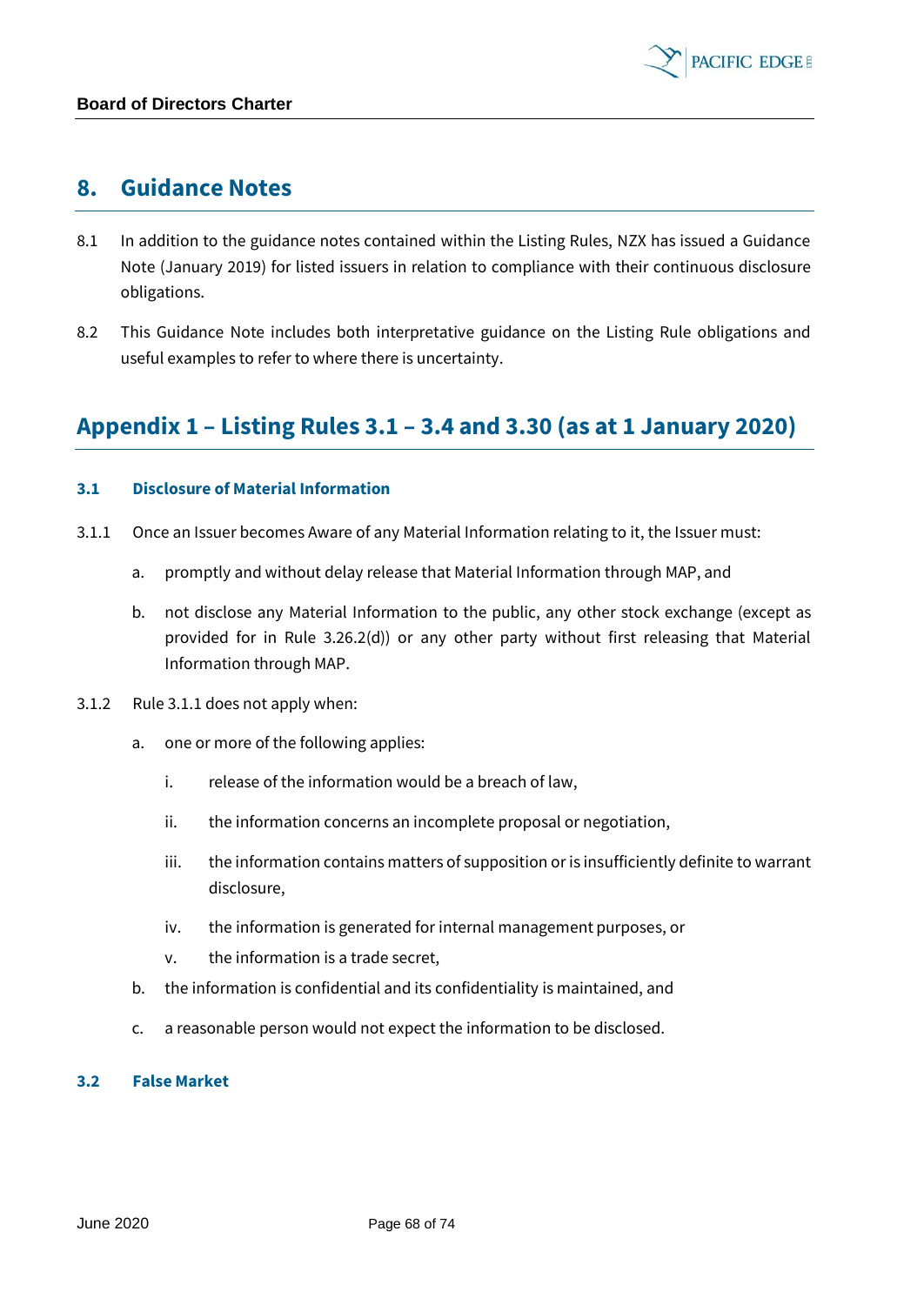

- 3.2.1 An Issuer must promptly and without delay release Material Information through MAP to the extent necessary to prevent development or subsistence of a market for its Quoted Financial Products which is materially influenced by false or misleading information emanating from:
	- a. the Issuer or any Associated Person of the Issuer, or
	- b. other persons in circumstances in each case which would give such information substantial credibility,
	- c. and which is of a reasonably specific nature whether or not Rule 3.1.2 applies.

#### **3.3 No Contracting Out**

3.3.1 An Issuer must avoid entering into any obligation which may prejudice its ability to comply freely with the provisions of Rule 3.1 or Rule 3.2 to the extent that is reasonably possible without causing a material adverse effect on the Issuer's business.

#### **3.4 Related Party Transactions**

- 3.4.1 Every Issuer must promptly and without delay release through MAP sufficient details to inform the market upon entering into a transaction or related series of transactions with a Related Party under which the Issuer:
	- a. purchases, acquires, gains, leases (as lessor or lessee), sells or otherwise disposes of, assets having an Aggregate Net Value above 5% of the Issuer's Average Market Capitalisation,
	- b. issues its own Financial Products or acquires its own Equity Securities, having a market value above 5% of the Issuer's Average Market Capitalisation (except where Rule 4.5 applies or for an issue of Debt Securities, in which case only the market value of Financial Products being issued to any Related Party or to any Employees of the Issuer are to be taken into account),
	- c. borrows, lends, pays or receives money, or incurs an obligation, of an amount above 5% of the Issuer's Average Market Capitalisation (except for an issue of Debt Securities, in which case only the nominal amount of Debt Securities being issued to any Related Party or to any Employees of the Issuer are to be taken into account), or
	- d. enters into any guarantee, indemnity, underwriting or similar obligation, or gives any security, which could expose the Issuer to liability above 5% of the Issuer's Average Market Capitalisation.
- 3.4.2 Rule 3.4.1 does not apply to a transaction to which Rule 5.2.1 applies.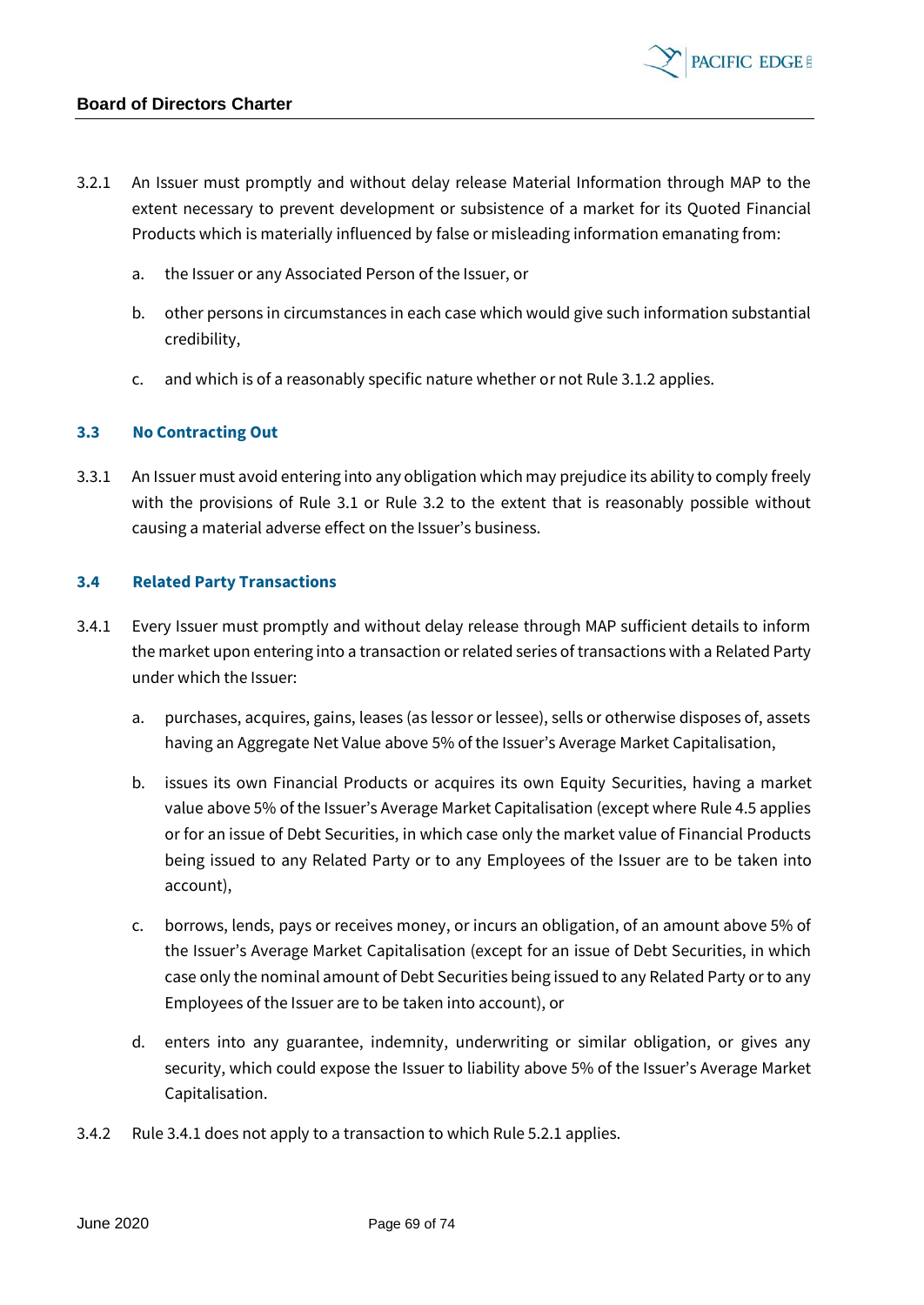

#### **Ownership of information disclosed**

3.4.3 All information, papers or documents provided to NZX by or on behalf of an Issuer becomes NZX's property and may be copied or (subject to Rule 3.27) disseminated as it thinks fit.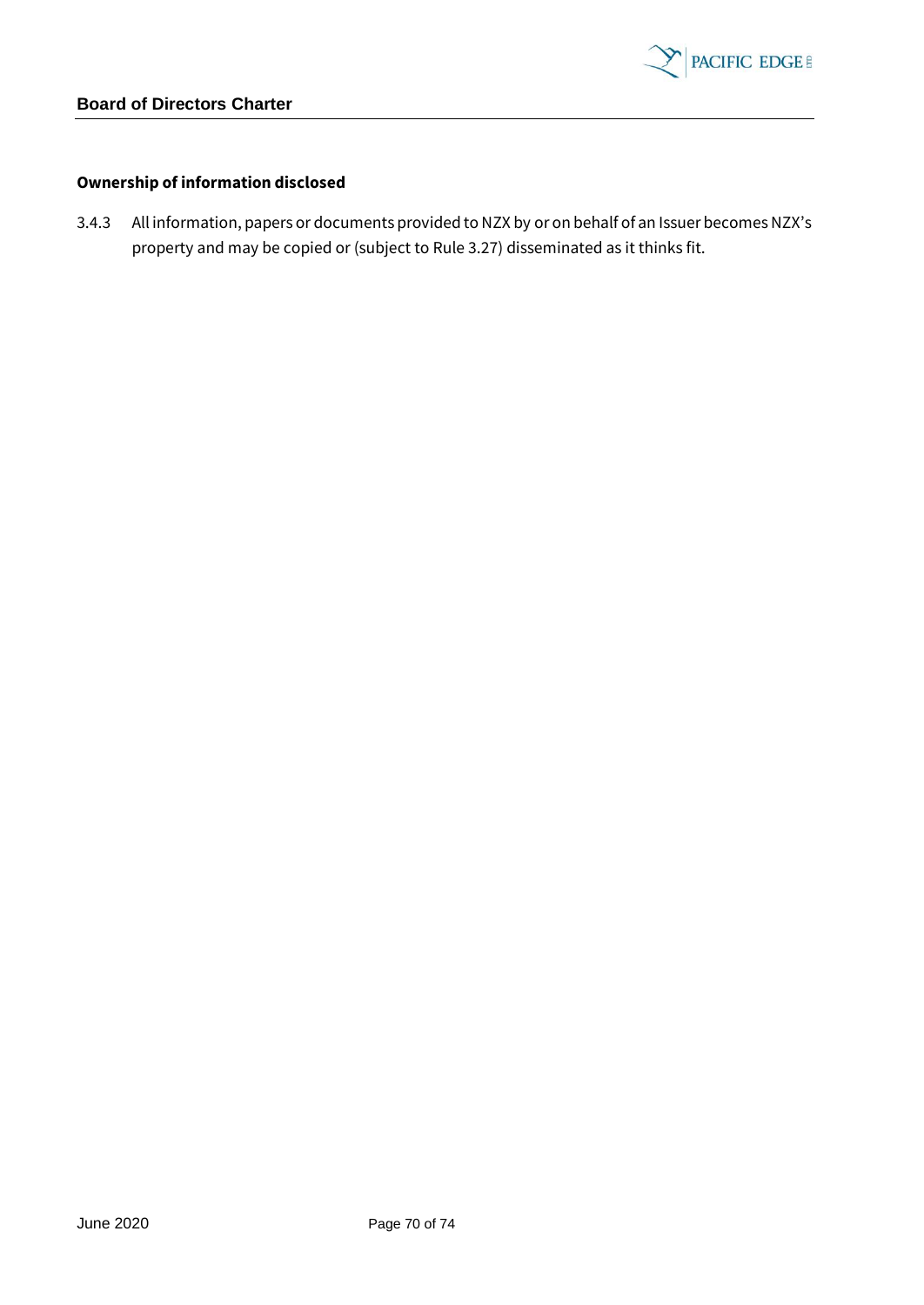

### **Relevant Listing Rule Definitions to Interpret LR 3.1 – 3.4 and 3.30**

**Associated Person**: a person (A) is associated with, or an Associated Person of, another person (B) if:

- a. A is able, directly or indirectly, to exert a substantial degree of influence over the activities of B (or vice versa),
- b. B is a body corporate and A has the power, directly or indirectly, to exercise, or control the exercise of, more than 50% of the Votes attaching to the Financial Products of B (or vice versa),
- c. A and B are Relatives or Related Bodies Corporate,
- d. A and B are partners to whom the Partnership Act 1908 applies,
- e. A is a Director or Senior Manager of B (or vice versa), or
- f. A and B are acting jointly or in concert,

#### except that:

- g. A is not an Associated Person of B merely because:
	- i. A acts as a professional or business adviser to B, without a personal financial interest in the outcome of that advice,
	- ii. A's ordinary business includes dealing in Financial Products on behalf of others and A is acting in accordance with the specific instructions of B,
	- iii. A acts as a proxy or representative of B for the purposes of a meeting of holders of Financial Products, or
	- iv. there is another person with which A and B are both associated,
- h. persons will not be Associated Persons if NZX makes a Ruling that they are not Associated Persons.

**Average Market Capitalisation** means, in relation to an Issuer, the Average Market Price multiplied by the number of Quoted Equity Securities carrying Votes on Day A.

**Average Market Price** means, on Day A, the lesser of the volume weighted average price of an Issuer's Quoted Equity Securities (or, when calculating a Minimum Holding, the relevant Financial Product) calculated from trades through the Main Board over the following two periods: (a) 20 Business Days before Day A, or (b) 5 Business Days before Day A.

**Day A** means, unless a Rule specifies otherwise, the day before a relevant action is taken (e.g. an issue is made or transaction entered into) or the day before it is announced to market, whichever is the earlier.

**Employee** in relation to an Issuer, means an employee or officer of that Issuer or any of its Subsidiaries; a labour only contractor, consultant, or consultant company, who or which contracts with that Issuer or any of its Subsidiaries; any trustee or trustees on behalf of any of the above employees or officers; and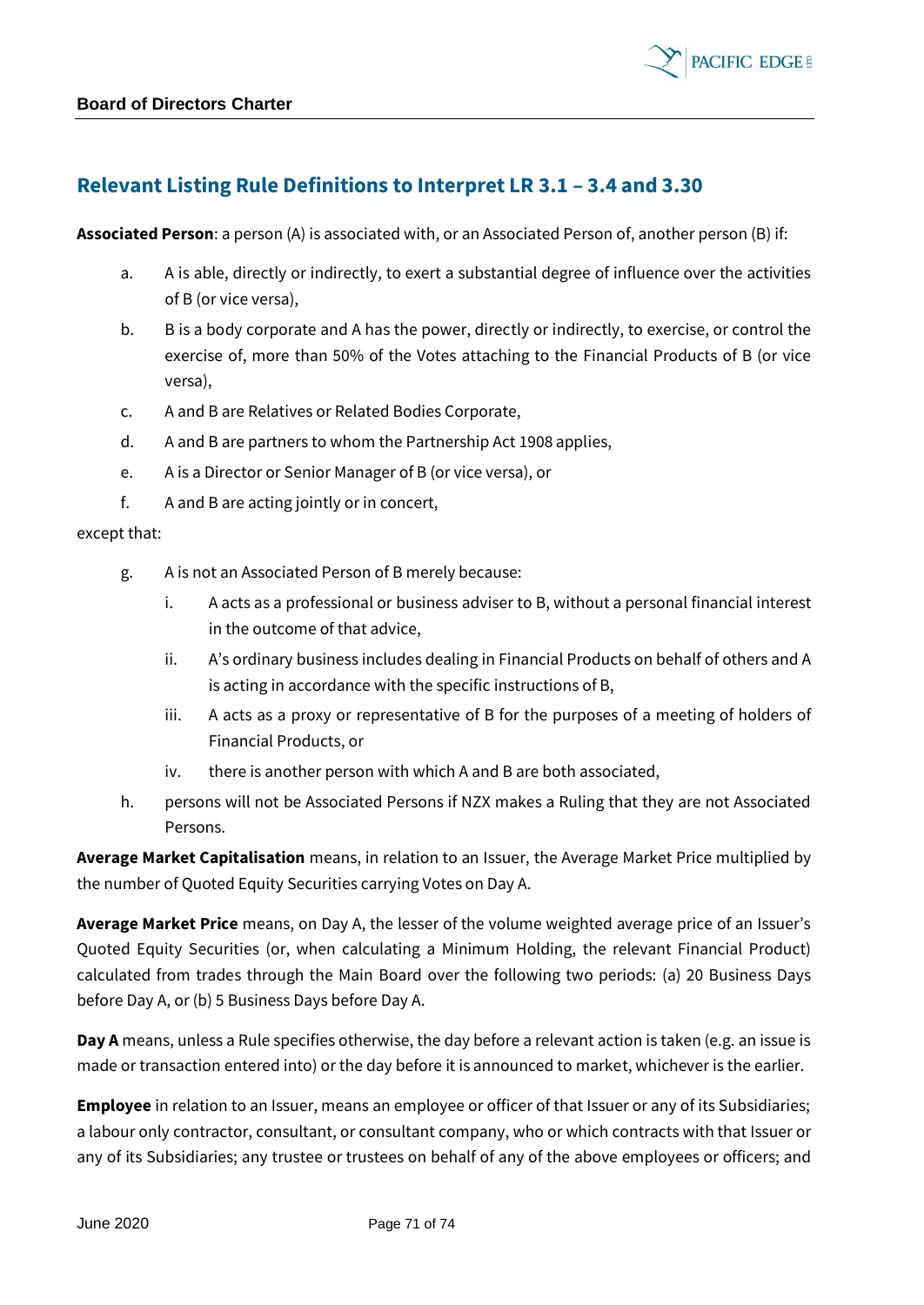

any trustee or trustees of, or in respect of any pension, superannuation or like fund established for the benefit of any of the above employees or officers.

**Material Information** in relation to an Issuer is information that:

- a. a reasonable person would expect, if it were generally available to the market, to have a material effect on the price of Quoted Securities of the Issuer; and
- b. relates to particular securities, a particular Issuer, or particular Issuers, rather than to securities generally or Issuers generally.

For the purposes of this definition information is generally available to the market:

- c. if:
	- i. it is information that has been made known in a manner that would, or would be likely to, bring it to the attention of persons who commonly invest in relevant securities; and
	- iii. since it was made known, a reasonable period for it to be disseminated among those persons has expired; or
- d. if it is likely that persons who commonly invest in relevant securities can readily obtain the information (whether by observation, use of expertise, purchase from other persons, or any other means); or
- e. if it is information that consists of deductions, conclusions, or inferences made or drawn from either or both of the kinds of information referred to in paragraphs (c) and (d).

In this definition, relevant securities means securities of a kind the price of which might reasonably be expected to be affected by the information. Information that is notified to NZX for disclosure to the market in accordance with these Rules is generally available to the market under paragraph (c) of this definition immediately on it being made available to the market (without limiting how quickly the reasonable period of dissemination in paragraph (c)(ii) of this definition may be satisfied in other cases).

**Member of the Public** means, in relation to an Issuer and/or Securities of an Issuer, any person other than:

- a. a person who holds, or who is one of a group of Associated Persons who together hold, 10% or more of a Class of Securities; or
- b. a person who has, or who is one of a group of Associated Persons who together have, the power (whether contingent or not) to appoint one or more Directors of the Issuer; or
- c. any other person or member of a class of persons, whom NZX in its discretion declares not to be a Member of the Public for the purposes of the Rules.

**Related Party** means a person who, at the time of a Material Transaction, or at any time within the previous six months, was:

a. a Director or Senior Manager of the Issuer or any of its Subsidiaries;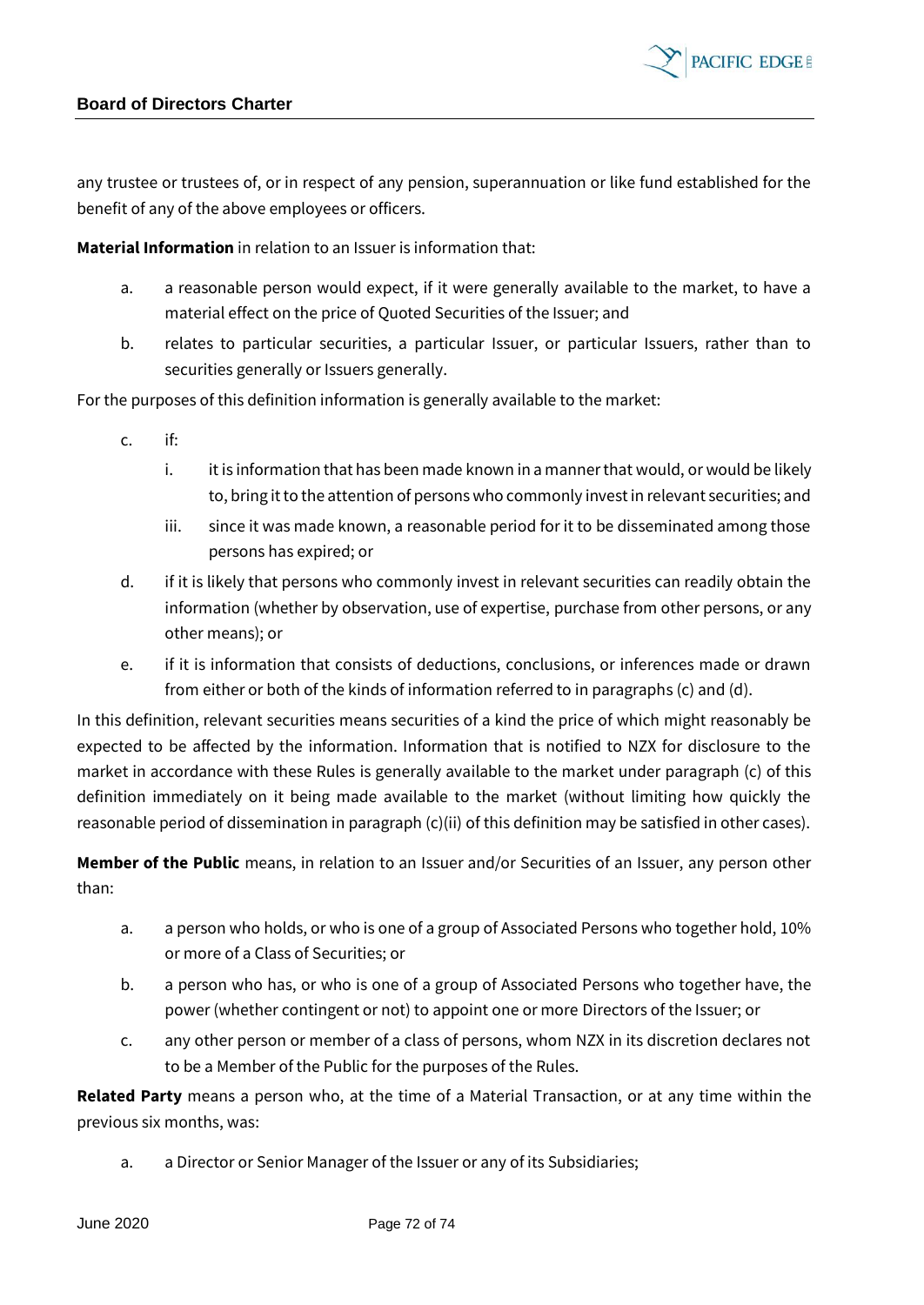b. the holder of a Relevant Interest in 10% or more of a Class of Equity Securities of the Issuer carrying Votes;

**PACIFIC EDGE** 

- c. an Associated Person of the Issuer or any of the persons referred to in (a) or (b), except where the person becomes an Associated Person as a consequence of the Material Transaction;
- d. a person in respect of whom there are arrangements which are intended to result in that person becoming, or expected to become a person described in (a), (b) or (c), other than as a consequence of the Material Transaction itself;

but a person is not a Related Party of an Issuer if:

- e. the only reason why that person would otherwise be a Related Party of the Issuer is that a Director or Senior Manager of the Issuer is also a Director of that person, so long as:
	- i. the proportion of Directors of the Issuer who are also Directors of that person is one third or less, and
	- iii. no Director or Senior Manager of the Issuer has a material direct or indirect economic interest in that person, other than receiving reasonable Director's fees or executive remuneration, or
- f. that person is a Subsidiary or incorporated joint venture of, or unincorporated joint venture participant with, the Issuer and:
	- (a) no Related Party of the Issuer has or intends to obtain, other than through the Issuer itself, a material direct or indirect economic interest in that Subsidiary, or joint venture other than receiving reasonable Director's fees or executive remuneration; and
	- (b) the Issuer has at least 50% of the Votes in or is entitled to at least 50% of the dividends declared or paid by the Subsidiary or incorporated joint venture or is entitled to at least one half of the income or profits, and the assets, of the unincorporated joint venture (if and when distributed).

**Rules** means these NZX Listing Rules as amended from time to time.

**Security** means any interest or right to participate in any capital, assets, earnings, royalties, or other property of any person and includes:

- a. any renewal or variation of the terms or conditions of any existing security;
- b. any Debt Security; and
- c. any Option or Right.